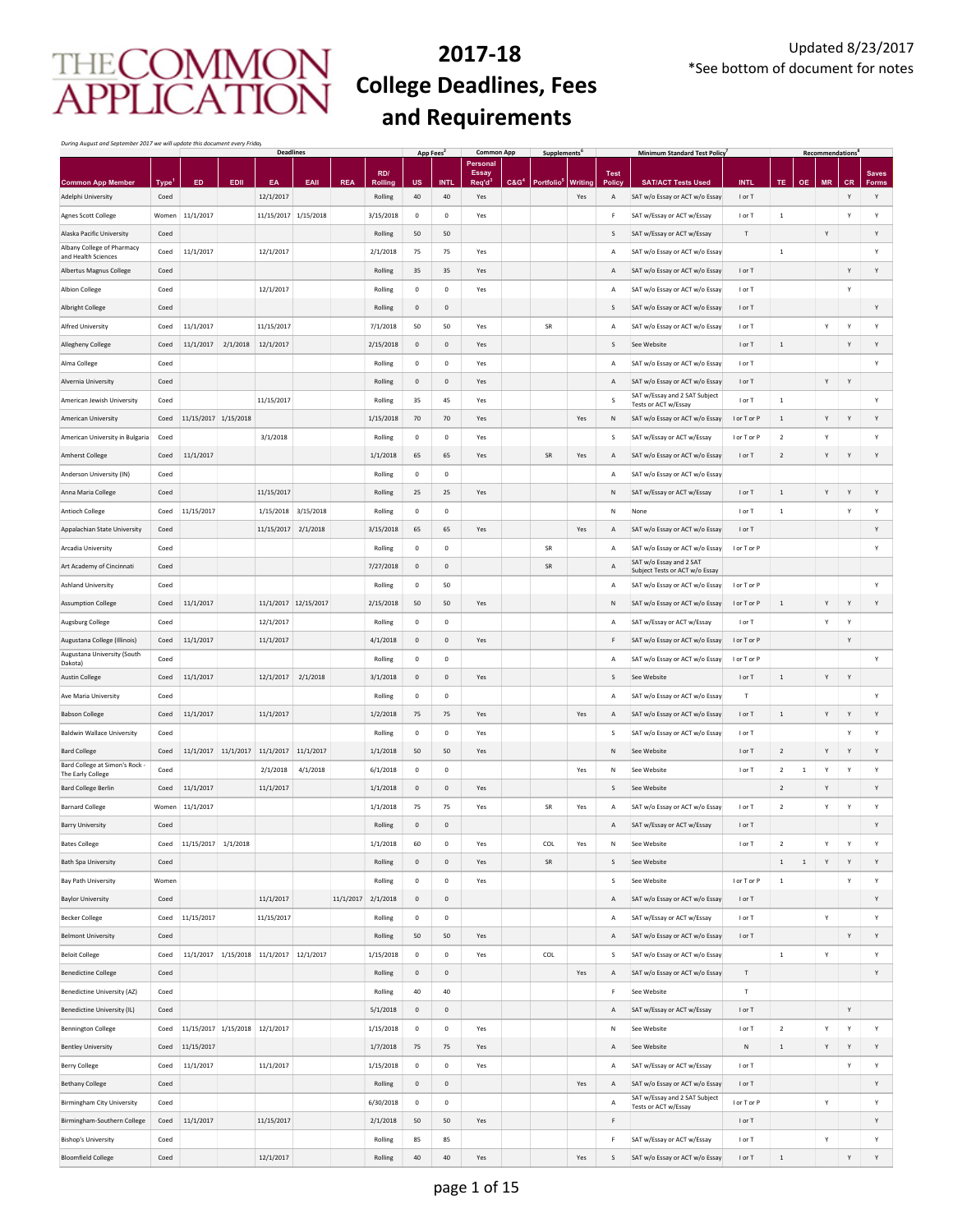|                                                              |                  |                      |                     | <b>Deadlines</b>     |                       |            |                        | App Fees <sup>2</sup>      |                                  | <b>Common App</b>        |                  | Supplements <sup>®</sup> |                |                    | Minimum Standard Test Policy                                     |                           |                                      |           | Recommendations <sup>1</sup> |                |              |
|--------------------------------------------------------------|------------------|----------------------|---------------------|----------------------|-----------------------|------------|------------------------|----------------------------|----------------------------------|--------------------------|------------------|--------------------------|----------------|--------------------|------------------------------------------------------------------|---------------------------|--------------------------------------|-----------|------------------------------|----------------|--------------|
|                                                              |                  |                      |                     |                      |                       |            | RD/                    |                            |                                  | Personal<br><b>Essay</b> |                  |                          |                | <b>Test</b>        |                                                                  |                           |                                      |           |                              |                | <b>Saves</b> |
| <b>Common App Member</b><br><b>Boston College</b>            | Type'<br>Coed    | ED                   | EDII                | EA<br>11/1/2017      | EAII                  | <b>REA</b> | Rolling<br>1/1/2018    | บร<br>75                   | <b>INTI</b><br>75                | Req'd<br>Yes             | C&G <sup>4</sup> | <b>Portfolio</b><br>SR   | Writing<br>Yes | <b>Policy</b><br>А | <b>SAT/ACT Tests Used</b><br>SAT w/o Essay or ACT w/o Essay      | <b>INTL</b><br>I or T     | <b>TE</b><br>$\overline{\mathbf{2}}$ | <b>OE</b> | <b>MR</b><br>Υ               | <b>CR</b><br>Υ | <b>Forms</b> |
| <b>Boston University</b>                                     | Coed             | 11/1/2017            | 1/2/2018            |                      |                       |            | 1/2/2018               | 80                         | 80                               | Yes                      |                  | SR                       |                | Α                  | SAT w/o Essay or ACT w/o Essay                                   | I or T                    | $\,1\,$                              |           | Υ                            | Y              | Υ            |
| <b>Bowdoin College</b>                                       | Coed             | 11/15/2017           | 1/1/2018            |                      |                       |            | 1/1/2018               | 65                         | 65                               | Yes                      |                  | COL                      |                | Ν                  | See Website                                                      | I or T                    | $\overline{2}$                       |           | Υ                            | Y              | Υ            |
| <b>Bowling Green State University</b>                        | Coed             |                      |                     | 1/15/2018            |                       |            | Rolling                | 45                         | 75                               |                          |                  |                          |                | Α                  | SAT w/o Essay or ACT w/o Essay                                   | I or T or P               |                                      |           |                              |                |              |
| <b>Bradley University</b>                                    | Coed             |                      |                     |                      |                       |            | Rolling                | $\mathbf 0$                | $\mathbf 0$                      | Yes                      |                  |                          |                | Α                  | SAT w/o Essay or ACT w/o Essay                                   | т                         |                                      |           | Υ                            |                | Υ            |
| <b>Brandeis University</b>                                   | Coed             | 11/1/2017            | 1/1/2018            |                      |                       |            | 1/1/2018               | 80                         | 80                               | Yes                      |                  | SR                       | Yes            | F                  | SAT w/o Essay or ACT w/o Essay                                   | I or T                    | $\,$ 1 $\,$                          |           | Υ                            | Y              | Υ            |
| <b>Brenau University</b>                                     | Coordina         |                      |                     |                      |                       |            | Rolling                | $\mathbf 0$                | $\mathbf 0$                      |                          |                  |                          |                | F                  | See Website                                                      | I or T                    |                                      |           |                              |                | Υ            |
| <b>Brown University</b>                                      | te<br>Coed       | 11/1/2017            |                     |                      |                       |            | 1/1/2018               | 75                         | 75                               | Yes                      |                  | <b>SR</b>                | Yes            | Α                  | See Website                                                      | N                         | $\sqrt{2}$                           |           | Y                            | Y              | Y            |
| <b>Bryant University</b>                                     | Coed             | 11/1/2017            |                     | 1/15/2018 11/15/2017 |                       |            | 2/1/2018               | 50                         | 50                               | Yes                      |                  |                          | Yes            | F                  | SAT w/o Essay or ACT w/o Essay                                   | I or T                    |                                      |           | Y                            | Y              | Υ            |
| Bryn Mawr College                                            | Women            | 11/15/2017           | 1/1/2018            |                      |                       |            | 1/15/2018              | $\mathbf 0$                | $\mathbf 0$                      | Yes                      |                  | SR                       | Yes            | s                  | See Website                                                      | I or T                    | $\overline{2}$                       |           | Y                            | Y              | Y            |
| <b>Bucknell University</b>                                   | Coed             | 11/15/2017           | 1/15/2018           |                      |                       |            | 1/15/2018              | 40                         | 40                               | Yes                      |                  | SR                       |                | Α                  | SAT w/o Essay or ACT w/o Essay                                   | I or T or P               | $\,$ 1 $\,$                          |           | Υ                            | Y              |              |
| <b>Butler University</b>                                     | Coed             |                      |                     | 11/1/2017            |                       |            | 2/1/2018               | $\mathbf 0$                | $\mathbf 0$                      | Yes                      |                  |                          |                | A                  | SAT w/o Essay or ACT w/o Essay                                   | I or T                    |                                      |           |                              |                | Υ            |
| Cabrini University                                           | Coed             |                      |                     |                      |                       |            | Rolling                | 20                         | 20                               | Yes                      |                  |                          |                | S                  | SAT w/o Essay or ACT w/o Essay                                   | т                         |                                      |           |                              |                | Υ            |
| Caldwell University                                          | Coed             |                      |                     | 12/1/2017            |                       |            | Rolling                | 50                         | 50                               | Yes                      |                  |                          |                | Α                  | SAT w/o Essay or ACT w/o Essay                                   | I or T                    | $\,$ 1 $\,$                          |           |                              | Y              | Υ            |
| California College of the Arts                               | Coed             |                      |                     |                      |                       |            | Rolling                | 70                         | 70                               | Yes                      |                  |                          |                | S                  | See Website                                                      |                           |                                      |           |                              | Υ              | Υ            |
| California Institute of                                      | Coed             |                      |                     | 11/1/2017            |                       |            | 1/3/2018               | 75                         | 75                               | Yes                      |                  |                          |                | Α                  | See Website                                                      | Т                         | $\sqrt{2}$                           |           | Υ                            |                |              |
| Technology (Caltech)<br>California Lutheran University       | Coed             |                      |                     | 11/1/2017            |                       |            | 1/1/2018               | 25                         | 25                               | Yes                      |                  |                          |                | Α                  | SAT w/o Essay or ACT w/o Essay                                   | I or T or P               | $\,$ 1                               |           |                              | Υ              | Υ            |
| Calvin College                                               | Coed             |                      |                     |                      |                       |            | Rolling                | 35                         | 35                               |                          |                  |                          |                | Α                  | SAT w/o Essay or ACT w/o Essay                                   | I or T or P               | $\,$ 1                               |           |                              |                | Υ            |
| Canisius College                                             | Coed             |                      |                     | 11/1/2017            |                       |            | 7/27/2018              | $\mathbf 0$                | $\pmb{0}$                        | Yes                      |                  |                          |                | Α                  | SAT w/o Essay or ACT w/o Essay                                   |                           | $\,$ 1 $\,$                          |           |                              | Υ              | Υ            |
| Capital University                                           | Coed             |                      |                     |                      |                       |            | Rolling                | $\mathbf 0$                | $\mathsf{O}\xspace$              |                          |                  |                          |                | A                  | SAT w/o Essay or ACT w/o Essay                                   | $\ensuremath{\mathsf{T}}$ |                                      |           |                              |                |              |
| Capitol Technology University                                | Coed             |                      |                     |                      |                       |            | Rolling                | $\mathbf 0$                | 200                              | Yes                      |                  |                          |                | A                  | SAT w/o Essay or ACT w/o Essay                                   | I or T                    | $\sqrt{2}$                           |           |                              | Υ              | Υ            |
| <b>Carleton College</b>                                      | Coed             | 11/15/2017 1/15/2018 |                     |                      |                       |            | 1/15/2018              | $\mathbf 0$                | $\mathsf{O}\xspace$              | Yes                      |                  | COL                      | Yes            | Α                  | SAT w/o Essay or ACT w/o Essay                                   | I or T                    | $\sqrt{2}$                           |           | Y                            | Y              | Υ            |
| Carnegie Mellon University                                   | Coed             | 11/1/2017            |                     |                      |                       |            | 1/1/2018               | 75                         | 75                               | Yes                      |                  | SR                       | Yes            | Α                  | See Website                                                      | I or T                    | $1\,$                                |           | Υ                            | Y              |              |
| Carroll College (Montana)                                    | Coed             |                      |                     | 11/1/2017            |                       |            | 2/1/2018               | $\mathbf 0$                | $\mathbf 0$                      | Yes                      |                  |                          |                | A                  | SAT w/o Essay or ACT w/o Essay                                   | I or T                    |                                      |           |                              |                |              |
| Carroll University                                           | Coed             |                      |                     |                      |                       |            | Rolling                | $\mathbf 0$                | $\mathbf 0$                      |                          |                  |                          |                | А                  | SAT w/o Essay or ACT w/o Essay                                   | I or T                    |                                      |           |                              |                | Υ            |
| Carthage College                                             | Coed             |                      |                     |                      |                       |            | Rolling                | 35                         | 40                               |                          |                  |                          |                | A                  | SAT w/o Essay or ACT w/o Essay                                   | I or T                    |                                      |           |                              |                |              |
| Case Western Reserve                                         | Coed             |                      |                     |                      |                       |            |                        | 70                         | $\mathbf 0$                      | Yes                      |                  | COL                      |                | Α                  |                                                                  | I or T or P               |                                      |           | Υ                            | Y              | Υ            |
| University                                                   |                  | 11/1/2017            | 1/15/2018 11/1/2017 |                      |                       |            | 1/15/2018              |                            |                                  |                          |                  |                          |                |                    | SAT w/o Essay or ACT w/o Essay                                   |                           | $\overline{\mathbf{2}}$<br>$\,1\,$   |           | Υ                            |                |              |
| Castleton University                                         | Coed<br>Coed     |                      |                     |                      |                       |            | Rolling<br>Rolling     | 40<br>$\mathbf 0$          | 40<br>$\mathbf 0$                | Yes                      |                  |                          |                | A<br>S             | SAT w/o Essay or ACT w/o Essay<br>SAT w/o Essay or ACT w/o Essay | I or T                    |                                      |           |                              | Y              | Υ<br>Υ       |
| Catawba College                                              | Coed             |                      |                     |                      |                       |            | Rolling                | $\mathbf{0}$               | $\mathbf 0$                      | Yes                      |                  |                          |                | F                  | See Website                                                      | T                         |                                      |           |                              |                | Υ            |
| Cazenovia College                                            |                  |                      |                     |                      |                       |            |                        |                            |                                  |                          |                  |                          |                |                    |                                                                  |                           |                                      |           |                              |                |              |
| <b>Cedar Crest College</b><br>Centenary College of Louisiana | Women<br>Coed    |                      |                     | 12/15/2017           |                       |            | Rolling<br>2/15/2018   | 0<br>$\mathbf{0}$          | $\pmb{0}$<br>$\mathsf{O}\xspace$ | Yes                      |                  |                          | Yes            | Α<br>A             | SAT w/Essay or ACT w/Essay                                       | I or T<br>I or T          | $\,$ 1 $\,$                          |           | Υ                            | Y              | Υ<br>Υ       |
|                                                              | Coed             |                      |                     | 11/1/2017            |                       |            |                        | $\circ$                    | $\mathbf 0$                      |                          |                  |                          |                | s                  | SAT w/o Essay or ACT w/o Essay                                   | I or T or P               |                                      |           |                              | Y              | Υ            |
| Centenary University<br>Central Connecticut State            |                  |                      |                     |                      |                       |            | 6/30/2018              |                            |                                  | Yes                      |                  |                          |                |                    | SAT w/o Essay or ACT w/o Essay                                   |                           |                                      |           |                              |                |              |
| University                                                   | Coed             | 11/15/2017           |                     | 12/1/2017            |                       |            | 5/1/2018<br>1/15/2018  | 50                         | 50                               | Yes                      |                  |                          |                | $\mathsf{A}$       | SAT w/o Essay or ACT w/o Essay<br>SAT w/o Essay or ACT w/o Essay | I or T                    | $\,$ 1 $\,$<br>$\mathbf 1$           |           | Υ                            | Y<br>Υ         | Y            |
| Centre College                                               | Coed             |                      |                     |                      |                       |            |                        | $\mathbf 0$<br>$\mathbf 0$ | $\mathbf 0$<br>$\mathbf 0$       | Yes<br>Yes               |                  |                          |                | А                  |                                                                  | I or T<br>I or T or P     | $\mathbf{1}$                         |           | Y                            | Y              | Y            |
| Champlain College                                            | Coed             | 11/15/2017           |                     |                      |                       |            | 1/15/2018<br>1/15/2018 |                            |                                  |                          |                  |                          |                | А                  | SAT w/o Essay or ACT w/o Essay                                   |                           |                                      |           |                              |                |              |
| Chapman University<br>Charles R. Drew University of          | Coed             | 11/1/2017            |                     | 11/1/2017            |                       |            |                        | 70                         | 70                               | Yes                      | Yes              |                          |                | Α                  | SAT w/Essay or ACT w/Essay                                       | I or T or P               | $1\,$                                |           | Υ                            | Y              | Y            |
| Medicine and Science                                         | Coed             |                      |                     |                      |                       |            | Rolling                | $\mathbf 0$                | $\mathbf 0$                      | Yes                      |                  |                          |                | Α                  | SAT w/Essay or ACT w/Essay                                       | I or T                    |                                      |           | Υ                            | Υ              |              |
| Chatham University                                           | Coed             |                      |                     | 11/1/2017            |                       |            | Rolling                | $\mathbf 0$                | $\mathbf 0$                      |                          |                  |                          | Yes            | S                  | SAT w/o Essay or ACT w/o Essay                                   | I or T                    | $\mathbf 1$                          |           |                              |                | Υ            |
| Chicago State University                                     | Coed             |                      |                     |                      |                       |            | 4/1/2018               | 25                         | 100                              | Yes                      |                  |                          |                | Α                  | SAT w/o Essay or ACT w/o Essay                                   | I or T                    |                                      |           |                              |                | Υ            |
| Christian Brothers University                                | Coed             |                      |                     |                      |                       |            | Rolling                | $\mathbf 0$                | $\mathbf 0$                      |                          |                  |                          |                | A                  | SAT w/o Essay or ACT w/o Essay                                   | I or T                    |                                      |           |                              |                | Υ            |
| Christopher Newport University                               | Coed             | 11/15/2017           |                     | 12/1/2017            |                       |            | 2/1/2018               | 65                         | 65                               | Yes                      |                  |                          |                | S                  | SAT w/o Essay or ACT w/o Essay                                   | I or T or P               |                                      |           | Υ                            |                |              |
| Claremont McKenna College                                    | Coed             | 11/1/2017            | 1/5/2018            |                      |                       |            | 1/5/2018               | 70                         | 70                               | Yes                      |                  |                          |                | Α                  | SAT w/Essay or ACT w/Essay                                       | I or T                    | $\sqrt{2}$                           |           | Υ                            | Υ              |              |
| Clark Atlanta University                                     | Coed             |                      |                     | 11/1/2017            |                       |            | 6/1/2018               | 35                         | 55                               | Yes                      |                  |                          |                | Α                  | SAT w/o Essay or ACT w/o Essay                                   | I or T                    | $\,$ 1 $\,$                          |           |                              | Υ              | Υ            |
| Clark University                                             | Coed             | 11/1/2017            |                     | 11/1/2017            |                       |            | 1/15/2018              | 60                         | 60                               | Yes                      |                  |                          |                | $\mathsf{N}$       | See Website                                                      | I or T or P               | $\,$ 1 $\,$                          |           | Υ                            | Υ              |              |
| <b>Clarkson University</b>                                   | Coed             | 12/1/2017            |                     |                      |                       |            | 1/15/2018              | $\,0\,$                    | $\mathsf{O}\xspace$              | Yes                      |                  |                          |                | Α                  | SAT w/o Essay or ACT w/o Essay                                   | T                         | $\,$ 1 $\,$                          |           | Υ                            | Y              |              |
| <b>Cleveland State University</b>                            | Coed             |                      |                     |                      |                       |            | Rolling                | 40                         | 40                               |                          |                  |                          |                | A                  | SAT w/o Essay or ACT w/o Essay                                   | I or T or P               |                                      |           |                              |                | Υ            |
| Coe College                                                  | Coed             | 11/15/2017           |                     | 12/10/2017           |                       |            | 3/1/2018               | $\mathbf 0$                | $\mathsf{O}\xspace$              |                          |                  |                          |                | Α                  | SAT w/o Essay or ACT w/o Essay                                   | I or T or P               |                                      |           |                              |                | Υ            |
| Colby College                                                | Coed             | 11/15/2017           | 1/1/2018            |                      |                       |            | 1/1/2018               | $\mathbf 0$                | $\mathbf 0$                      | Yes                      |                  | COL                      |                | F                  | See Website                                                      | I or T                    | $\mathbf 2$                          |           |                              | Υ              | Υ            |
| Colby-Sawyer College                                         | Coed             |                      |                     | 12/1/2017            |                       |            | 7/28/2018              | $\mathbf 0$                | $\mathbf 0$                      | Yes                      |                  |                          |                | S                  | See Website                                                      | I or T or P               |                                      |           |                              |                | Υ            |
| Colgate University                                           | Coed             | 11/15/2017 1/15/2018 |                     |                      |                       |            | 1/15/2018              | 60                         | $\mathbf 0$                      | Yes                      |                  | SR                       | Yes            | А                  | SAT w/o Essay or ACT w/o Essay                                   | I or T                    | $\overline{\mathbf{2}}$              |           | Υ                            | Y              |              |
| College of Mount Saint Vincent                               | Coed<br>Coordina |                      |                     | 11/15/2017           |                       |            | Rolling                | $\mathbf 0$                | $\mathbf 0$                      | Yes                      |                  |                          |                | А                  | SAT w/o Essay or ACT w/o Essay                                   | I or T                    | $\,$ 1 $\,$                          |           |                              | Y              | Υ            |
| College of Saint Benedict                                    | te               |                      |                     |                      | 11/15/2017 12/15/2017 |            | 5/1/2018               | $\,0\,$                    | $\mathbf 0$                      |                          |                  |                          |                | Α                  | SAT w/o Essay or ACT w/o Essay                                   | I or T                    |                                      |           |                              |                |              |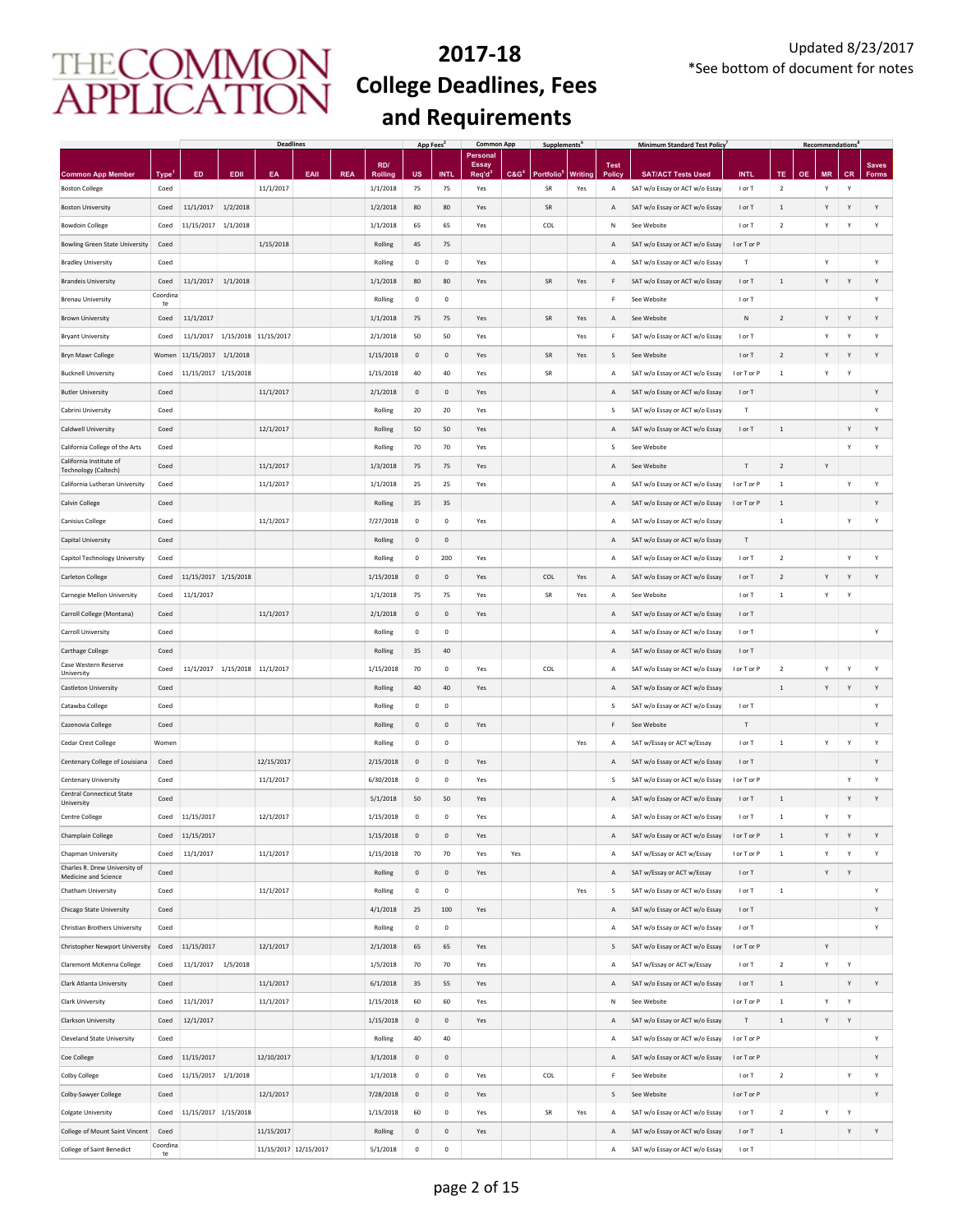|                                                                   |                           |                                |           | <b>Deadlines</b>     |      |            |                           | App Fees     |                            | <b>Common App</b>        |                  | <b>Supplements</b>             |     |             | <b>Minimum Standard Test Policy</b>                             |                       |                |           | <b>Recommendations</b> |                |              |
|-------------------------------------------------------------------|---------------------------|--------------------------------|-----------|----------------------|------|------------|---------------------------|--------------|----------------------------|--------------------------|------------------|--------------------------------|-----|-------------|-----------------------------------------------------------------|-----------------------|----------------|-----------|------------------------|----------------|--------------|
|                                                                   |                           |                                |           |                      |      |            | RD/                       |              |                            | Personal<br><b>Essay</b> |                  |                                |     | <b>Test</b> |                                                                 |                       |                |           |                        |                | <b>Saves</b> |
| <b>Common App Member</b><br>College of Saint Elizabeth            | Type <sup>1</sup><br>Coed | ED                             | EDII      | EA                   | EAII | <b>REA</b> | <b>Rolling</b><br>Rolling | $\mathbf 0$  | <b>INTI</b><br>$\mathbf 0$ | Req'd<br>Yes             | C&G <sup>4</sup> | Portfolio <sup>5</sup> Writing |     | Polic<br>Α  | <b>SAT/ACT Tests Used</b><br>SAT w/o Essay or ACT w/o Essay     | <b>INTL</b><br>I or T | TE<br>$\,$ 1   | <b>OE</b> | <b>MR</b>              | <b>CR</b><br>Y | Forms        |
| College of St. Joseph                                             | Coed                      |                                |           |                      |      |            | Rolling                   | $\mathbf 0$  | $\mathbf 0$                | Yes                      |                  |                                |     | N           | SAT w/o Essay or ACT w/o Essay                                  | I or T                |                |           |                        | Y              | Y            |
| College of St. Scholastica                                        | Coed                      |                                |           |                      |      |            | Rolling                   | $\mathbf 0$  | $\mathbf 0$                |                          |                  |                                | Yes | Α           | SAT w/o Essay or ACT w/o Essay                                  | I or T                |                |           |                        |                | Υ            |
| College of the Atlantic                                           | Coed                      | 12/1/2017                      | 1/15/2018 |                      |      |            | 2/1/2018                  | 50           | 50                         | Yes                      |                  |                                |     | Ν           | SAT w/o Essay or ACT w/o Essay                                  | I or T                | $\overline{2}$ |           | Υ                      | Y              |              |
| College of the Holy Cross                                         | Coed                      | 12/15/2017                     |           |                      |      |            | 1/15/2018                 | 60           | 60                         | Yes                      |                  | SR                             |     | Ν           | SAT w/Essay or ACT w/Essay                                      | I or T                | 1              |           | Y                      | Y              | Υ            |
| College of Wooster                                                | Coed                      | 11/1/2017                      |           | 1/15/2018 11/15/2017 |      |            | 2/15/2018                 | $\pmb{0}$    | $\mathbf 0$                | Yes                      |                  |                                |     | А           | See Website                                                     | I or T                | $\,$ 1 $\,$    |           | Υ                      | Y              |              |
| Colorado College                                                  | Coed                      | 11/10/2017                     |           | 1/15/2018 11/10/2017 |      |            | 1/15/2018                 | 60           | 60                         | Yes                      |                  | <b>SR</b>                      | Yes | F           | See Website                                                     |                       | $\overline{2}$ |           | Y                      | Y              |              |
| Colorado State University                                         | Coed                      |                                |           | 12/1/2017            |      |            | 2/1/2018                  | 50           | 50                         | Yes                      |                  |                                |     | Α           | SAT w/o Essay or ACT w/o Essay                                  | I or T or P           |                |           |                        |                | Y            |
| Columbia College                                                  | Coed                      |                                |           |                      |      |            | Rolling                   | $\mathbf{0}$ | $\mathsf 0$                |                          |                  |                                |     | Α           | SAT w/o Essay or ACT w/o Essay                                  | I or T                |                |           |                        |                | Y            |
| Columbia College (SC)                                             | Women                     |                                |           |                      |      |            | Rolling                   | $\mathbf 0$  | $\mathbf 0$                |                          |                  |                                |     | F           | SAT w/o Essay or ACT w/o Essay                                  | I or T                |                |           |                        |                |              |
| Columbia College Chicago                                          | Coed                      |                                |           |                      |      |            | Rolling                   | 50           | 100                        | Yes                      |                  |                                |     | s           | See Website                                                     | I or T                |                |           |                        |                |              |
|                                                                   |                           | 1/5/2018                       |           |                      |      |            | 2/23/2018                 | 50           | 50                         |                          |                  |                                |     |             |                                                                 |                       | $\overline{2}$ |           | Υ                      |                | Υ            |
| Columbia College Hollywood                                        | Coed                      |                                |           |                      |      |            |                           |              |                            |                          |                  |                                | Yes | s           | See Website                                                     | I or T                |                |           |                        |                |              |
| Columbia University                                               | Coed                      | 11/1/2017                      |           |                      |      |            | 1/1/2018                  | 85           | 85                         | Yes                      |                  | SR                             | Yes | Α           | SAT w/o Essay or ACT w/o Essay                                  | I or T                | $\overline{2}$ |           | Y                      | Y              | Υ            |
| Concordia College                                                 | Coed                      |                                |           | 11/15/2017           |      |            | 3/15/2018                 | 60           | 100                        | Yes                      |                  |                                |     | s           | SAT w/o Essay or ACT w/o Essay                                  | I or T                | $\,$ 1         |           |                        | Y              |              |
| Concordia College at Moorhead<br>Concordia University - Portland, | Coed                      |                                |           |                      |      |            | Rolling                   | $\mathbf 0$  | $\mathbf 0$                |                          |                  |                                |     | Α           | SAT w/o Essay or ACT w/o Essay                                  | I or T or P           |                |           |                        |                | Υ            |
| OR                                                                | Coed                      |                                |           | 11/15/2017           |      |            | Rolling                   | $\mathbf 0$  | $\mathbf 0$                | Yes                      |                  |                                |     | А           | SAT w/o Essay or ACT w/o Essay                                  | I or T                | $\mathbf 1$    |           |                        | Y              | Υ            |
| Concordia University Chicago                                      | Coed                      |                                |           |                      |      |            | Rolling                   | $\mathbf 0$  | $\,0\,$                    |                          |                  |                                |     | Α           | SAT w/o Essay or ACT w/o Essay                                  | I or T                |                |           |                        |                |              |
| Concordia University Irvine                                       | Coed                      |                                |           | 11/15/2017 2/15/2018 |      |            | Rolling                   | $\mathbf 0$  | $\pmb{0}$                  |                          |                  |                                |     | Α           | SAT w/o Essay or ACT w/o Essay                                  | I or T                |                |           | Υ                      |                | Υ            |
| Concordia University Wisconsin                                    | Coed                      |                                |           |                      |      |            | Rolling                   | $\mathbf 0$  | $\,0\,$                    |                          |                  |                                |     | Α           | SAT w/o Essay or ACT w/o Essay                                  | I or T                |                |           |                        |                | Υ            |
| <b>Connecticut College</b>                                        | Coed                      | 11/15/2017                     | 1/1/2018  |                      |      |            | 1/1/2018                  | $\mathbf 0$  | $\mathbf 0$                | Yes                      |                  |                                |     | N           | See Website                                                     | I or T or P           | $\overline{2}$ |           | Υ                      | Y              |              |
| <b>Converse College</b>                                           | Women                     |                                |           | 11/1/2017            |      |            | Rolling                   | $\mathbf 0$  | $\mathsf{O}\xspace$        |                          |                  |                                |     | Α           | SAT w/o Essay or ACT w/o Essay                                  | $\mathsf T$           |                |           |                        |                | Υ            |
| Cooper Union for the<br>Advancement of Science & Art              | Coed                      | 12/1/2017                      |           |                      |      |            | 1/8/2018                  | 75           | 75                         |                          |                  |                                | Yes | Α           | See Website                                                     | T                     | $\,$ 1 $\,$    |           |                        |                | Y            |
| <b>Cornell College</b>                                            | Coed                      | 11/1/2017                      | 2/1/2018  | 11/1/2017 12/1/2017  |      |            | 2/1/2018                  | $\mathbf 0$  | $\mathbf 0$                | Yes                      |                  |                                |     | F           | SAT w/o Essay or ACT w/o Essay                                  | I or T                |                |           |                        |                | Υ            |
| <b>Cornell University</b>                                         | Coed                      | 11/1/2017                      |           |                      |      |            | 1/2/2018                  | 80           | 80                         | Yes                      |                  |                                | Yes | А           | See Website                                                     | I or T                | $\overline{2}$ |           | Y                      | Y              | Υ            |
| <b>Cottey College</b>                                             | Women                     |                                |           |                      |      |            | Rolling                   | $\mathbf 0$  | $\mathbf 0$                |                          |                  |                                |     | Α           | SAT w/o Essay or ACT w/o Essay                                  | I or T                |                |           |                        |                | Υ            |
| Creighton University                                              | Coed                      |                                |           | 11/1/2017            |      |            | Rolling                   | $\mathbf 0$  | $\mathbf 0$                | Yes                      |                  |                                |     | А           | SAT w/o Essay or ACT w/o Essay                                  | I or T                |                |           |                        | Y              | Υ            |
| Curry College                                                     | Coed                      |                                |           | 12/1/2017            |      |            | Rolling                   | 50           | 50                         | Yes                      |                  |                                |     | Α           | SAT w/o Essay or ACT w/o Essay                                  | I or T                | $\,$ 1         |           |                        | Y              | Y            |
| D'Youville College                                                | Coed                      |                                |           | 11/1/2017            |      |            | Rolling                   | $\mathbf 0$  | $\mathbf 0$                |                          |                  |                                | Yes | А           | SAT w/o Essay or ACT w/o Essay                                  | I or T                |                |           |                        |                | Y            |
| Daemen College                                                    | Coed                      |                                |           |                      |      |            | Rolling                   | $\mathbf 0$  | $\mathbf 0$                | Yes                      |                  |                                |     | S           | See Website                                                     | I or T                | $\,$ 1 $\,$    | $\,1\,$   |                        | Y              | Υ            |
| Dartmouth College                                                 | Coed                      | 11/1/2017                      |           |                      |      |            | 1/1/2018                  | 80           | 80                         | Yes                      |                  | SR                             | Yes | А           | See Website                                                     | I or T                | $\overline{2}$ |           | Υ                      | Y              |              |
| Davidson College                                                  | Coed                      | 11/15/2017                     | 1/2/2018  |                      |      |            | 1/5/2018                  | 50           | $\mathbf 0$                | Yes                      |                  | COL                            | Yes | Α           | See Website                                                     | I or T                | $\overline{2}$ |           | Υ                      | Y              |              |
| Dean College                                                      | Coed                      |                                |           | 12/1/2017            |      |            | Rolling                   | $\mathbf 0$  | $\mathbf 0$                |                          |                  |                                |     | N           | SAT w/o Essay or ACT w/o Essay                                  | I or T                |                |           |                        |                | Y            |
| <b>Defiance College</b>                                           | Coed                      |                                |           |                      |      |            | Rolling                   | $\mathbf{0}$ | $\mathsf{O}$               |                          |                  |                                |     | Α           | SAT w/o Essay or ACT w/o Essay                                  | $\mathsf T$           |                |           |                        |                | Y            |
| Delaware Valley University                                        | Coed                      |                                |           |                      |      |            | Rolling                   | $^{\circ}$   | $^{\circ}$                 |                          |                  |                                |     | А           | SAT w/o Essay or ACT w/o Essay                                  | I or T                |                |           |                        |                | Y            |
| <b>Denison University</b>                                         | Coed                      | 11/15/2017 1/15/2018           |           |                      |      |            | 1/15/2018                 | $\mathbf 0$  | $\mathbf 0$                | Yes                      |                  |                                |     | Ν           | SAT w/o Essay or ACT w/o Essay                                  | I or T                | $\,$ 1 $\,$    |           | Y                      | Y              | Y            |
| <b>DePaul University</b>                                          | Coed                      |                                |           | 11/15/2017           |      |            | 2/1/2018                  | $\mathbf 0$  | $\circ$                    |                          |                  |                                | Yes |             | SAT w/o Essay or ACT w/o Essay                                  | I or T or P           |                |           |                        |                | $\mathsf{v}$ |
| DePauw University                                                 | Coed                      | 11/1/2017                      |           | 12/1/2017            |      |            | 2/1/2018                  | $\mathbf 0$  | $\mathbf 0$                | Yes                      |                  |                                |     | Α           | SAT w/o Essay or ACT w/o Essay                                  | I or T                | $\,$ 1 $\,$    |           |                        |                | Y            |
| <b>DeSales University</b>                                         | Coed                      |                                |           |                      |      |            | Rolling                   | $\mathbf 0$  | $\mathbf 0$                | Yes                      |                  |                                |     | s           | SAT w/o Essay or ACT w/o Essay                                  | $\mathsf T$           | $\,$ 1 $\,$    |           |                        | Y              | Υ            |
| <b>Dickinson College</b>                                          | Coed                      | 11/15/2017 1/15/2018 12/1/2017 |           |                      |      |            | 1/15/2018                 | 65           | 65                         | Yes                      |                  | SR                             | Yes | S           | SAT w/o Essay or ACT w/o Essay                                  | I or T or P           | $\,$ 1 $\,$    |           | Υ                      | Y              | Υ            |
| <b>Dillard University</b>                                         | Coed                      |                                |           |                      |      |            | Rolling                   | 36           | 55                         |                          |                  |                                |     | А           | SAT w/o Essay or ACT w/o Essay                                  | T                     |                |           |                        |                | Υ            |
| Dominican College                                                 | Coed                      |                                |           |                      |      |            | Rolling                   | 35           | 35                         |                          |                  |                                |     | S           | SAT w/o Essay or ACT w/o Essay                                  | I or T                |                |           | Y                      |                | Υ            |
| Dominican University of                                           | Coed                      |                                |           |                      |      |            | Rolling                   | $\mathbf 0$  | $\,0\,$                    | Yes                      |                  |                                |     | А           | SAT w/o Essay or ACT w/o Essay                                  | I or T or P           |                |           |                        |                |              |
| California<br>Doshisha University, The                            |                           |                                |           |                      |      |            |                           |              |                            |                          |                  |                                |     |             | See Website                                                     |                       |                |           |                        |                |              |
| Institute for the Liberal Arts                                    | Coed                      |                                |           |                      |      |            | 3/29/2018                 | 138          | 138                        |                          |                  |                                |     | F<br>F      |                                                                 |                       | $\overline{2}$ |           |                        |                | Υ            |
| <b>Drake University</b>                                           | Coed                      |                                |           |                      |      |            | Rolling                   | $\mathbf 0$  | $\,0\,$                    | Yes                      |                  |                                |     |             | SAT w/o Essay or ACT w/o Essay                                  | T                     |                |           |                        |                |              |
| Drew University                                                   | Coed                      | 11/15/2017 1/15/2018 1/15/2018 |           |                      |      |            | 2/1/2018                  | 40           | 40                         | Yes                      |                  |                                |     | s           | SAT w/o Essay or ACT w/o Essay                                  | I or T                | $\,$ 1 $\,$    |           | Y                      | Y              | Y            |
| <b>Drexel University</b>                                          | Coed                      | 11/1/2017                      |           | 11/1/2017            |      |            | 1/15/2018                 | 50           | 50                         | Yes                      |                  | COL                            | Yes | F           | See Website                                                     | I or T or P           | $\,$ 1 $\,$    |           | Υ                      | Y              | Y            |
| <b>Drury University</b>                                           | Coed                      |                                |           |                      |      |            | Rolling                   | $\mathbf 0$  | $\mathbf 0$                | Yes                      |                  |                                |     | А           | SAT w/o Essay or ACT w/o Essay                                  | I or T                |                |           |                        |                | Y            |
| Duke Kunshan University                                           | Coed                      | 11/1/2017                      |           |                      |      |            | 1/3/2018                  | $\mathbf 0$  | $\mathbf 0$                | Yes                      |                  |                                | Yes | А           | SAT w/o Essay or ACT w/o Essay<br>SAT w/Essay and 2 SAT Subject | N                     | $\overline{2}$ |           | Υ                      | Y              | Υ            |
| <b>Duke University</b>                                            | Coed                      | 11/1/2017                      |           |                      |      |            | 1/3/2018                  | 85           | 85                         | Yes                      |                  | SR                             | Yes | Α           | Tests or ACT w/Essay<br>SAT w/Essay and 3 SAT Subject           | Ν                     | $\overline{2}$ |           | Y                      | Y              | Υ            |
| Durham University                                                 | Coed                      |                                |           |                      |      |            | Rolling                   | 75           | 75                         |                          |                  |                                |     | F           | Tests or ACT w/o Essay                                          | I or T or P           | $\,$ 1 $\,$    |           |                        | Y              | Y            |
| Earlham College                                                   | Coed                      | 11/15/2017                     |           | 12/1/2017            |      |            | 2/15/2018                 | $\mathbf 0$  | $\mathbf 0$                | Yes                      |                  |                                |     | S           | SAT w/Essay or ACT w/Essay                                      | I or T                | $\,$ 1         |           | Y                      | Y              | Y            |
| Eastern Connecticut State<br>University                           | Coed                      |                                |           |                      |      |            | Rolling                   | 50           | 50                         | Yes                      |                  |                                |     | Ν           | SAT w/o Essay or ACT w/o Essay                                  | I or T or P           | $\,$ 1 $\,$    |           | Y                      |                | Υ            |
| Eastern Kentucky University                                       | Coed                      |                                |           |                      |      |            | Rolling                   | 35           | 35                         |                          |                  |                                |     | А           | SAT w/o Essay or ACT w/o Essay                                  | I or T                |                |           |                        |                |              |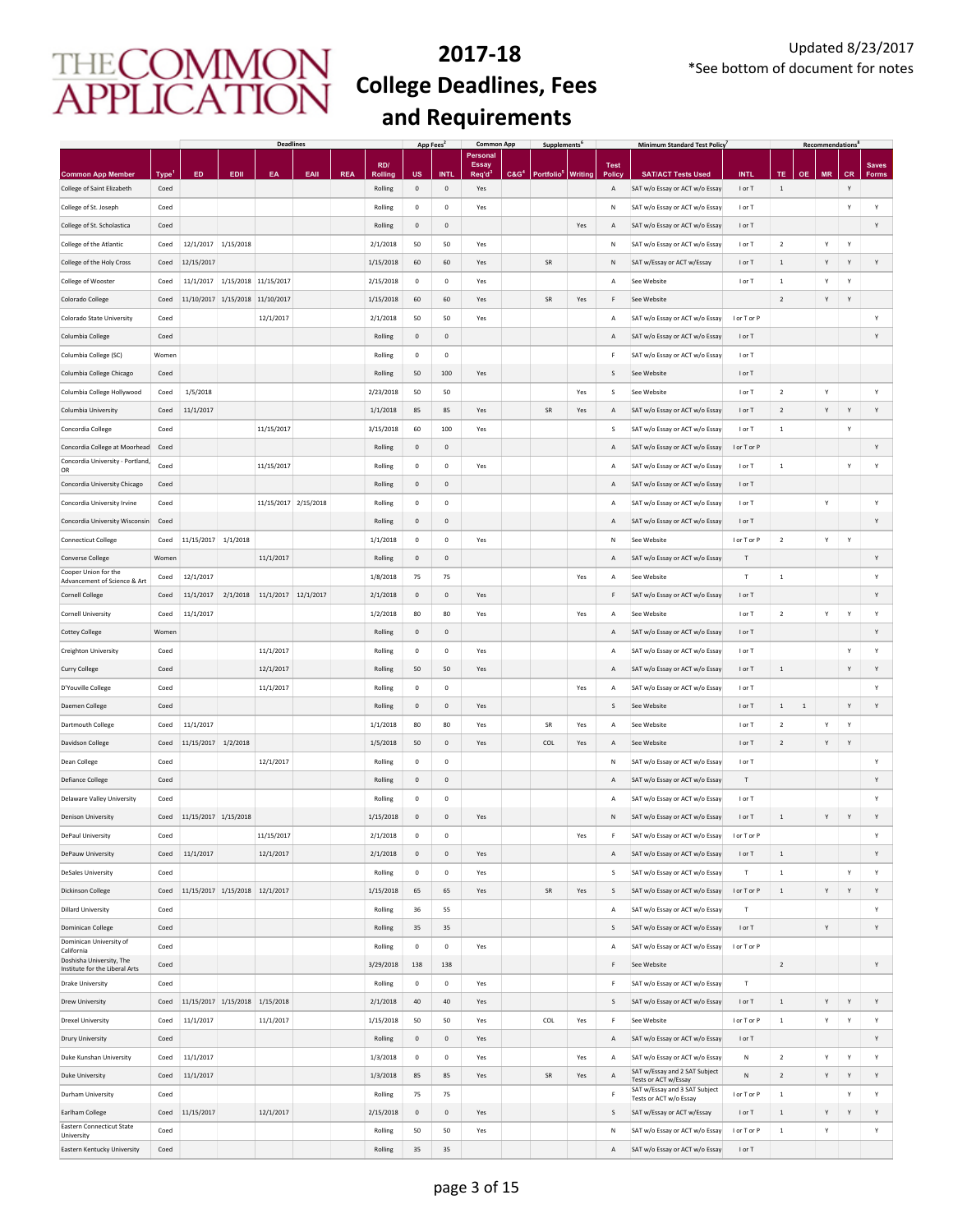|                                                   |                           |                                |          | <b>Deadlines</b>     |           |            |                    | App Fees     |                     | <b>Common App</b>        |                  | Supplements <sup>6</sup> |                |                | <b>Minimum Standard Test Policy</b>                         |                           |                |             | <b>Recommendations</b> |                |                   |
|---------------------------------------------------|---------------------------|--------------------------------|----------|----------------------|-----------|------------|--------------------|--------------|---------------------|--------------------------|------------------|--------------------------|----------------|----------------|-------------------------------------------------------------|---------------------------|----------------|-------------|------------------------|----------------|-------------------|
|                                                   |                           |                                |          |                      |           |            | RD/                |              |                     | Personal<br><b>Essay</b> |                  |                          |                | <b>Test</b>    |                                                             |                           |                |             |                        |                | <b>Saves</b>      |
| <b>Common App Member</b><br><b>Eckerd College</b> | Type <sup>1</sup><br>Coed | ED                             | EDII     | EA<br>11/15/2017     | EAII      | <b>REA</b> | Rolling<br>Rolling | US<br>40     | <b>INTI</b><br>40   | Req'd<br>Yes             | C&G <sup>4</sup> | Portfolio <sup>5</sup>   | <b>Writing</b> | Polic<br>Α     | <b>SAT/ACT Tests Used</b><br>SAT w/o Essay or ACT w/o Essay | <b>INTL</b><br>I or T     | TE             | <b>OE</b>   | <b>MR</b><br>Υ         | <b>CR</b><br>Y | <b>Forms</b><br>Υ |
| <b>Edgewood College</b>                           | Coed                      |                                |          |                      |           |            | Rolling            | $\mathbf 0$  | $\mathbf 0$         |                          |                  |                          |                | Α              | SAT w/o Essay or ACT w/o Essay                              | ${\sf N}$                 |                |             |                        |                | Υ                 |
| Elizabethtown College                             | Coed                      |                                |          |                      |           |            | Rolling            | $\mathbf 0$  | $\mathbf 0$         | Yes                      |                  |                          |                | А              | SAT w/o Essay or ACT w/o Essay                              | I or T                    | $\,$ 1         |             |                        | Y              | Υ                 |
| Elmira College                                    | Coed                      |                                |          | 11/1/2017            |           |            | Rolling            | $^{\circ}$   | $\mathbf 0$         | Yes                      |                  |                          |                | N              | SAT w/o Essay or ACT w/o Essay                              | I or T or P               | $\mathbf{1}$   |             | Υ                      | Y              | Υ                 |
| <b>Elms College</b>                               | Coed                      |                                |          |                      |           |            | Rolling            | $\mathbf 0$  | $\mathbf 0$         | Yes                      |                  | SR                       |                | А              | SAT w/o Essay or ACT w/o Essay                              | I or T                    | $\,$ 1         |             |                        |                |                   |
| <b>Emerson College</b>                            | Coed                      |                                |          | 11/1/2017            |           |            | 1/16/2018          | 65           | $\mathbf 0$         | Yes                      |                  | COL                      | Yes            | Ν              | SAT w/o Essay or ACT w/o Essay                              | I or T                    | $\,$ 1         |             |                        | Y              | Υ                 |
| Emmanuel College (MA)                             | Coed                      |                                |          | 11/1/2017 12/15/2017 |           |            | 2/15/2018          | $\,0\,$      | $\mathbf 0$         | Yes                      |                  |                          |                | N              | See Website                                                 | I or T                    | $\,$ 1         |             | Υ                      | Y              | Υ                 |
| Emory & Henry College                             | Coed                      |                                |          | 11/15/2017 1/15/2018 |           |            | 4/1/2018           | $\mathbf{0}$ | 50                  | Yes                      |                  |                          |                | Α              | See Website                                                 | I or T                    |                |             |                        |                |                   |
| <b>Emory University</b>                           | Coed                      | 11/1/2017                      | 1/1/2018 |                      |           |            | 1/1/2018           | 75           | 75                  | Yes                      |                  |                          |                | А              | SAT w/o Essay or ACT w/o Essay                              |                           | $\overline{2}$ |             | Y                      | Y              | Υ                 |
| <b>Fairfield University</b>                       | Coed                      | 11/15/2017 1/15/2018 11/1/2017 |          |                      |           |            | 1/15/2018          | 60           | 60                  | Yes                      |                  |                          |                | N              | See Website                                                 | I or T                    |                |             |                        | Y              | Y                 |
| Fairleigh Dickinson University                    | Coed                      |                                |          |                      |           |            | Rolling            | $\mathbf 0$  | $\mathsf{O}\xspace$ |                          |                  |                          |                | А              | SAT w/o Essay or ACT w/o Essay                              |                           |                |             |                        | Y              | Y                 |
| <b>Felician University</b>                        | Coed                      |                                |          | 11/15/2017           |           |            | Rolling            | 30           | 30                  |                          |                  |                          |                | Α              | SAT w/o Essay or ACT w/o Essay                              | I or T                    |                |             |                        |                | Y                 |
| <b>Fisk University</b>                            | Coed                      |                                |          | 11/1/2017            | 2/1/2018  |            | 7/26/2018          | 35           | 75                  | Yes                      |                  |                          | Yes            | А              | SAT w/Essay or ACT w/Essay                                  | I or T                    | $\,$ 1         |             | Υ                      | Y              |                   |
| <b>Flagler College</b>                            | Coed                      | 11/1/2017                      |          |                      |           |            | 3/1/2018           | 50           | 50                  | Yes                      |                  |                          |                | Α              | SAT w/o Essay or ACT w/o Essay                              | I or T                    |                |             |                        | Y              | Υ                 |
| Florida Institute of Technology                   | Coed                      |                                |          |                      |           |            | Rolling            | $\mathbf 0$  | $\mathbf 0$         |                          |                  |                          |                | A              | SAT w/o Essay or ACT w/o Essay                              | I or T or P               |                |             |                        | Y              | Υ                 |
| Florida Polytechnic University                    | Coed                      |                                |          |                      |           |            | Rolling            | 30           | 30                  |                          |                  |                          |                | Α              | SAT w/o Essay or ACT w/o Essay                              | I or T                    |                |             |                        |                |                   |
| Florida Southern College                          | Coed                      | 11/1/2017                      |          |                      |           |            | Rolling            | $\mathbf 0$  | $\pmb{0}$           | Yes                      |                  |                          |                | А              | SAT w/o Essay or ACT w/o Essay                              | I or T                    |                |             |                        | Y              | Y                 |
| Fordham University                                | Coed                      | 11/1/2017                      |          | 11/1/2017            |           |            | 1/1/2018           | 70           | 70                  | Yes                      |                  |                          |                | Α              | See Website                                                 | I or T or P               |                |             | Υ                      | Y              | Υ                 |
| Framingham State University                       | Coed                      |                                |          | 11/15/2017           |           |            | 2/15/2018          | 50           | 50                  |                          |                  |                          | Yes            | S              | SAT w/o Essay or ACT w/o Essay                              | I or T                    |                |             |                        |                | Υ                 |
| Franklin & Marshall College                       | Coed                      | 11/15/2017 1/15/2018           |          |                      |           |            | 1/15/2018          | 60           | 60                  | Yes                      |                  | COL                      |                | S              | SAT w/o Essay or ACT w/o Essay                              | I or T                    | $\sqrt{2}$     |             | Y                      | Y              | Υ                 |
| Franklin College                                  | Coed                      |                                |          |                      |           |            | Rolling            | $\mathbf 0$  | 40                  |                          |                  |                          |                | А              | SAT w/o Essay or ACT w/o Essay                              | I or T                    |                |             |                        |                | Υ                 |
| Franklin Pierce University                        | Coed                      |                                |          |                      |           |            | Rolling            | $\mathbf 0$  | $\mathsf{O}\xspace$ |                          |                  |                          |                | N              | See Website                                                 | I or T                    | $\,1\,$        |             |                        | Y              | Υ                 |
| Franklin University Switzerland                   | Coed                      |                                |          | 12/1/2017            |           |            | Rolling            | 90           | 90                  | Yes                      |                  |                          |                | А              | SAT w/o Essay or ACT w/o Essay                              | I or T                    | $\,$ 1         |             | Υ                      | Y              | Υ                 |
| Franklin W. Olin College of                       | Coed                      |                                |          |                      |           |            | 1/1/2018           | 85           | 85                  | Yes                      |                  |                          |                | A              | SAT w/o Essay or ACT w/o Essay                              | N                         | $\sqrt{2}$     |             |                        | Y              |                   |
| Engineering<br>Furman University                  | Coed                      | 11/1/2017                      |          | 11/1/2017            |           |            | 1/15/2018          | 50           | 50                  | Yes                      |                  |                          |                | N              | SAT w/o Essay or ACT w/o Essay                              | I or T                    |                |             |                        |                |                   |
| Gannon University                                 | Coed                      |                                |          |                      |           |            | Rolling            | $\mathbf 0$  | $\mathbf 0$         |                          |                  |                          |                | Α              | SAT w/o Essay or ACT w/o Essay                              | I or T                    | $\,$ 1         |             |                        | Y              | Y                 |
| George Fox University                             | Coed                      |                                |          | 11/1/2017            | 1/15/2018 |            | Rolling            | 40           | 40                  | Yes                      |                  |                          |                | S              | SAT w/Essay or ACT w/Essay                                  | $\mathsf T$               | $\,$ 1         |             |                        |                | Y                 |
| George Mason University                           | Coed                      |                                |          | 11/1/2017            |           |            | 1/15/2018          | 70           | 80                  |                          |                  |                          | Yes            | S              | SAT w/o Essay or ACT w/o Essay                              | I or T or P               |                |             |                        |                | Υ                 |
| Georgia College                                   | Coed                      |                                |          | 11/1/2017            |           |            | Rolling            | 35           | 35                  |                          |                  |                          | Yes            | А              | SAT w/o Essay or ACT w/o Essay                              | I or T or P               |                |             |                        |                | Y                 |
| Georgia Institute of Technology                   | Coed                      |                                |          | 10/15/2017           |           |            | 1/1/2018           | 75           | 85                  | Yes                      |                  |                          |                | A              | See Website                                                 | N                         |                |             | Y                      |                | Υ                 |
| Georgia State University                          | Coed                      |                                |          | 11/15/2017           |           |            | 3/1/2018           | 60           | 60                  |                          |                  |                          |                | Α              | SAT w/o Essay or ACT w/o Essay                              | I or T or P               |                |             | Υ                      |                | Y                 |
| Georgian Court University                         | Coed                      |                                |          |                      |           |            | Rolling            | $\mathbf{0}$ | $\mathbf{0}$        |                          |                  |                          |                | $\overline{A}$ | SAT w/o Essay or ACT w/o Essay                              | I or T                    |                |             |                        |                | Υ                 |
| Gettysburg College                                | Coed                      | 11/15/2017 1/15/2018           |          |                      |           |            | 1/15/2018          | 60           | $\mathbf 0$         | Yes                      |                  |                          |                | s              | SAT w/o Essay or ACT w/o Essay                              | I or T                    | $\,$ 1 $\,$    |             | Υ                      | Y              | Υ                 |
| <b>Goddard College</b>                            | Coed                      |                                |          |                      |           |            | Rolling            | 65           | 65                  |                          |                  |                          |                | $\mathsf{N}$   | See Website                                                 | $\mathsf{N}$              | $1\,$          | $\,$ 1 $\,$ |                        |                | Υ                 |
| Gonzaga University                                | Coed                      |                                |          | 11/15/2017           |           |            | 2/1/2018           | 50           | 50                  | Yes                      |                  |                          |                | А              | SAT w/o Essay or ACT w/o Essay                              | I or T                    | $\,$ 1         |             | Υ                      |                | Y                 |
| <b>Goshen College</b>                             | Coed                      |                                |          |                      |           |            | Rolling            | $\mathbf 0$  | $\mathbf 0$         | Yes                      |                  |                          |                | A              | SAT w/o Essay or ACT w/o Essay                              | I or T or P               |                |             | Y                      |                | Y                 |
| <b>Goucher College</b>                            | Coed                      | 11/15/2017                     |          | 12/1/2017            |           |            | 2/1/2018           | 55           | 55                  | Yes                      |                  |                          |                | N              | SAT w/o Essay or ACT w/o Essay                              | I or T                    | $1\,$          |             | Υ                      | Y              | Y                 |
| <b>Green Mountain College</b>                     | Coed                      |                                |          | 11/1/2017 12/1/2017  |           |            | Rolling            | $\mathbf 0$  | 50                  | Yes                      |                  |                          | Yes            | F              | SAT w/o Essay or ACT w/o Essay                              | I or T                    | $1\,$          |             |                        | Υ              | Υ                 |
| <b>Grinnell College</b>                           | Coed                      | 11/15/2017                     | 1/1/2018 |                      |           |            | 1/15/2018          | $\mathbf 0$  | $\mathbf 0$         | Yes                      |                  |                          |                | А              | SAT w/o Essay or ACT w/o Essay                              | I or T                    | $\overline{2}$ |             | Υ                      | Y              |                   |
| <b>Guilford College</b>                           | Coed                      | 11/1/2017                      |          | 12/1/2017            |           |            | Rolling            | $\mathbf 0$  | $\mathbf 0$         | Yes                      |                  |                          |                | F              | See Website                                                 | I or T                    |                |             |                        | Y              | Υ                 |
| <b>Gustavus Adolphus College</b>                  | Coed                      |                                |          | 11/1/2017            |           |            | Rolling            | $\mathbf 0$  | $\mathbf 0$         | Yes                      |                  |                          |                | Ν              | SAT w/o Essay or ACT w/o Essay                              | T                         |                |             |                        |                |                   |
| <b>Hamilton College</b>                           | Coed                      | 11/15/2017                     | 1/1/2018 |                      |           |            | 1/1/2018           | 60           | 60                  | Yes                      |                  | SR                       |                | F              | See Website                                                 | I or T                    | $\sqrt{2}$     |             | Υ                      | Υ              |                   |
| Hamline University (MN)                           | Coed                      | 11/1/2017                      |          | 12/1/2017            |           |            | 1/15/2018          | $\pmb{0}$    | $\pmb{0}$           | Yes                      |                  |                          |                | Α              | SAT w/o Essay or ACT w/o Essay                              | I or T or P               |                |             |                        | Υ              |                   |
| Hampden-Sydney College                            | Men                       | 11/15/2017                     |          | 12/15/2017 1/15/2018 |           |            | 3/1/2018           | $\mathbf 0$  | $\mathbf 0$         |                          |                  |                          |                | Α              | SAT w/o Essay or ACT w/o Essay                              | I or T                    | $\,$ 1 $\,$    |             | Υ                      | Υ              | Υ                 |
| Hampshire College                                 | Coed                      | 11/15/2017                     | 1/1/2018 | 12/1/2017            |           |            | 1/15/2018          | $\mathbf 0$  | $\mathbf 0$         |                          |                  |                          | Yes            | $\mathsf{N}$   | See Website                                                 | I or T                    | $\,1\,$        |             | Υ                      | Y              | Υ                 |
| <b>Hanover College</b>                            | Coed                      |                                |          | 10/15/2017 12/1/2017 |           |            | 4/1/2018           | $\mathbf 0$  | $\mathsf{O}\xspace$ |                          |                  |                          |                | F              | SAT w/o Essay or ACT w/o Essay                              | I or T                    |                |             |                        |                | Υ                 |
| <b>Hartwick College</b>                           | Coed                      | 11/1/2017                      |          |                      |           |            | Rolling            | $\mathbf 0$  | $\mathbf 0$         |                          |                  |                          |                | s              | SAT w/o Essay or ACT w/o Essay                              | I or T                    |                |             |                        |                | Υ                 |
| Harvard University                                | Coed                      |                                |          |                      |           | 11/1/2017  | 1/1/2018           | 75           | 75                  | Yes                      |                  | SR                       | Yes            | Α              | See Website                                                 | ${\sf N}$                 | $\sqrt{2}$     |             | Υ                      | Y              | Υ                 |
| Harvey Mudd College                               | Coed                      | 11/15/2017                     | 1/5/2018 |                      |           |            | 1/5/2018           | 70           | 70                  | Yes                      |                  |                          |                | А              | See Website                                                 | I or T                    | $\overline{2}$ |             | Υ                      | Y              |                   |
| <b>Hastings College</b>                           | Coed                      |                                |          |                      |           |            | Rolling            | $\mathbf 0$  | $\mathbf 0$         |                          |                  |                          |                | Α              | SAT w/o Essay or ACT w/o Essay                              | $\ensuremath{\mathsf{T}}$ |                |             |                        |                |                   |
| <b>Haverford College</b>                          | Coed                      | 11/15/2017                     | 1/1/2018 |                      |           |            | 1/15/2018          | 65           | 65                  | Yes                      |                  | SR                       | Yes            | А              | SAT w/o Essay or ACT w/o Essay                              | $\mathsf T$               | $\sqrt{2}$     |             | Υ                      | Y              | Υ                 |
| Hawai'i Pacific University                        | Coed                      |                                |          | 11/15/2017           |           |            | 1/15/2018          | 50           | 50                  | Yes                      |                  |                          |                | S              | SAT w/o Essay or ACT w/o Essay                              | I or T or P               |                |             |                        |                |                   |
| <b>Hendrix College</b>                            | Coed                      |                                |          | 11/15/2017 2/1/2018  |           |            | 3/1/2018           | $\,0\,$      | $\mathbf 0$         | Yes                      |                  |                          |                | А              | SAT w/o Essay or ACT w/o Essay                              | I or T                    |                |             |                        |                | Υ                 |
|                                                   |                           |                                |          |                      |           |            |                    |              |                     |                          |                  |                          |                |                |                                                             |                           |                |             |                        |                |                   |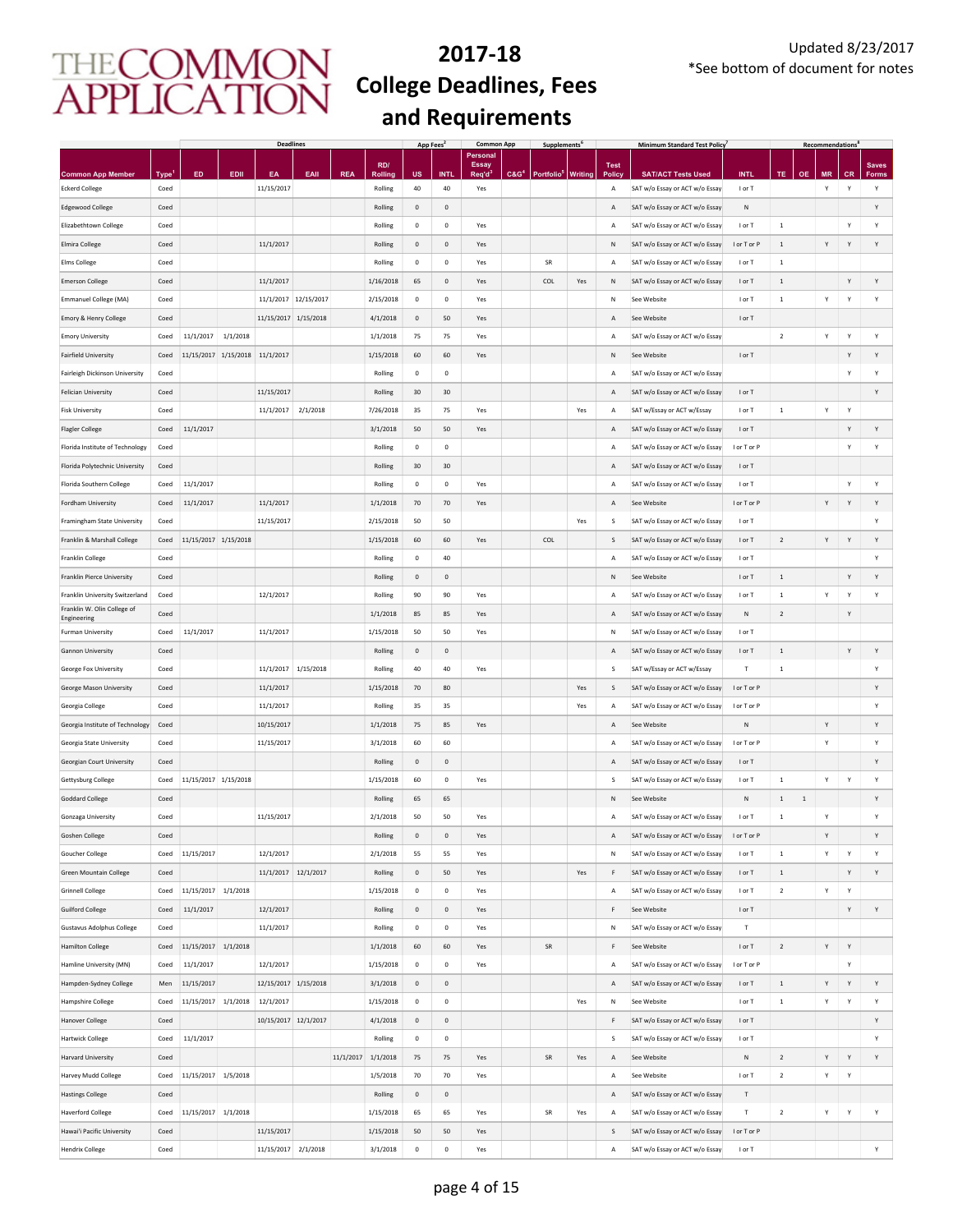|                                                               |                |                      |          | <b>Deadlines</b>      |          |            |           | App Fees    |                     | <b>Common App</b>        |                  | <b>Supplements</b>     |         |             | <b>Minimum Standard Test Policy</b> |                           |                |           | <b>Recommendations</b> |           |              |
|---------------------------------------------------------------|----------------|----------------------|----------|-----------------------|----------|------------|-----------|-------------|---------------------|--------------------------|------------------|------------------------|---------|-------------|-------------------------------------|---------------------------|----------------|-----------|------------------------|-----------|--------------|
|                                                               |                |                      |          |                       |          |            | RD/       |             |                     | Personal<br><b>Essay</b> |                  |                        |         | <b>Test</b> |                                     |                           |                |           |                        |           | <b>Saves</b> |
| <b>Common App Member</b>                                      | <b>Type</b>    | ED                   | EDII     | EA                    | EAII     | <b>REA</b> | Rolling   | US          | <b>INT</b>          | Req'd <sup>3</sup>       | C&G <sup>4</sup> | Portfolio <sup>t</sup> | Writing | Polic       | <b>SAT/ACT Tests Used</b>           | <b>INTL</b>               | <b>TE</b>      | <b>OE</b> | <b>MR</b>              | <b>CR</b> | <b>Forms</b> |
| <b>High Point University</b>                                  | Coed           | 11/1/2017            |          | 2/1/2018 11/17/2017   |          |            | 3/15/2018 | 50          | 50                  | Yes                      |                  | SR                     |         | S           | SAT w/Essay or ACT w/Essay          | I or T                    |                |           |                        | Y         | Υ            |
| <b>Hilbert College</b>                                        | Coed           |                      |          |                       |          |            | Rolling   | $\mathbf 0$ | $\mathsf{O}\xspace$ |                          |                  |                        |         | N           | SAT w/Essay or ACT w/Essay          | I or T                    |                |           |                        |           | Υ            |
| <b>Hillsdale College</b>                                      | Coed           | 11/1/2017            |          |                       |          |            | 4/1/2018  | $\mathbf 0$ | $\mathbf 0$         | Yes                      |                  |                        |         | Α           | SAT w/o Essay or ACT w/o Essay      | $\ensuremath{\mathsf{T}}$ | $\sqrt{2}$     |           | Y                      |           | Υ            |
| <b>Hiram College</b><br>Hobart and William Smith              | Coed           |                      |          |                       |          |            | Rolling   | $\,0\,$     | $\mathsf{O}\xspace$ | Yes                      |                  |                        |         | s           | SAT w/o Essay or ACT w/o Essay      | I or T or P               |                |           |                        |           | Y            |
| Colleges                                                      | Coordina<br>te | 11/15/2017 1/15/2018 |          |                       |          |            | 2/1/2018  | $\mathbf 0$ | $\mathsf{O}\xspace$ | Yes                      |                  |                        |         | N           | See Website                         | I or T                    | $\,$ 1         |           | Υ                      | Y         |              |
| Hofstra University                                            | Coed           |                      |          | 11/15/2017 12/15/2017 |          |            | Rolling   | 70          | 75                  | Yes                      |                  |                        | Yes     | s           | SAT w/Essay or ACT w/Essay          | I or T                    | $\overline{2}$ |           | Υ                      | Y         | Υ            |
| <b>Hollins University</b>                                     | Women          | 11/1/2017            |          | 11/15/2017            |          |            | 2/1/2018  | $\mathbf 0$ | $\mathbf{0}$        | Yes                      |                  |                        |         | Α           | SAT w/o Essay or ACT w/o Essay      | I or T                    |                |           |                        | Y         | Υ            |
| <b>Holy Names University</b>                                  | Coed           |                      |          | 11/15/2017 2/1/2018   |          |            | Rolling   | $\mathbf 0$ | $\mathsf 0$         |                          |                  |                        |         | s           | SAT w/o Essay or ACT w/o Essay      | I or T or P               |                |           |                        |           |              |
| <b>Hood College</b>                                           | Coed           |                      |          |                       |          |            | Rolling   | $\mathsf 0$ | $\mathsf{O}\xspace$ | Yes                      |                  |                        |         | N           | See Website                         | I or T                    | $\mathbf{1}$   |           | Y                      | Y         |              |
| <b>Hope College</b>                                           | Coed           |                      |          | 11/1/2017             |          |            | Rolling   | 35          | 35                  | Yes                      |                  |                        |         | А           | SAT w/o Essay or ACT w/o Essay      | I or T or P               |                |           |                        |           | Υ            |
| <b>Houghton College</b>                                       | Coed           |                      |          |                       |          |            | Rolling   | 40          | 40                  | Yes                      |                  |                        |         | S           | See Website                         | I or T                    | $\,$ 1         |           |                        |           | Y            |
| <b>Howard University</b>                                      | Coed           |                      |          | 11/1/2017             |          |            | 2/15/2018 | 45          | 45                  | Yes                      |                  | SR                     | Yes     | Α           | SAT w/o Essay or ACT w/o Essay      | I or T                    | $\,$ 1 $\,$    |           | Υ                      | Y         | Y            |
| <b>Hult International Business</b><br>School                  | Coed           | 11/1/2017            |          |                       |          |            | 11/1/2017 | 75          | 75                  | Yes                      |                  |                        |         | Ν           | See Website                         | I or T or P               |                |           |                        |           | Υ            |
| <b>Husson University</b>                                      | Coed           |                      |          |                       |          |            | Rolling   | 40          | $\mathsf{O}\xspace$ | Yes                      |                  |                        |         | А           | SAT w/o Essay or ACT w/o Essay      | I or T or P               |                |           | Υ                      | Y         |              |
| IE University                                                 | Coed           |                      |          |                       |          |            | Rolling   | 140         | 140                 | Yes                      |                  |                        |         | Α           | See Website                         | N                         | $\overline{2}$ |           | Υ                      | Y         | Υ            |
| <b>Illinois College</b>                                       | Coed           |                      |          | 12/1/2017             | 3/1/2018 |            | Rolling   | $\mathbf 0$ | $\mathbf 0$         | Yes                      |                  |                        |         | S           | SAT w/o Essay or ACT w/o Essay      | I or T                    |                |           |                        |           | Υ            |
| Illinois Institute of Technology                              | Coed           |                      |          | 12/1/2017             |          |            | Rolling   | $\mathbf 0$ | $\mathbf 0$         | Yes                      |                  |                        |         | Α           | SAT w/o Essay or ACT w/o Essay      | I or T or P               | $\,$ 1         |           |                        |           | Υ            |
|                                                               |                |                      |          | 11/15/2017            |          |            |           | $\mathbf 0$ | $\mathbf 0$         |                          |                  |                        |         |             |                                     |                           |                |           |                        |           | Υ            |
| Illinois Wesleyan University                                  | Coed           |                      |          |                       |          |            | 2/15/2018 |             |                     |                          |                  |                        |         | Α           | SAT w/o Essay or ACT w/o Essay      | I or T                    |                |           |                        |           |              |
| Immaculata University                                         | Coed           |                      |          |                       |          |            | Rolling   | $\,0\,$     | $\mathsf{O}\xspace$ | Yes                      |                  |                        | Yes     | s           | See Website                         | I or T                    | $\,$ 1         |           | Υ                      | Υ         | Υ            |
| Indiana University Bloomington                                | Coed           |                      |          | 11/1/2017             |          |            | 2/1/2018  | 65          | 65                  |                          |                  |                        | Yes     | А           | SAT w/o Essay or ACT w/o Essay      | I or T or P               |                |           |                        |           | Υ            |
| Iona College                                                  | Coed           |                      |          | 12/1/2017             |          |            | 2/15/2018 | 50          | 50                  |                          |                  |                        |         | Α           | SAT w/o Essay or ACT w/o Essay      | I or T                    |                |           |                        | Υ         | Υ            |
| <b>Ithaca College</b>                                         | Coed           | 11/1/2017            |          | 12/1/2017             |          |            | 2/1/2018  | 60          | $\mathbf 0$         | Yes                      |                  |                        |         | s           | SAT w/Essay or ACT w/Essay          | I or T                    |                |           | Y                      | Υ         |              |
| Jacksonville University                                       | Coed           |                      |          |                       |          |            | Rolling   | 30          | 30                  | Yes                      |                  | COL                    |         | S           | SAT w/o Essay or ACT w/o Essay      | I or T or P               |                |           |                        |           | Υ            |
| Jacobs University Bremen<br>gGmbH<br>Jerrerson (Primadelprila | Coed           | 11/1/2017            |          | 12/1/2017             | 2/1/2018 |            | Rolling   | $\mathbf 0$ | $\mathbf 0$         | Yes                      |                  |                        | Yes     | S           | See Website                         | I or T                    |                |           |                        | Υ         | Υ            |
| University + Thomas Jefferson<br>Linhunezitu                  | Coed           |                      |          | 11/1/2017             |          |            | 3/1/2018  | $40\,$      | 40                  | Yes                      |                  |                        |         | Α           | SAT w/o Essay or ACT w/o Essay      | I or T                    | $\,$ 1         |           |                        |           | Υ            |
| John Cabot University in Rome                                 | Coed           |                      |          | 11/15/2017            |          |            | 3/1/2018  | 50          | 50                  |                          |                  |                        |         | А           | SAT w/o Essay or ACT w/o Essay      |                           | $\,$ 1         |           |                        | Y         | Υ            |
| John Carroll University                                       | Coed           |                      |          | 12/1/2017             |          |            | Rolling   | 0           | $\mathbf 0$         | Yes                      |                  |                        |         | Α           | SAT w/o Essay or ACT w/o Essay      | I or T or P               |                |           |                        | Y         | Υ            |
| Johns Hopkins University                                      | Coed           | 11/1/2017            |          |                       |          |            | 1/3/2018  | 70          | 70                  | Yes                      |                  |                        | Yes     | А           | SAT w/o Essay or ACT w/o Essay      | I or T                    | $\overline{2}$ |           | Υ                      | Y         | Υ            |
| Johnson & Wales University-<br>Charlotte                      | Coed           |                      |          | 11/1/2017             |          |            | Rolling   | $\mathbf 0$ | $\mathbf{0}$        |                          |                  |                        |         | S           | SAT w/o Essay or ACT w/o Essay      | I or T or P               |                |           |                        |           | Υ            |
| Johnson & Wales University-                                   | Coed           |                      |          | 11/1/2017             |          |            | Rolling   | $\mathbf 0$ | $\mathbf 0$         |                          |                  |                        |         | s           | SAT w/o Essay or ACT w/o Essay      | I or T or P               |                |           |                        |           | Υ            |
| Denver<br>Johnson & Wales University-<br>North Miami          | Coed           |                      |          | 11/1/2017             |          |            | Rolling   | $\mathbf 0$ | $\mathsf{O}\xspace$ |                          |                  |                        |         | S           | SAT w/o Essay or ACT w/o Essay      | I or T or P               |                |           |                        |           | Υ            |
| Johnson & Wales University-                                   | Coed           |                      |          | 11/1/2017             |          |            | Rolling   | $^{\circ}$  | $\mathbf 0$         |                          |                  |                        |         | s           | SAT w/o Essay or ACT w/o Essay      | I or T or P               |                |           |                        |           | Υ            |
| Providence<br>Johnson State College                           | Coed           |                      |          |                       |          |            | Rolling   | 50          | 50                  | Yes                      |                  |                        |         | N           | See Website                         | I or T or P               | $\,$ 1 $\,$    |           | Υ                      |           | Υ            |
| Juniata College                                               | Coed           | 11/15/2017           |          | 1/5/2018              |          |            | 2/15/2018 | $\circ$     | $\mathbf 0$         | Yes                      |                  |                        |         | F           | SAT w/o Essay or ACT w/o Essay      | I or T or P               | $\,$ 1         |           |                        |           | Y            |
| Kalamazoo College                                             | Coed           | 11/1/2017            | 2/1/2018 | 11/1/2017             |          |            | 1/15/2018 | $\mathbf 0$ | $\mathbf 0$         | Yes                      |                  | SR                     |         | F           | SAT w/Essay or ACT w/Essay          | I or T                    | $\,1\,$        |           | Υ                      | Y         | Y            |
|                                                               |                |                      |          |                       |          |            |           |             |                     |                          |                  |                        |         |             | SAT w/o Essay or ACT w/o Essay      |                           |                |           |                        |           | Y            |
| Kean University                                               | Coed           |                      |          | 12/1/2017             |          |            | Rolling   | 75          | 75                  |                          |                  |                        |         | А           |                                     | I or T                    |                |           |                        |           |              |
| <b>Keele University</b>                                       | Coed           |                      |          |                       |          |            | Rolling   | 0           | $\mathsf{O}\xspace$ | Yes                      |                  |                        |         | А           | See Website                         | I or P                    | $\,$ 1         |           | Υ                      | Y         | Υ            |
| Keene State College<br>Keiser University Fiagship             | Coed           |                      |          |                       |          |            | Rolling   | 50          | 50                  | Yes                      |                  |                        |         | А           | SAT w/o Essay or ACT w/o Essay      | Т                         |                |           |                        |           |              |
| Campus - West Palm Beach<br>Elevide                           | Coed           |                      |          |                       |          |            | Rolling   | 0           | $\mathbf 0$         |                          |                  |                        |         | F           | SAT w/o Essay or ACT w/o Essay      | $\ensuremath{\mathsf{T}}$ |                |           |                        |           | Υ            |
| Kent State University                                         | Coed           |                      |          |                       |          |            | Rolling   | 50          | 70                  |                          |                  |                        |         | А           | SAT w/o Essay or ACT w/o Essay      | I or T or P               |                |           |                        |           | Υ            |
| Kenyon College                                                | Coed           | 11/15/2017 1/15/2018 |          |                       |          |            | 1/15/2018 | $\mathbf 0$ | $\mathbf 0$         | Yes                      |                  | COL                    |         | Α           | See Website                         |                           | $\,$ 1 $\,$    |           | Υ                      | Y         |              |
| <b>Kettering College</b>                                      | Coed           |                      |          |                       |          |            | Rolling   | 15          | 15                  |                          |                  |                        | Yes     | s           | SAT w/o Essay or ACT w/o Essay      | $\top$                    |                |           |                        |           |              |
| Kettering University                                          | Coed           |                      |          | 11/15/2017 1/15/2018  |          |            | Rolling   | 0           | $\mathsf{O}\xspace$ | Yes                      |                  |                        |         | Α           | SAT w/o Essay or ACT w/o Essay      | I or T                    |                |           |                        |           |              |
| Keuka College                                                 | Coed           |                      |          |                       |          |            | Rolling   | $\,0\,$     | $\mathsf{O}\xspace$ |                          |                  |                        |         | Ν           | SAT w/o Essay or ACT w/o Essay      | I or T                    | $\,$ 1 $\,$    |           | Υ                      |           |              |
| <b>Keystone College</b>                                       | Coed           |                      |          |                       |          |            | Rolling   | $\mathbf 0$ | $\mathsf{O}\xspace$ |                          |                  |                        |         | s           | SAT w/o Essay or ACT w/o Essay      | I or T                    |                |           |                        |           | Υ            |
| King's College                                                | Coed           |                      |          | 12/1/2017             |          |            | Rolling   | $\mathbf 0$ | $\mathbf 0$         |                          |                  |                        |         | s           | See Website                         | I or T                    |                |           |                        |           |              |
| King's College London                                         | Coed           |                      |          |                       |          |            | Rolling   | 50          | 50                  |                          |                  |                        |         | s           | See Website                         | I or T or P               |                |           |                        |           | Υ            |
| Knox College                                                  | Coed           | 11/1/2017            |          | 11/1/2017 12/1/2017   |          |            | 1/15/2018 | 50          | $\mathbf 0$         | Yes                      |                  |                        |         | s           | SAT w/Essay or ACT w/Essay          | I or T                    | $\,1\,$        |           | Υ                      | Y         |              |
| La Roche College                                              | Coed           |                      |          |                       |          |            | Rolling   | $\mathbf 0$ | $\mathbf 0$         |                          |                  |                        | Yes     | А           | SAT w/o Essay or ACT w/o Essay      | ${\sf N}$                 |                |           |                        |           |              |
| La Salle University                                           | Coed           |                      |          | 11/1/2017             |          |            | Rolling   | $\,0\,$     | $\mathsf{O}\xspace$ | Yes                      |                  |                        |         | F           | SAT w/o Essay or ACT w/o Essay      | I or T                    | $\,$ 1         |           |                        | Y         | Υ            |
| Lafayette College                                             | Coed           | 11/15/2017           | 2/1/2018 |                       |          |            | 1/15/2018 | 65          | 65                  | Yes                      |                  | <b>SR</b>              |         | Α           | SAT w/o Essay or ACT w/o Essay      | I or T                    | $\,1\,$        |           | Υ                      | Y         |              |
| Lake Erie College                                             | Coed           |                      |          | 11/20/2017            |          |            | Rolling   | $\mathbf 0$ | $\mathsf{O}\xspace$ |                          |                  |                        | Yes     | s           | SAT w/Essay or ACT w/Essay          | I or T                    |                |           |                        |           | Υ            |
|                                                               |                |                      |          |                       |          |            |           |             |                     |                          |                  |                        |         |             |                                     |                           |                |           |                        |           |              |
| Lake Forest College                                           | Coed           | 11/1/2017            |          | 11/1/2017             | 1/1/2018 |            | 2/15/2018 | $\mathbf 0$ | $\mathsf{O}\xspace$ | Yes                      |                  |                        |         | s           | SAT w/o Essay or ACT w/o Essay      | I or T                    | $\,$ 1         |           | Υ                      | Y         |              |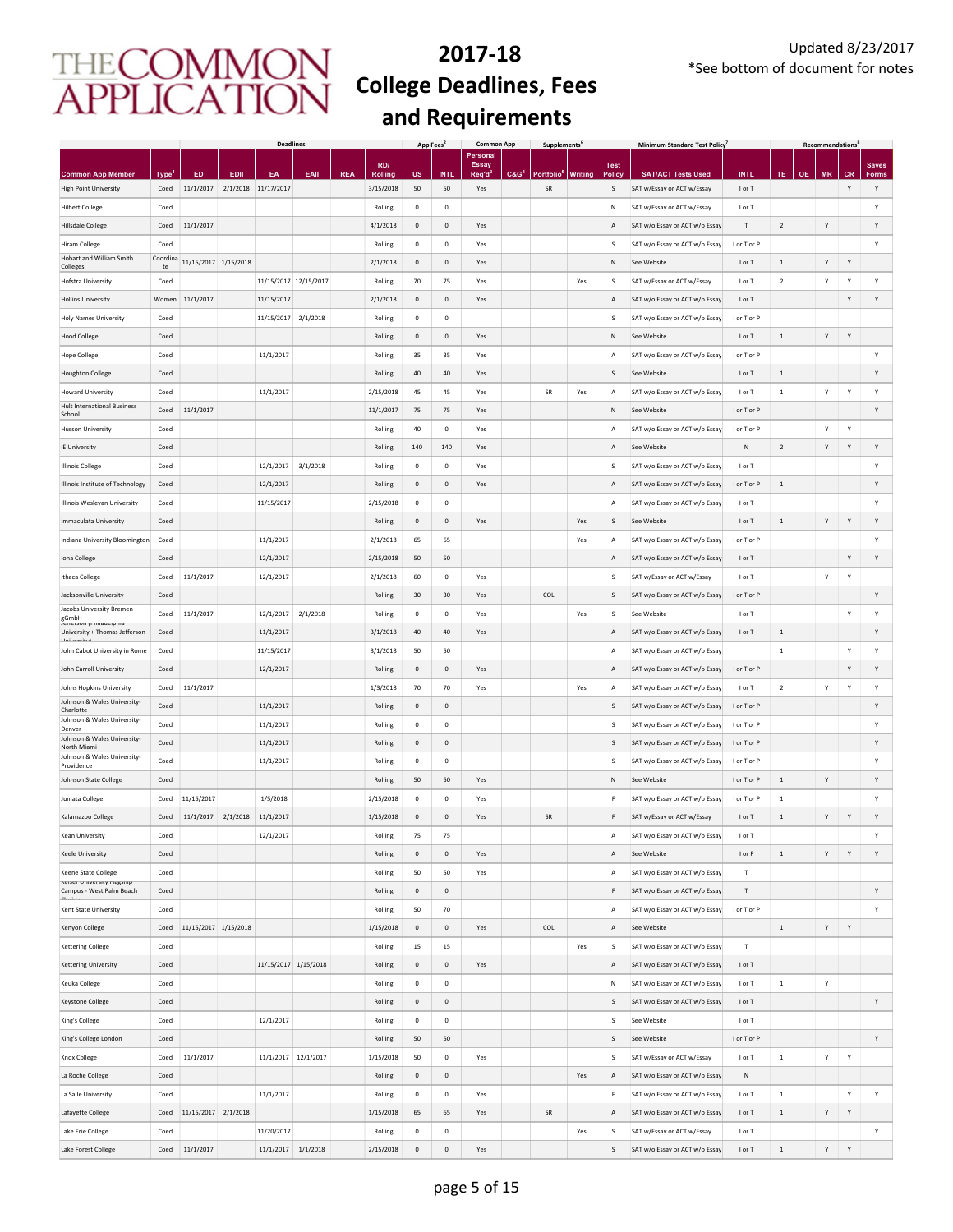|                                                              |                     |                          |          | <b>Deadlines</b>                          |                      |            |                       | App Fees       |                     | <b>Common App</b>        |                  | <b>Supplements</b>             |     |                    | <b>Minimum Standard Test Policy</b>                              |                            |                          |           | <b>Recommendations</b> |                |                   |
|--------------------------------------------------------------|---------------------|--------------------------|----------|-------------------------------------------|----------------------|------------|-----------------------|----------------|---------------------|--------------------------|------------------|--------------------------------|-----|--------------------|------------------------------------------------------------------|----------------------------|--------------------------|-----------|------------------------|----------------|-------------------|
|                                                              |                     |                          |          |                                           |                      |            | RD/                   |                |                     | Personal<br><b>Essay</b> |                  |                                |     | <b>Test</b>        |                                                                  |                            |                          |           |                        |                | <b>Saves</b>      |
| <b>Common App Member</b><br>Lasell College                   | <b>Type</b><br>Coed | ED                       | EDII     | EA<br>11/15/2017                          | EAII                 | <b>REA</b> | Rolling<br>Rolling    | <b>US</b><br>0 | <b>INTL</b><br>0    | Req'd<br>Yes             | C&G <sup>4</sup> | Portfolio <sup>5</sup> Writing |     | <b>Policy</b><br>S | <b>SAT/ACT Tests Used</b><br>SAT w/o Essay or ACT w/o Essay      | <b>INTL</b><br>I or T or P | TE                       | <b>OE</b> | <b>MR</b>              | <b>CR</b><br>Y | <b>Forms</b><br>Υ |
| Lawrence Technological                                       | Coed                |                          |          |                                           |                      |            | Rolling               | 30             | 30                  | Yes                      |                  | COL                            |     | A                  | SAT w/o Essay or ACT w/o Essay                                   | I or T                     |                          |           | Y                      |                | Υ                 |
| University<br>Lawrence University                            | Coed                | 10/31/2017               |          | 11/1/2017                                 | 12/1/2017            |            | 1/15/2018             | $\mathbf 0$    | 0                   | Yes                      |                  |                                |     | N                  | See Website                                                      | I or T or P                | $1\,$                    |           |                        | Y              | Υ                 |
| Le Moyne College                                             | Coed                |                          |          | 11/15/2017                                |                      |            | Rolling               | $\mathbf 0$    | $\mathsf{O}\xspace$ | Yes                      |                  |                                |     | S                  | SAT w/o Essay or ACT w/o Essay                                   | I or T                     |                          |           |                        | Υ              | Υ                 |
| Lebanon Valley College                                       | Coed                | 11/1/2017                |          |                                           |                      |            | Rolling               | $\mathbf 0$    | $\mathbf 0$         |                          |                  |                                |     | s                  | SAT w/o Essay or ACT w/o Essay                                   | I or T                     |                          |           |                        |                | Υ                 |
| Lehigh University                                            | Coed                | 11/15/2017               | 1/1/2018 |                                           |                      |            | 1/1/2018              | 70             | 70                  | Yes                      |                  |                                | Yes | Α                  | SAT w/o Essay or ACT w/o Essay                                   | I or T                     | $\,$ 1                   |           | Υ                      | Y              | Υ                 |
| Lesley University                                            | Coed                |                          |          | 12/1/2017                                 |                      |            | Rolling               | $^{\circ}$     | $\mathbf 0$         | Yes                      |                  | SR                             |     | s                  | SAT w/o Essay or ACT w/o Essay                                   |                            | $\,$ 1 $\,$              |           |                        |                | Υ                 |
| Lewis & Clark College                                        | Coed                | 11/1/2017                |          | 11/1/2017                                 |                      |            | 1/15/2018             | $\mathbf{0}$   | $\mathsf{O}\xspace$ | Yes                      |                  |                                |     | S                  | SAT w/o Essay or ACT w/o Essay                                   | I or T                     | $\,$ 1 $\,$              |           | Υ                      | Y              |                   |
| <b>Linfield College</b>                                      | Coed                |                          |          | 11/1/2017                                 |                      |            | 2/1/2018              | $^{\circ}$     | $\mathsf 0$         | Yes                      |                  |                                |     | A                  | SAT w/o Essay or ACT w/o Essay                                   | I or T or P                | $1\,$                    |           | Y                      | Y              | Υ                 |
| List College The Jewish                                      | Coed                | 11/15/2017 1/15/2018     |          |                                           |                      |            | 2/1/2018              | 65             | 65                  | Yes                      |                  |                                | Yes | Α                  | SAT w/o Essay or ACT w/o Essay                                   | T                          | $\overline{2}$           |           | Υ                      | Y              | Y                 |
| <b>Theological Seminary</b><br>Long Island University - Post | Coed                |                          |          | 12/1/2017                                 |                      |            | Rolling               | 50             | 50                  | Yes                      |                  | COL                            |     | А                  | SAT w/o Essay or ACT w/o Essay                                   | I or T                     |                          |           |                        | Υ              | Υ                 |
| Campus<br>Long Island University Brooklyn                    | Coed                |                          |          | 12/1/2017                                 |                      |            | Rolling               | 50             | 50                  | Yes                      |                  | COL                            |     | S                  | SAT w/o Essay or ACT w/o Essay                                   | I or T or P                | $\,$ 1 $\,$              |           | Υ                      | Y              | Υ                 |
| Campus<br>Lourdes University                                 | Coed                |                          |          |                                           | 11/1/2017 12/15/2017 |            | 3/1/2018              | $\pmb{0}$      | 0                   |                          |                  |                                | Yes | Α                  | SAT w/o Essay or ACT w/o Essay                                   | I or T                     |                          |           |                        |                | Y                 |
| Loyola Marymount University                                  | Coed                | 11/1/2017                |          | 11/1/2017                                 |                      |            | 1/15/2018             | 60             | 60                  | Yes                      |                  | SR                             | Yes | Α                  | SAT w/o Essay or ACT w/o Essay                                   | I or T or P                | $\,$ 1 $\,$              |           |                        | Υ              |                   |
| Loyola University Maryland                                   | Coed                |                          |          | 11/15/2017                                |                      |            | 1/15/2018             | 60             | 60                  | Yes                      |                  |                                |     | N                  | SAT w/o Essay or ACT w/o Essay                                   | I or T                     | $\,$ 1                   |           |                        | Υ              | Υ                 |
| Loyola University New Orleans                                | Coed                |                          |          | 11/15/2017                                |                      |            | Rolling               | 0              | $\mathsf 0$         | Yes                      |                  |                                |     | A                  | SAT w/o Essay or ACT w/o Essay                                   | I or T                     | $\,$ 1 $\,$              |           |                        | Υ              |                   |
| <b>Luther College</b>                                        | Coed                |                          |          |                                           |                      |            | Rolling               | $\mathbf 0$    | $\mathbf 0$         | Yes                      |                  |                                |     | Α                  | SAT w/o Essay or ACT w/o Essay                                   | I or T                     | $\mathbf{1}$             |           |                        |                | Υ                 |
| <b>Lycoming College</b>                                      | Coed                | 11/15/2017               |          | 12/1/2017                                 |                      |            | Rolling               | $\mathbf 0$    | $\mathbf 0$         | Yes                      |                  |                                |     | S                  | SAT w/Essay or ACT w/Essay                                       | $\mathsf T$                | $\sqrt{2}$               |           |                        |                |                   |
| Lynchburg College                                            | Coed                | 11/15/2017               |          | 10/15/2017                                |                      |            | Rolling               | $\mathbf 0$    | $\mathbf 0$         |                          |                  |                                |     | Α                  | SAT w/o Essay or ACT w/o Essay                                   | I or T                     |                          |           |                        |                | Υ                 |
| Lyndon State College                                         | Coed                | 11/1/2017                |          |                                           |                      |            | Rolling               | 50             | 50                  | Yes                      |                  |                                |     | ${\sf N}$          | None                                                             |                            | $\,$ 1 $\,$              |           | Y                      | Υ              | Υ                 |
| Lynn University                                              | Coed                |                          |          | 11/15/2017                                |                      |            | Rolling               | $\mathbf 0$    | $\mathbb O$         | Yes                      |                  |                                |     | s                  | SAT w/o Essay or ACT w/o Essay                                   | I or T or P                | $\,$ 1                   |           | Y                      | Υ              | Υ                 |
| Lyon College                                                 | Coed                |                          |          |                                           |                      |            | Rolling               | $\mathbf 0$    | 50                  |                          |                  |                                |     | A                  | SAT w/o Essay or ACT w/o Essay                                   | I or T                     |                          |           | Y                      |                | Υ                 |
| Macalester College                                           | Coed                | 11/15/2017               | 1/1/2018 |                                           |                      |            | 1/15/2018             | 40             | 40                  | Yes                      |                  | COL                            |     | Α                  | SAT w/o Essay or ACT w/o Essay                                   | I or T                     | $\overline{2}$           |           | Υ                      | Υ              |                   |
| MacMurray College                                            | Coed                |                          |          |                                           |                      |            | Rolling               | $\mathbf 0$    | $\mathbf 0$         | Yes                      |                  |                                |     | A                  | SAT w/o Essay or ACT w/o Essay                                   | I or T                     |                          |           |                        |                | Υ                 |
| Maine Maritime Academy                                       | Coed                |                          |          | 11/30/2017                                |                      |            | 3/1/2018              | 50             | 50                  | Yes                      |                  |                                |     | Α                  | SAT w/o Essay or ACT w/o Essay                                   | I or T                     |                          |           | Υ                      | Υ              | Υ                 |
|                                                              | Coed                |                          |          |                                           |                      |            |                       | 0              | 0                   |                          |                  |                                |     | A                  |                                                                  | I or T                     |                          |           |                        |                | Υ                 |
| Malone University                                            | Coed                |                          |          |                                           |                      |            | Rolling<br>Rolling    | $\mathbf 0$    | 0                   |                          |                  |                                |     | Ν                  | SAT w/o Essay or ACT w/o Essay<br>None                           | I or T                     |                          |           |                        | Υ              | Υ                 |
| Manchester University                                        |                     |                          |          |                                           |                      |            |                       |                |                     |                          |                  |                                |     |                    |                                                                  |                            |                          |           |                        |                | Υ                 |
| Manhattan College                                            | Coed                | 11/15/2017               |          | 12/1/2017                                 |                      |            | Rolling               | 75<br>50       | 75<br>50            | Yes                      |                  | COL                            |     | A                  | SAT w/Essay or ACT w/Essay                                       | I or T<br>I or T           |                          |           | Υ                      |                | Υ                 |
| Manhattanville College                                       | Coed                |                          |          |                                           |                      |            | Rolling<br>Rolling    |                |                     | Yes                      |                  |                                |     | S                  | SAT w/o Essay or ACT w/o Essay                                   |                            | $\mathbf 1$              |           |                        | Υ              |                   |
| Marietta College                                             | Coed                |                          |          | 11/1/2017                                 |                      |            |                       | $\mathbf 0$    | $\mathbf{0}$        | Yes                      |                  | SR                             |     | A                  | SAT w/o Essay or ACT w/o Essay                                   | I or T                     |                          |           |                        |                |                   |
| Marist College<br>Marlboro College                           | Coed<br>Coed        | 11/15/2017<br>11/15/2017 | 2/1/2018 | 11/15/2017<br>1/15/2018                   |                      |            | 2/1/2018<br>4/15/2018 | 50<br>50       | 50<br>50            | Yes                      |                  |                                | Yes | N<br>$\mathsf{N}$  | See Website                                                      | I or T or P<br>I or T      | $\,$ 1<br>$\overline{2}$ |           | Υ                      | Υ              | Υ                 |
|                                                              | Coed                |                          |          |                                           |                      |            | Rolling               | $^{\circ}$     | $\mathsf 0$         |                          |                  |                                |     |                    | SAT w/Essay or ACT w/Essay                                       | I or T                     |                          |           |                        |                | Υ                 |
| Marquette University                                         |                     |                          |          |                                           |                      |            |                       |                |                     | Yes                      |                  |                                | Yes | $\overline{A}$     | SAT w/o Essay or ACT w/o Essay                                   |                            |                          |           |                        |                |                   |
| Mary Immaculate College<br>Maryland Institute College of     | Coed                |                          |          |                                           |                      |            | Rolling               | $\mathbf{0}$   | $\mathbf{0}$        | Yes                      |                  |                                |     | $\mathsf{A}$       | SAT w/o Essay or ACT w/o Essay<br>SAT w/o Essay or ACT w/o Essay | I or T                     |                          |           | Υ                      |                | Υ<br>Υ            |
| Art<br>Marymount California                                  | Coed                | 11/1/2017                |          | 12/1/2017                                 | 1/5/2018             |            | 2/1/2018              | 60             | 60                  | Yes                      |                  | SR                             | Yes | Α                  |                                                                  | I or T                     | $\,$ 1 $\,$              |           |                        |                |                   |
| University                                                   | Coed                |                          |          |                                           |                      |            | Rolling               | 50             | 50                  |                          |                  |                                |     | S                  | SAT w/o Essay or ACT w/o Essay                                   | I or T or P                |                          |           | Υ                      |                |                   |
| Marymount Manhattan College                                  | Coed                |                          |          |                                           |                      |            | Rolling               | 60             | 60                  | Yes                      |                  |                                |     | A                  | SAT w/o Essay or ACT w/o Essay                                   | I or T or P                | $1\,$                    |           |                        | Υ              | Y                 |
| Marymount University                                         | Coed                |                          |          |                                           |                      |            | Rolling               | 40             | 40                  |                          |                  |                                |     | s                  | SAT w/Essay or ACT w/Essay                                       | I or T or P                |                          |           | Υ                      | Y              | Υ                 |
| Maryville University of St. Louis                            | Coed                |                          |          |                                           |                      |            | Rolling               | $\mathbf 0$    | 0                   | Yes                      |                  |                                |     | F                  | SAT w/o Essay or ACT w/o Essay                                   | I or T or P                |                          |           |                        |                | Υ                 |
| Marywood University<br>Massachusetts College of Art          | Coed                |                          |          |                                           |                      |            | Rolling               | 0              | $\mathsf{O}\xspace$ | Yes                      |                  |                                |     | Α                  | See Website                                                      | I or T                     | $1\,$                    |           |                        | Υ              | Υ                 |
| and Design<br>Massachusetts College of                       | Coed                |                          |          | 12/1/2017                                 |                      |            | 2/1/2018              | 70             | 70                  | Yes                      |                  | SR                             |     | S                  | SAT w/o Essay or ACT w/o Essay                                   | I or T                     | $\,$ 1                   |           |                        | Υ              | Υ                 |
| Liberal Arts<br>Massachusetts College Of                     | Coed                |                          |          | 12/1/2017                                 |                      |            | Rolling               | $\mathbf 0$    | $\mathbb O$         |                          |                  |                                |     | S                  | SAT w/o Essay or ACT w/o Essay                                   | I or T                     | $\,$ 1 $\,$              |           |                        | Υ              | Υ                 |
| Pharmacy & Health Sciences                                   | Coed                |                          |          | 11/1/2017 12/1/2017                       |                      |            | 2/1/2018              | $\pmb{0}$      | $\mathbf 0$         |                          |                  |                                |     | F                  | See Website                                                      |                            | $\,$ 1                   |           | Υ                      |                | Y                 |
| <b>McDaniel College</b>                                      | Coed                |                          |          | 11/1/2017 1/15/2018 11/15/2017 12/15/2017 |                      |            | 2/1/2018              | 50             | 50                  | Yes                      |                  |                                |     | S                  | SAT w/o Essay or ACT w/o Essay                                   | I or T                     | $\,$ 1 $\,$              |           |                        | Υ              |                   |
| McKendree University                                         | Coed                |                          |          |                                           |                      |            | Rolling               | $\mathbf 0$    | $\mathbb O$         |                          |                  |                                |     | A                  | SAT w/o Essay or ACT w/o Essay                                   | I or T                     |                          |           |                        |                | Y                 |
| Menlo College                                                | Coed                |                          |          | 11/1/2017                                 |                      | 2/1/2018   | 4/1/2018              | $\mathbf 0$    | $\mathbb O$         |                          |                  |                                |     | F                  | SAT w/Essay or ACT w/Essay                                       | I or T                     |                          |           |                        |                | Υ                 |
| Mercer University                                            | Coed                |                          |          | 10/15/2017                                |                      |            | 4/1/2018              | 50             | 50                  | Yes                      |                  |                                |     | Α                  | SAT w/o Essay or ACT w/o Essay                                   | I or T                     | $\,$ 1 $\,$              |           |                        |                | Υ                 |
| Mercy College                                                | Coed                |                          |          |                                           |                      |            | Rolling               | 40             | 40                  |                          |                  |                                |     | N                  | SAT w/Essay or ACT w/Essay                                       | I or T                     |                          |           |                        |                | Υ                 |
| Mercyhurst University                                        | Coed                |                          |          |                                           |                      |            | Rolling               | $\mathbf 0$    | $\mathbb O$         | Yes                      |                  |                                |     | s                  | SAT w/o Essay or ACT w/o Essay                                   | I or T                     | $\,$ 1 $\,$              |           |                        | Y              | Υ                 |
| Meredith College                                             |                     | Women 10/30/2017         |          | 12/4/2017                                 |                      |            | 2/15/2018             | 40             | 40                  | Yes                      |                  |                                |     | Α                  | SAT w/o Essay or ACT w/o Essay                                   | I or T                     |                          |           |                        | Υ              | Υ                 |
| Merrimack College                                            | Coed                | 11/15/2017               |          | 11/15/2017 1/15/2018                      |                      |            | 2/15/2018             | $\pmb{0}$      | 0                   | Yes                      |                  |                                |     | Ν                  | SAT w/Essay or ACT w/Essay                                       | I or T or P                | $1\,$                    |           |                        | Υ              | Y                 |
| Miami University (Ohio)                                      | Coed                | 11/15/2017               |          | 12/1/2017                                 |                      |            | 2/1/2018              | 50             | 70                  | Yes                      |                  |                                |     | A                  | SAT w/o Essay or ACT w/o Essay                                   | I or T or P                |                          |           |                        | Υ              | Υ                 |
| Middle Tennessee State<br>University                         | Coed                |                          |          |                                           |                      |            | Rolling               | 25             | 30                  |                          |                  |                                |     | А                  | SAT w/o Essay or ACT w/o Essay                                   | I or T                     |                          |           |                        |                | Υ                 |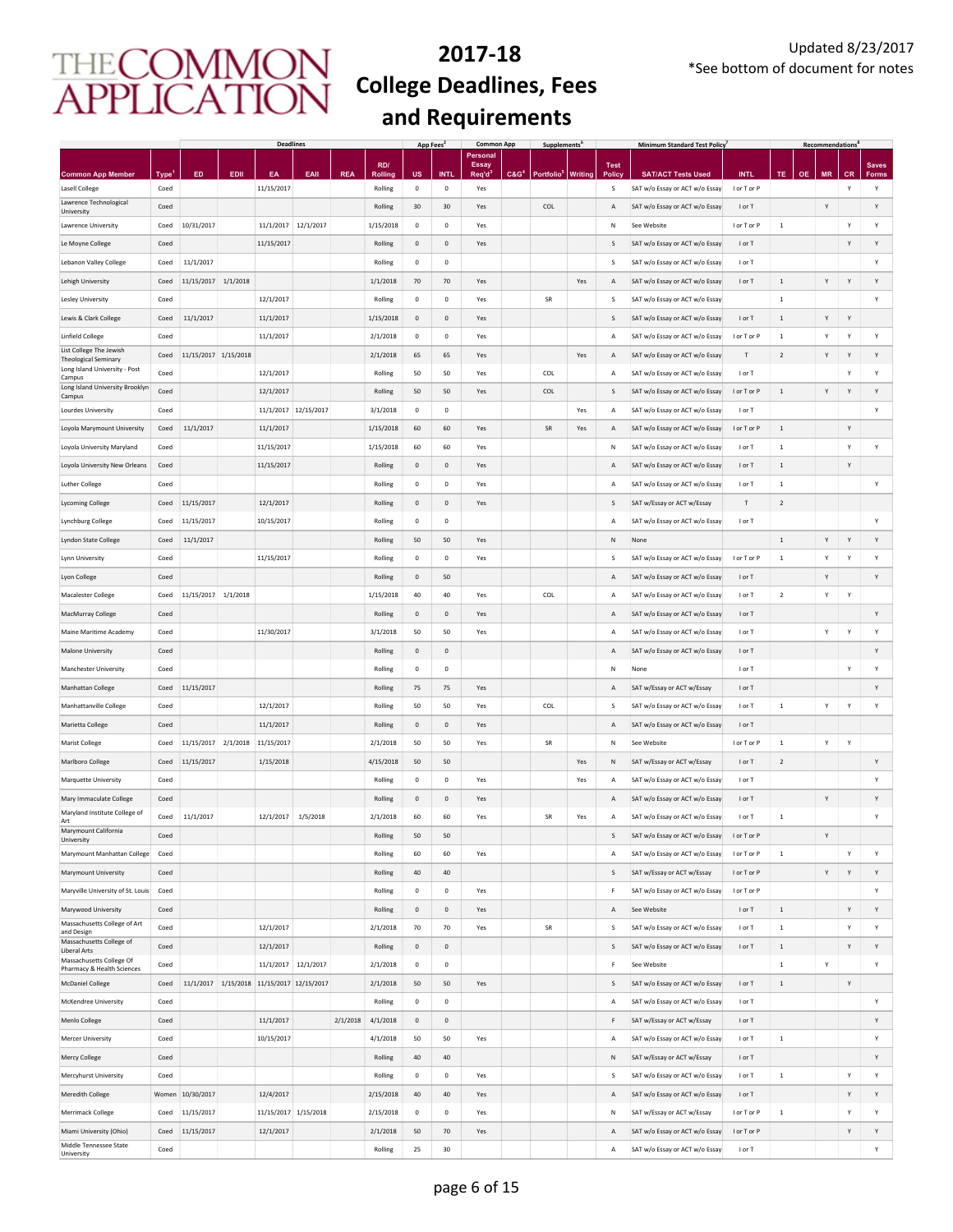|                                                             |             |                      |          | <b>Deadlines</b>      |          |            |           | App Fees <sup>2</sup> |                     | <b>Common App</b>        |                  | <b>Supplements</b> |                |                    | <b>Minimum Standard Test Policy</b>                   |                           |                |           | <b>Recommendations</b> |           |              |
|-------------------------------------------------------------|-------------|----------------------|----------|-----------------------|----------|------------|-----------|-----------------------|---------------------|--------------------------|------------------|--------------------|----------------|--------------------|-------------------------------------------------------|---------------------------|----------------|-----------|------------------------|-----------|--------------|
|                                                             |             |                      |          |                       |          |            | RD/       |                       |                     | Personal<br><b>Essay</b> |                  |                    |                | <b>Test</b>        |                                                       |                           |                |           |                        |           | <b>Saves</b> |
| <b>Common App Member</b>                                    | <b>Type</b> | ED                   | EDII     | EA                    | EAII     | <b>REA</b> | Rolling   | US                    | <b>INT</b>          | Req'd <sup>3</sup>       | C&G <sup>4</sup> | <b>Portfolio</b>   | <b>Writing</b> | Polic <sub>1</sub> | <b>SAT/ACT Tests Used</b>                             | <b>INTL</b>               | TE             | <b>OE</b> | <b>MR</b>              | <b>CR</b> | <b>Forms</b> |
| Middlebury College                                          | Coed        | 11/1/2017            | 1/1/2018 |                       |          |            | 1/1/2018  | 65                    | 65                  | Yes                      |                  | SR                 |                | Α                  | See Website                                           |                           | $\overline{2}$ |           | Υ                      | Y         | Υ            |
| Millersville University                                     | Coed        |                      |          |                       |          |            | Rolling   | 40                    | 40                  | Yes                      |                  |                    |                | А                  | SAT w/o Essay or ACT w/o Essay                        | I or T or P               |                |           |                        |           | Υ            |
| Millikin University                                         | Coed        |                      |          |                       |          |            | Rolling   | 0                     | $\mathsf{O}\xspace$ |                          |                  |                    |                | Α                  | SAT w/o Essay or ACT w/o Essay                        | I or T or P               | $\,$ 1         |           |                        | Y         | Υ            |
| Mills College                                               | Women       |                      |          | 11/15/2017            |          |            | 1/15/2018 | 50                    | 50                  | Yes                      |                  |                    |                | s                  | SAT w/o Essay or ACT w/o Essay                        | I or T                    | $\,$ 1         |           |                        |           |              |
| Millsaps College                                            | Coed        |                      |          | 11/15/2017            |          |            | 6/1/2018  | $\mathsf 0$           | $\mathsf{O}\xspace$ | Yes                      |                  |                    |                | Α                  | See Website                                           | I or T                    |                |           |                        |           |              |
| Minerva Schools at KGI                                      | Coed        |                      |          | 11/1/2017             |          |            | 1/15/2018 | $\pmb{0}$             | $\mathsf{O}\xspace$ |                          |                  |                    |                | Ν                  | None                                                  | Ν                         |                |           |                        |           | Υ            |
| Missouri University of Science                              | Coed        |                      |          |                       |          |            | Rolling   | 50                    | 50                  |                          |                  |                    |                | Α                  | SAT w/o Essay or ACT w/o Essay                        | I or T                    |                |           |                        |           | Υ            |
| and Technology                                              |             |                      |          |                       |          |            |           |                       |                     |                          |                  |                    |                |                    |                                                       |                           |                |           |                        |           |              |
| Mitchell College                                            | Coed        |                      |          |                       |          |            | Rolling   | 30                    | 30                  | Yes                      |                  |                    |                | N                  | None                                                  | ${\sf N}$                 |                |           |                        | Y         | Υ            |
| <b>Molloy College</b>                                       | Coed        |                      |          | 12/1/2017             |          |            | Rolling   | 40                    | 40                  | Yes                      |                  |                    |                | Α                  | SAT w/Essay or ACT w/Essay                            | T                         |                |           |                        |           | Υ            |
| Monash University                                           | Coed        |                      |          |                       |          |            | Rolling   | $\,0\,$               | $\mathsf{O}\xspace$ |                          |                  |                    |                | А                  | See Website                                           |                           | $\,$ 1 $\,$    |           | Υ                      | Y         | Y            |
| Monmouth College (IL)                                       | Coed        |                      |          |                       |          |            | Rolling   | $\,0\,$               | $\mathsf{O}\xspace$ |                          |                  |                    |                | Α                  | SAT w/o Essay or ACT w/o Essay                        | I or T                    |                |           |                        |           | Y            |
| Monmouth University                                         | Coed        |                      |          | 12/1/2017             |          |            | 3/1/2018  | 50                    | 50                  | Yes                      |                  |                    | Yes            | Α                  | SAT w/o Essay or ACT w/o Essay                        | I or T                    | $\,$ 1 $\,$    |           |                        |           | Υ            |
| Moravian College                                            | Coed        | 1/15/2018            |          |                       |          |            | 4/15/2018 | $\,0\,$               | $\mathsf{O}\xspace$ | Yes                      |                  | COL                |                | А                  | SAT w/o Essay or ACT w/o Essay                        | I or T                    |                |           | Υ                      | Y         |              |
| Morehouse College                                           | Men         | 11/1/2017            |          | 11/1/2017             |          |            | 2/1/2018  | 50                    | 50                  | Yes                      |                  |                    |                | Α                  | SAT w/Essay or ACT w/Essay                            | I or T                    | $\,$ 1         |           |                        | Y         | Υ            |
| Mount Holyoke College                                       | Women       | 11/15/2017           | 1/1/2018 |                       |          |            | 1/15/2018 | 60                    | 60                  | Yes                      |                  | SR                 | Yes            | S                  | See Website                                           | I or T                    | $\overline{2}$ |           | Υ                      | Y         | Υ            |
|                                                             | Coed        |                      |          |                       |          |            |           | $\mathbf 0$           | $\mathsf{O}\xspace$ |                          |                  |                    |                | s                  |                                                       | I or T                    |                |           |                        |           |              |
| Mount Ida College                                           |             |                      |          | 11/1/2017             |          |            | Rolling   |                       |                     |                          |                  |                    |                |                    | SAT w/o Essay or ACT w/o Essay                        |                           |                |           |                        |           |              |
| Mount Saint Mary College<br>Mount Saint Mary's University,  | Coed        |                      |          |                       |          |            | Rolling   | $\mathbf 0$           | $\mathbf 0$         |                          |                  |                    |                | Α                  | SAT w/o Essay or ACT w/o Essay                        | I or T                    |                |           |                        | Y         | Υ            |
| Los Angeles                                                 | Women       |                      |          | 12/1/2017             |          |            | 2/15/2018 | 50                    | 50                  | Yes                      |                  |                    |                | Α                  |                                                       | T                         |                |           |                        | Υ         | Υ            |
| <b>Muhlenberg College</b>                                   | Coed        | 2/15/2018            |          |                       |          |            | 2/15/2018 | 50                    | 50                  | Yes                      |                  |                    |                | S                  | SAT w/o Essay or ACT w/o Essay                        | I or T                    | $\,1\,$        |           | Y                      | Y         |              |
| Naropa University                                           | Coed        |                      |          |                       |          |            | Rolling   | 25                    | 25                  |                          |                  |                    |                | N                  | See Website                                           | I or T                    |                |           | Y                      |           | Υ            |
| Nazareth College                                            | Coed        | 11/15/2017 1/10/2018 |          |                       |          |            | 2/1/2018  | $\mathbf 0$           | $\mathsf{O}\xspace$ | Yes                      |                  | ${\sf SR}$         |                | Ν                  | SAT w/o Essay or ACT w/o Essay                        | I or T                    | $\,$ 1         |           |                        |           | Υ            |
| Nebraska Wesleyan University                                | Coed        | 12/1/2017            |          |                       |          |            | Rolling   | $\mathbf 0$           | $\mathbf 0$         |                          |                  |                    |                | Α                  | SAT w/o Essay or ACT w/o Essay                        | I or T or P               |                |           |                        |           | Υ            |
| Neumann University                                          | Coed        |                      |          |                       |          |            | Rolling   | $\mathbf 0$           | $\mathbf 0$         | Yes                      |                  |                    |                | Α                  | SAT w/o Essay or ACT w/o Essay                        | $\ensuremath{\mathsf{T}}$ |                |           |                        |           | Y            |
| New College of Florida                                      | Coed        |                      |          | 11/1/2017             |          |            | Rolling   | 30                    | 30                  | Yes                      |                  |                    |                | А                  | SAT w/o Essay or ACT w/o Essay                        | I or T                    |                |           |                        | Y         | Υ            |
|                                                             |             |                      |          |                       |          |            |           |                       |                     |                          |                  |                    |                |                    |                                                       |                           |                |           |                        |           |              |
| New England College<br>New England Institute of             | Coed        |                      |          |                       |          |            | Rolling   | $\,0\,$               | $\mathbf 0$         | Yes                      |                  |                    |                | N                  |                                                       | I or T                    |                |           |                        |           | Υ            |
| Technology                                                  | Coed        |                      |          |                       |          |            | Rolling   | 25                    | 50                  |                          |                  |                    |                | F                  | SAT w/o Essay or ACT w/o Essay                        | I or T                    |                |           |                        |           |              |
| New Jersey City University                                  | Coed        |                      |          |                       |          |            | Rolling   | 50                    | 50                  | Yes                      |                  |                    |                | S                  | SAT w/Essay or ACT w/Essay                            | I or T                    |                |           |                        |           | Υ            |
| New Jersey Institute of<br>Technology                       | Coed        |                      |          | 11/15/2017 12/15/2017 |          |            | Rolling   | 75                    | 75                  | Yes                      |                  | SR                 |                | А                  | SAT w/o Essay or ACT w/o Essay                        | I or T                    | $\,$ 1         |           | Υ                      | Y         | Y            |
| New York Institute of<br>Technology (NYIT)                  | Coed        |                      |          | 11/1/2017             |          |            | Rolling   | 50                    | 50                  | Yes                      |                  | COL                | Yes            | Α                  | SAT w/o Essay or ACT w/o Essay                        | I or T or P               | $\mathbf{1}$   |           |                        |           | Υ            |
| IVEW TOTK SCITODI OF Calleer of<br>Applied Studies of Touro | Coed        |                      |          |                       |          |            | 7/28/2018 | $\mathbf 0$           | $\mathbf 0$         |                          |                  |                    |                | F                  | See Website                                           | I or T or P               |                |           |                        |           |              |
| Callage Q. Linksaning Cust<br>New York University           | Coed        | 11/1/2017            | 1/1/2018 |                       |          |            | 1/1/2018  | 80                    | 80                  | Yes                      |                  | SR                 |                | F                  | See Website                                           | I or T or P               | $\,$ 1         |           | Υ                      | Y         |              |
| Newberry College                                            | Coed        |                      |          |                       |          |            | Rolling   | $\mathbf 0$           | $\mathbf 0$         | Yes                      |                  |                    |                | А                  | SAT w/o Essay or ACT w/o Essay                        | I or T                    |                |           |                        |           | Υ            |
|                                                             | Coed        |                      |          |                       |          |            | Rolling   | $\circ$               | $\mathbf{0}$        |                          |                  |                    |                | N                  | SAT w/Essay and 3 SAT Subject                         | I or T                    |                |           |                        |           | Υ            |
| Newbury College                                             |             |                      |          |                       |          |            |           |                       |                     |                          |                  |                    |                |                    | Tests or ACT w/Essay<br>SAT w/Essay and 3 SAT Subject |                           |                |           |                        |           |              |
| Newcastle University                                        | Coed        |                      |          |                       |          |            | Rolling   | 50                    | 75                  |                          |                  |                    |                | А                  | Tests or ACT w/Essay                                  | I or T or P               |                |           |                        | Y         | Υ            |
| Niagara University                                          | Coed        |                      |          |                       |          |            | Rolling   | 0                     | $\mathbf 0$         | Yes                      |                  |                    |                | S                  | SAT w/o Essay or ACT w/o Essay                        | I or T                    |                |           |                        | Y         |              |
| <b>Nichols College</b>                                      | Coed        |                      |          | 12/1/2017             |          |            | Rolling   | $\mathbf 0$           | $\circ$             | Yes                      |                  |                    |                | F                  | SAT w/o Essay or ACT w/o Essay                        | I or T or P               | $\mathbf{1}$   |           |                        |           | Υ            |
| North Carolina State University                             | Coed        |                      |          | 10/15/2017            |          |            | 1/15/2018 | 85                    | 100                 | Yes                      |                  | SR                 |                | Α                  | SAT w/o Essay or ACT w/o Essay                        | I or T or P               |                |           | Υ                      |           | Y            |
| North Park University                                       | Coed        |                      |          |                       |          |            | Rolling   | $\mathbf 0$           | $\mathsf{O}\xspace$ | Yes                      |                  |                    | Yes            | А                  | SAT w/o Essay or ACT w/o Essay                        | I or T                    | $\,$ 1 $\,$    |           |                        |           | Y            |
| Northeastern University                                     | Coed        | 11/1/2017            |          | 1/1/2018 11/1/2017    |          |            | 1/1/2018  | 75                    | 75                  | Yes                      |                  | SR                 |                | S                  | SAT w/o Essay or ACT w/o Essay                        | I or T or P               | $\,$ 1         |           | Υ                      | Y         | Υ            |
| Northland College                                           | Coed        |                      |          |                       |          |            | Rolling   | $\mathbf 0$           | $\mathsf{O}\xspace$ |                          |                  |                    |                | А                  | SAT w/o Essay or ACT w/o Essay                        | $\mathsf T$               |                |           |                        |           |              |
| Northumbria University                                      | Coed        |                      |          |                       |          |            | Rolling   | 0                     | $\mathbf 0$         |                          |                  | SR                 |                | S                  | See Website                                           | I or T or P               | $\,$ 1         |           | Υ                      | Y         |              |
|                                                             |             |                      |          |                       |          |            |           |                       |                     |                          |                  |                    |                |                    | SAT w/o Essay or ACT w/o Essay                        |                           |                |           |                        |           | Υ            |
| Northwest Nazarene University                               | Coed        |                      |          | 11/15/2017 1/15/2018  |          |            | Rolling   | $^{\circ}$            | 0                   |                          |                  |                    |                | Α                  |                                                       | I or T                    |                |           |                        |           |              |
| Northwestern University<br>Northwestern University in       | Coed        | 11/1/2017            |          |                       |          |            | 1/1/2018  | 75                    | 75                  | Yes                      |                  |                    |                | Α                  | See Website                                           | I or T                    | $\,$ 1 $\,$    |           | Υ                      | Υ         |              |
| Qatar                                                       | Coed        |                      |          | 11/1/2017             |          |            | 1/1/2018  | 75                    | 75                  | Yes                      |                  |                    | Yes            | Α                  | SAT w/o Essay or ACT w/o Essay                        | I or T                    | $\sqrt{2}$     |           | Υ                      |           | Υ            |
| Norwich University                                          | Coed        |                      |          |                       |          |            | Rolling   | $\mathbf 0$           | $\mathsf{O}\xspace$ |                          |                  |                    |                | s                  | SAT w/o Essay or ACT w/o Essay                        | I or T                    |                |           |                        |           | Υ            |
| Notre Dame de Namur<br>University                           | Coed        |                      |          | 12/1/2017             | 2/1/2018 |            | Rolling   | 50                    | 50                  | Yes                      |                  |                    |                | А                  | SAT w/o Essay or ACT w/o Essay                        | I or T or P               | $\,$ 1         |           |                        | Υ         |              |
| Notre Dame of Maryland<br>University                        | Women       |                      |          | 12/1/2017             | 2/1/2018 |            | Rolling   | $\mathbf 0$           | $\mathsf{O}\xspace$ | Yes                      |                  |                    |                | F                  | SAT w/o Essay or ACT w/o Essay                        | T                         | $\sqrt{2}$     |           |                        | Y         | Υ            |
| Nova Southeastern University                                | Coed        | 11/1/2017            |          | 11/1/2017             |          |            | 2/1/2018  | 50                    | 50                  |                          |                  |                    |                | S                  | SAT w/o Essay or ACT w/o Essay                        | I or T or P               |                |           |                        | Υ         | Υ            |
| Oberlin College of Arts and                                 | Coed        | 11/15/2017           | 1/2/2018 |                       |          |            | 1/15/2018 | $\mathbb O$           | $\mathbf 0$         | Yes                      |                  | COL                | Yes            | Α                  | SAT w/o Essay or ACT w/o Essay                        | I or T                    | $\sqrt{2}$     |           | Υ                      | Y         |              |
| Sciences<br>Oberlin Conservatory of Music                   | Coed        |                      |          |                       |          |            | 12/1/2017 | 100                   | 100                 | Yes                      |                  |                    |                | А                  | SAT w/o Essay or ACT w/o Essay                        | I or T                    |                |           |                        | Y         |              |
|                                                             |             |                      |          |                       |          |            |           |                       |                     |                          |                  |                    |                |                    |                                                       |                           |                |           |                        |           |              |
| Occidental College                                          | Coed        | 11/15/2017           | 1/1/2018 |                       |          |            | 1/15/2018 | 65                    | 65                  | Yes                      |                  | SR                 |                | Α                  | SAT w/o Essay or ACT w/o Essay                        | I or T                    | $\overline{2}$ |           | Y                      | Y         | Υ            |
| Oglethorpe University                                       | Coed        |                      |          | 11/15/2017            |          |            | 7/28/2018 | 50                    | 50                  | Yes                      |                  |                    |                | А                  | SAT w/o Essay or ACT w/o Essay                        | I or T                    |                |           |                        |           | Υ            |
| Ohio Northern University                                    | Coed        |                      |          |                       |          |            | Rolling   | 0                     | $\mathsf{O}\xspace$ |                          |                  |                    |                | А                  | SAT w/o Essay or ACT w/o Essay                        | I or T                    |                |           |                        |           |              |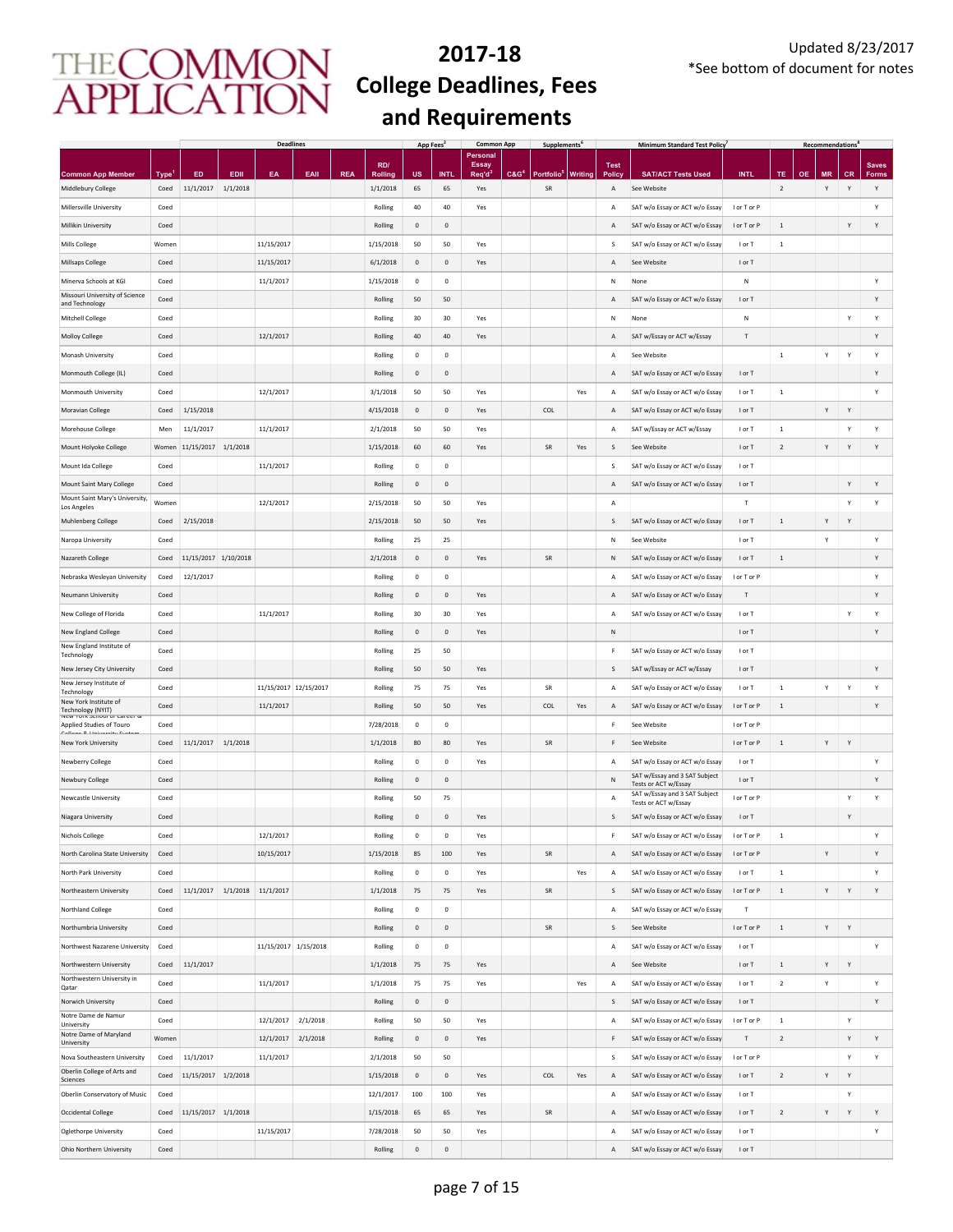|                                                   |       |                                  |                     | <b>Deadlines</b>     |           |            |                | App Fees     |              | <b>Common App</b>        |                  | <b>Supplements</b> |                |              | <b>Minimum Standard Test Policy</b>                       |              |                |              | <b>Recommendations</b> |              |              |
|---------------------------------------------------|-------|----------------------------------|---------------------|----------------------|-----------|------------|----------------|--------------|--------------|--------------------------|------------------|--------------------|----------------|--------------|-----------------------------------------------------------|--------------|----------------|--------------|------------------------|--------------|--------------|
|                                                   |       |                                  |                     |                      |           |            | RD/            |              |              | Personal<br><b>Essay</b> |                  |                    |                | <b>Test</b>  |                                                           |              |                |              |                        |              | <b>Saves</b> |
| <b>Common App Member</b>                          | Type' | ED                               | EDII                | EA                   | EAII      | <b>REA</b> | <b>Rolling</b> | นร           | <b>INTL</b>  | Req'd <sup>3</sup>       | C&G <sup>4</sup> | Portfolio          | <b>Writing</b> | <b>Polic</b> | <b>SAT/ACT Tests Used</b>                                 | <b>INTL</b>  | TE             | <b>OE</b>    | <b>MR</b>              | <b>CR</b>    | Forms        |
| Ohio University                                   | Coed  |                                  |                     | 12/1/2017            |           |            | Rolling        | 50           | 70           |                          |                  | COL                | Yes            | А            | SAT w/o Essay or ACT w/o Essay                            | N            |                |              |                        |              | Υ            |
| Ohio Wesleyan University                          | Coed  | 11/15/2017                       | 1/15/2018 12/1/2017 |                      |           |            | 3/1/2018       | $\mathbf 0$  | $\mathbf 0$  | Yes                      |                  | SR                 |                | S            | SAT w/o Essay or ACT w/o Essay                            | I or T       |                |              |                        | Y            | Y            |
| Oklahoma City University                          | Coed  |                                  |                     |                      |           |            | Rolling        | 55           | 60           | Yes                      |                  |                    |                | А            | SAT w/o Essay or ACT w/o Essay                            | I or T or P  |                |              |                        | Y            | Y            |
| Old Dominion University                           | Coed  |                                  |                     | 12/1/2017            |           |            | 2/1/2018       | 50           | 50           |                          |                  |                    |                | S            | SAT w/o Essay or ACT w/o Essay                            | I or T       |                |              |                        |              | Y            |
| Otterbein University                              | Coed  |                                  |                     | 12/15/2017           |           |            | 3/1/2018       | 35           | 50           | Yes                      |                  |                    |                | Α            | SAT w/o Essay or ACT w/o Essay                            | I or T       |                |              |                        |              | Y            |
| Pace University                                   | Coed  | 11/1/2017                        |                     | 11/1/2017 12/1/2017  |           |            | Rolling        | 50           | 50           | Yes                      |                  |                    |                | S            | SAT w/o Essay or ACT w/o Essay                            | I or T or P  | $\overline{1}$ |              |                        |              | Y            |
| Pacific Lutheran University                       | Coed  |                                  |                     |                      |           |            | Rolling        | $^{\circ}$   | $\mathbf 0$  | Yes                      |                  |                    |                | А            | SAT w/o Essay or ACT w/o Essay                            | I or T or P  | 1              |              |                        | Y            |              |
|                                                   |       |                                  |                     |                      |           |            |                |              |              |                          |                  |                    |                |              |                                                           |              |                |              |                        |              |              |
| Pacific University Oregon                         | Coed  |                                  |                     | 11/1/2017            | 1/15/2018 |            | Rolling        | 40           | 40           | Yes                      |                  |                    |                | Α            | SAT w/o Essay or ACT w/o Essay                            | I or T or P  | <sup>1</sup>   |              |                        | Y            |              |
| Paul Smith's College                              | Coed  |                                  |                     |                      |           |            | Rolling        | $^{\circ}$   | $\mathbf 0$  |                          |                  |                    |                | Ν            | SAT w/Essay or ACT w/Essay                                |              |                |              |                        |              |              |
| Pennsylvania Academy of the<br>Fine Arts          | Coed  | 11/15/2017                       |                     | 12/1/2017            |           |            | 7/28/2018      | 60           | 60           |                          |                  | SR                 |                | Ν            | SAT w/Essay or ACT w/Essay                                | I or T       | $\overline{2}$ |              |                        |              | Υ            |
| Pepperdine University                             | Coed  |                                  |                     |                      |           |            | 1/5/2018       | 65           | 65           | Yes                      |                  | SR                 |                | Α            | SAT w/o Essay or ACT w/o Essay                            | I or T       | $\,$ 1 $\,$    |              |                        |              |              |
| <b>Piedmont College</b>                           | Coed  |                                  |                     |                      |           |            | 7/15/2018      | $\mathbf 0$  | $\mathbf 0$  | Yes                      |                  |                    |                | А            | SAT w/o Essay and 2 SAT<br>Subject Tests or ACT w/o Essay | $\mathsf T$  |                |              | Υ                      |              | Υ            |
| Pine Manor College                                | Coed  |                                  |                     |                      |           |            | Rolling        | 25           | 25           | Yes                      |                  |                    |                | F            | SAT w/o Essay or ACT w/o Essay                            | T            | $\,$ 1 $\,$    |              | Y                      | Y            | Y            |
| <b>Pitzer College</b>                             | Coed  | 11/15/2017                       | 1/1/2018            |                      |           |            | 1/1/2018       | 70           | 70           | Yes                      |                  | SR                 | Yes            | S            | SAT w/o Essay or ACT w/o Essay                            | I or T       | $\overline{2}$ |              | Y                      |              | Y            |
| Plymouth State University                         | Coed  |                                  |                     |                      |           |            | Rolling        | 50           | 50           | Yes                      |                  |                    |                | Ν            | SAT w/Essay or ACT w/Essay                                | I or T or P  |                |              |                        |              | Υ            |
| Plymouth University                               | Coed  |                                  |                     |                      |           |            | Rolling        | 30           | 30           | Yes                      |                  |                    | Yes            | $\mathbf{I}$ | See Website                                               | I or P       | $\,$ 1         |              | Υ                      |              | Υ            |
| Point Loma Nazarene                               | Coed  |                                  |                     | 11/15/2017           |           |            | 2/15/2018      |              |              |                          |                  |                    |                |              |                                                           | Т            |                |              |                        |              | Υ            |
| University                                        |       |                                  |                     |                      |           |            |                | 55           | 55           | Yes                      |                  |                    |                | Α            | See Website                                               |              | $\mathbf{1}$   | $\mathbf{1}$ | Υ                      | Y            |              |
| Pomona College                                    | Coed  | 11/1/2017                        | 1/1/2018            |                      |           |            | 1/1/2018       | 70           | 70           | Yes                      |                  | SR                 |                | Α            | SAT w/o Essay or ACT w/o Essay                            | I or T       | $\overline{2}$ |              | Y                      | Y            |              |
| Presbyterian College                              | Coed  |                                  |                     | 11/15/2017           |           |            | 2/1/2018       | $\mathbf 0$  | $\mathbf 0$  |                          |                  | COL                | Yes            | S            | SAT w/Essay or ACT w/Essay                                | I or T or P  |                |              |                        |              |              |
| <b>Prescott College</b>                           | Coed  | 12/1/2017                        |                     |                      |           |            | Rolling        | $\mathbf{0}$ | $\mathbf 0$  | Yes                      |                  |                    | Yes            | Α            | SAT w/o Essay or ACT w/o Essay                            | I or T       | $\,$ 1 $\,$    |              | Y                      | Y            | Y            |
| Princeton University                              | Coed  |                                  |                     |                      |           | 11/1/2017  | 1/1/2018       | 65           | 65           | Yes                      |                  | COL                | Yes            | Α            | SAT w/Essay or ACT w/Essay                                | I or T or P  | $\overline{2}$ |              | Y                      | Y            | Y            |
| Principia College                                 | Coed  |                                  |                     |                      |           |            | 3/1/2018       | $\mathbf 0$  | $\mathbf 0$  |                          |                  |                    |                | Α            | SAT w/o Essay or ACT w/o Essay                            | I or T       | $\,$ 1 $\,$    |              |                        | Y            | Y            |
| Providence College                                | Coed  | 11/15/2017                       | 1/15/2018           | 11/1/2017            |           |            | 1/15/2018      | 65           | 65           | Yes                      |                  | SR                 |                | Ν            | SAT w/Essay or ACT w/Essay                                | I or T       | $\,$ 1 $\,$    |              | Y                      | Y            |              |
| <b>Purdue University</b>                          | Coed  |                                  |                     | 11/1/2017            |           |            | 1/1/2018       | 60           | 60           | Yes                      | Yes              |                    |                | Α            | SAT w/o Essay or ACT w/o Essay                            | I or T       |                |              |                        |              | Υ            |
| Purdue University Fort Wayne                      | Coed  |                                  |                     |                      |           |            | Rolling        | 30           | 30           |                          |                  |                    |                | s            | SAT w/o Essay or ACT w/o Essay                            |              |                |              |                        |              | Y            |
| Queens University of Charlotte                    | Coed  |                                  |                     | 12/1/2017            |           |            | 3/1/2018       | $\mathbf 0$  | $\mathbf 0$  | Yes                      |                  |                    |                | Α            | SAT w/o Essay or ACT w/o Essay                            | I or T       |                |              |                        |              | Y            |
|                                                   |       |                                  |                     |                      |           |            |                |              |              |                          |                  |                    |                |              | SAT w/Essay and 2 SAT Subject                             |              |                |              |                        |              |              |
| Quest University Canada                           | Coed  |                                  |                     | 12/1/2017            | 2/1/2018  |            | Rolling        | $\mathbf 0$  | $\mathbf 0$  | Yes                      |                  |                    |                | N            | Tests or ACT w/Essay                                      | I or T       |                |              | Y                      |              | Υ            |
| Quinnipiac University                             | Coed  | 11/1/2017                        |                     |                      |           |            | 2/1/2018       | 65           | 65           | Yes                      |                  |                    |                | S            | SAT w/o Essay or ACT w/o Essay                            | I or T       |                |              |                        |              | Υ            |
| Ramapo College of New Jersey                      | Coed  | 11/1/2017                        |                     |                      |           |            | 3/1/2018       | 65           | 65           | Yes                      |                  |                    |                | Α            | SAT w/o Essay or ACT w/o Essay                            | I or T       |                |              |                        | Y            | Υ            |
| Randolph College                                  | Coed  |                                  |                     | 11/15/2017           |           |            | 3/1/2018       | $\mathbf 0$  | $\mathbf 0$  |                          |                  |                    |                | Α            | SAT w/o Essay or ACT w/o Essay                            | I or T or P  |                |              |                        |              | Υ            |
| Randolph-Macon College                            | Coed  |                                  |                     | 11/15/2017           |           |            | 3/1/2018       | $\mathbf 0$  | $\mathbf 0$  | Yes                      |                  |                    |                | А            | SAT w/o Essay or ACT w/o Essay                            | I or T       |                |              | Υ                      | Y            | Υ            |
| <b>Reed College</b>                               | Coed  | 11/15/2017 12/20/2017 11/15/2017 |                     |                      |           |            | 1/15/2018      | $\mathbf{0}$ | $\mathsf{O}$ | Yes                      |                  |                    | Yes            | Α            | SAT w/o Essay or ACT w/o Essay                            | N            | $\overline{2}$ |              | Y                      | Y            | Y            |
| Regent's University London                        | Coed  |                                  |                     |                      |           |            | Rolling        | $^{\circ}$   | $\mathbf 0$  |                          |                  |                    | Yes            | s            | See Website                                               | I or P       | 1              |              |                        |              | Y            |
| <b>Regis College</b>                              | Coed  |                                  |                     | 11/15/2017           |           |            | 2/1/2018       | 50           | 50           | Yes                      |                  |                    | Yes            | S            | SAT w/Essay or ACT w/Essay                                | I or T       |                |              | Y                      | Y            | Y            |
| <b>Regis University</b>                           | Coed  |                                  |                     |                      |           |            | Rolling        | 0            | $\mathbf 0$  | Yes                      |                  |                    |                | А            | SAT w/o Essay or ACT w/o Essay                            | т            |                |              |                        |              |              |
| Rensselaer Polytechnic Institute                  | Coed  | 11/1/2017 12/15/2017             |                     |                      |           |            | 1/15/2018      | 70           | 70           | Yes                      |                  | SR                 | Yes            | Α            | See Website                                               | I or T       | $\mathbf{1}$   |              | Y                      | Y            |              |
|                                                   |       |                                  |                     |                      |           |            |                |              |              |                          |                  |                    |                |              |                                                           |              |                |              |                        |              |              |
| Rhode Island College                              | Coed  |                                  |                     |                      |           |            | Rolling        | 50           | 50           | Yes                      |                  |                    |                | А            | SAT w/o Essay or ACT w/o Essay                            | I or T or P  |                |              |                        | Y            |              |
| Rhode Island School of Design                     | Coed  | 11/1/2017                        |                     |                      |           |            | 2/1/2018       | 60           | 60           | Yes                      |                  | ${\sf SR}$         |                | Α            | SAT w/Essay or ACT w/Essay                                | I or T       |                |              |                        |              | Υ            |
| <b>Rhodes College</b>                             | Coed  | 11/1/2017                        |                     | 1/1/2018 11/15/2017  |           |            | 1/15/2018      | $\pmb{0}$    | $\mathbf 0$  | Yes                      |                  |                    |                | Α            | SAT w/o Essay or ACT w/o Essay                            | I or T       | $\,$ 1 $\,$    |              | Υ                      | Y            | Υ            |
| <b>Rice University</b><br>KICHINONG THE PITIENCAN | Coed  | 11/1/2017                        |                     |                      |           |            | 1/1/2018       | 75           | 75           | Yes                      |                  |                    | Yes            | Α            | SAT w/o Essay and 2 SAT<br>Subject Tests or ACT w/o Essay | I or T       | $\,$ 1 $\,$    |              | Υ                      | Y            |              |
| International University in<br>ممامعما            | Coed  |                                  |                     |                      |           |            | Rolling        | 50           | 50           | Yes                      |                  |                    |                | F            | See Website                                               | $\mathbf{I}$ |                |              |                        | Y            | Υ            |
| <b>Rider University</b>                           | Coed  |                                  |                     | 11/15/2017           |           |            | Rolling        | 50           | 50           | Yes                      |                  |                    |                | Α            | SAT w/o Essay or ACT w/o Essay                            | I or T or P  |                |              |                        | Y            | Υ            |
| Riga Business School                              | Coed  | 5/14/2018                        |                     | 4/20/2018            | 7/5/2018  |            | 7/20/2018      | $\mathbf 0$  | $\,0\,$      | Yes                      |                  |                    |                | А            | See Website                                               | I or T       | $\,$ 1         | $\,$ 1       | Υ                      | Y            | Υ            |
| Ringling College of Art and                       | Coed  |                                  |                     |                      |           |            | Rolling        | 70           | 70           | Yes                      |                  | ${\sf SR}$         |                | Ν            | None                                                      | I or T       |                |              |                        | $\mathsf{Y}$ |              |
| Design<br><b>Ripon College</b>                    | Coed  |                                  |                     |                      |           |            | Rolling        | $\mathbf 0$  | $\mathbf 0$  |                          |                  |                    |                | s            | SAT w/o Essay or ACT w/o Essay                            | I or T       |                |              |                        |              | Y            |
|                                                   |       |                                  |                     | 11/15/2017           |           |            | Rolling        |              | $\mathbf 0$  |                          |                  |                    |                |              |                                                           |              | 1              |              |                        |              | Υ            |
| <b>Rivier University</b>                          | Coed  |                                  |                     |                      |           |            |                | $\mathbf 0$  |              | Yes                      |                  |                    |                | S            | SAT w/o Essay or ACT w/o Essay                            | I or T or P  |                |              |                        | Y            |              |
| Roanoke College                                   | Coed  | 11/15/2017                       |                     | 10/16/2017 12/1/2017 |           |            | Rolling        | $\mathsf{o}$ | $\mathbf 0$  |                          |                  |                    |                | F            | SAT w/o Essay or ACT w/o Essay                            | I or T       |                |              | Υ                      |              | Y            |
| Robert Morris University (PA)                     | Coed  |                                  |                     |                      |           |            | Rolling        | $\mathbf 0$  | $\mathbf 0$  |                          |                  |                    |                | Α            | SAT w/o Essay or ACT w/o Essay                            |              |                |              |                        |              | Υ            |
| Roberts Wesleyan College                          | Coed  |                                  |                     | 11/15/2017           |           |            | Rolling        | $\mathbf 0$  | $\mathbf 0$  | Yes                      |                  |                    |                | F            | SAT w/Essay or ACT w/Essay                                | I or T       |                |              |                        |              | Υ            |
| Rochester Institute of<br>Technology              | Coed  | 11/15/2017                       |                     |                      |           |            | 1/15/2018      | 65           | 65           | Yes                      |                  | COL                |                | Α            | SAT w/o Essay or ACT w/o Essay                            | I or T or P  |                |              | Y                      | Y            | Y            |
| Roger Williams University                         | Coed  |                                  |                     | 11/15/2017           |           |            | 2/1/2018       | 50           | 50           | Yes                      |                  | SR                 |                | s            | See Website                                               | I or T       | $\,$ 1 $\,$    |              |                        | Y            | Y            |
| <b>Rollins College</b>                            | Coed  | 11/1/2017 12/15/2017             |                     |                      |           |            | 2/1/2018       | 50           | 50           | Yes                      |                  |                    |                | S            | SAT w/o Essay or ACT w/o Essay                            | I or T       |                |              | Y                      | Y            |              |
| Rose-Hulman Institute of<br>Technology            | Coed  |                                  |                     | 11/1/2017            |           |            | 2/1/2018       | 50           | 50           | Yes                      |                  |                    |                | Α            | SAT w/o Essay or ACT w/o Essay                            |              | $\,$ 1         |              |                        | Y            |              |
|                                                   |       |                                  |                     |                      |           |            |                |              |              |                          |                  |                    |                |              |                                                           |              |                |              |                        |              |              |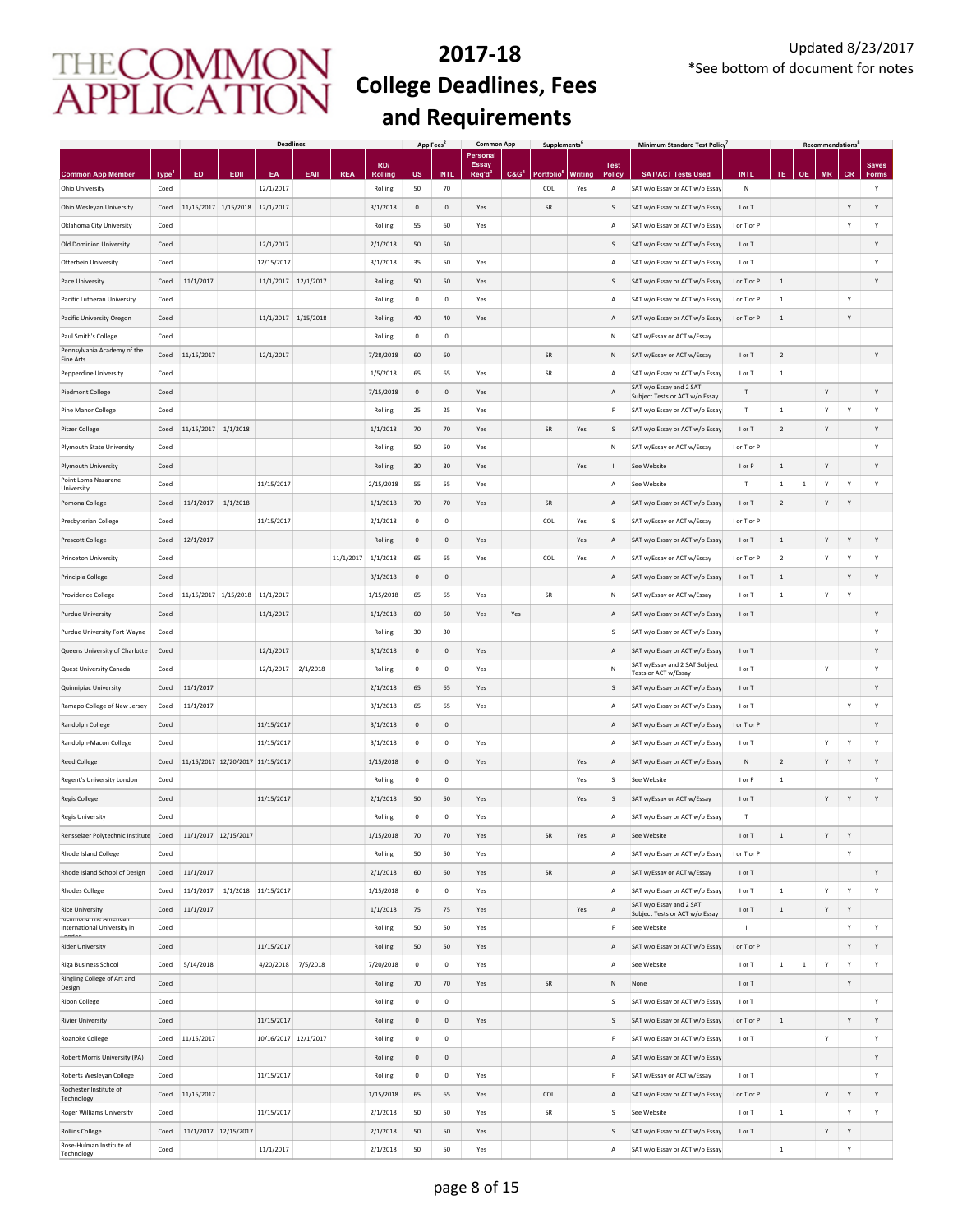|                                                   |             |            |                     | <b>Deadlines</b>      |      |            |            | App Fees <sup>2</sup> |                     | <b>Common App</b>        |         | <b>Supplements</b>             |     |             | <b>Minimum Standard Test Policy</b> |             |                |              | <b>Recommendations</b> |              |              |
|---------------------------------------------------|-------------|------------|---------------------|-----------------------|------|------------|------------|-----------------------|---------------------|--------------------------|---------|--------------------------------|-----|-------------|-------------------------------------|-------------|----------------|--------------|------------------------|--------------|--------------|
|                                                   |             |            |                     |                       |      |            | RD/        |                       |                     | Personal<br><b>Essay</b> |         |                                |     | <b>Test</b> |                                     |             |                |              |                        |              | <b>Saves</b> |
| <b>Common App Member</b>                          | <b>Type</b> | ED         | EDII                | EA                    | EAII | <b>REA</b> | Rolling    | US                    | <b>INT</b>          | Req'd <sup>3</sup>       | $C&G^*$ | Portfolio <sup>5</sup> Writing |     | Polic       | <b>SAT/ACT Tests Used</b>           | <b>INTL</b> | TE             | <b>OE</b>    | <b>MR</b>              | <b>CR</b>    | <b>Forms</b> |
| <b>Rosemont College</b>                           | Coed        |            |                     |                       |      |            | Rolling    | 0                     | $\mathbf 0$         |                          |         |                                |     | Α           | SAT w/o Essay or ACT w/o Essay      | I or T      |                |              |                        |              | Y            |
| Rowan University                                  | Coed        |            |                     |                       |      |            | 3/1/2018   | 65                    | 65                  | Yes                      |         | SR                             |     | s           | SAT w/o Essay or ACT w/o Essay      | I or T      | $\,$ 1         |              |                        |              | Y            |
| <b>Russell Sage College</b>                       | Women       |            |                     | 12/1/2017             |      |            | Rolling    | 0                     | $\mathbf 0$         | Yes                      |         |                                |     | S           | SAT w/o Essay or ACT w/o Essay      | I or T or P | $\,$ 1         |              |                        | Y            |              |
| Sacred Heart University                           | Coed        | 12/1/2017  |                     | 12/15/2017            |      |            | 2/15/2018  | 50                    | 50                  | Yes                      |         |                                |     | s           | SAT w/Essay or ACT w/Essay          | I or T or P | $\,$ 1         |              | Υ                      | Y            | Υ            |
| Sage College of Albany                            | Coed        |            |                     | 12/1/2017             |      |            | Rolling    | $\mathsf 0$           | $\mathbf{0}$        | Yes                      |         | <b>SR</b>                      |     | S           | SAT w/o Essay or ACT w/o Essay      | I or T or P | $\,$ 1         |              |                        | Y            |              |
| Saint Anselm College                              | Coed        | 12/1/2017  |                     | 11/15/2017            |      |            | 2/1/2018   | 50                    | 50                  | Yes                      |         | <b>SR</b>                      |     | s           | SAT w/Essay or ACT w/Essay          | I or T      | $\,$ 1         |              | Υ                      | Y            | Υ            |
| Saint Francis University                          | Coed        |            |                     |                       |      |            | Rolling    | $\mathbf{0}$          | $\mathbf{0}$        | Yes                      |         |                                |     | Α           | SAT w/o Essay or ACT w/o Essay      | I or T or P | $\mathbf{1}$   |              |                        | Y            | Υ            |
| Saint John's University (MN)                      | Coordina    |            |                     | 11/15/2017 12/15/2017 |      |            | 5/1/2018   | $\mathbf 0$           | $\mathsf 0$         |                          |         |                                |     | Α           | SAT w/o Essay or ACT w/o Essay      | I or T      |                |              |                        |              |              |
|                                                   | te<br>Coed  |            |                     |                       |      |            | Rolling    | $\mathbf{0}$          | $\mathbf{0}$        | Yes                      |         |                                |     | S           |                                     | T           | $\mathbf{1}$   |              |                        | Y            |              |
| Saint Joseph's College of Maine                   |             |            |                     | 11/15/2017 12/15/2017 |      |            |            |                       |                     |                          |         |                                |     |             | SAT w/Essay or ACT w/Essay          |             |                |              |                        |              |              |
| Saint Joseph's University                         | Coed        | 11/1/2017  | 1/15/2018 11/1/2017 |                       |      |            | 2/1/2018   | 50                    | 50                  | Yes                      |         |                                |     | s           | SAT w/o Essay or ACT w/o Essay      | I or T      |                |              | Y                      | Y            | Y            |
| Saint Leo University                              | Coed        |            |                     |                       |      |            | Rolling    | $\mathbf 0$           | $\mathsf{O}\xspace$ |                          |         |                                |     | F           | See Website                         | I or T      | $\,$ 1         |              |                        | Y            | Y            |
| Saint Louis University                            | Coed        |            |                     |                       |      |            | Rolling    | $\,0\,$               | $\mathsf{O}\xspace$ | Yes                      |         | SR                             |     | А           | SAT w/o Essay or ACT w/o Essay      | I or T or P |                |              |                        |              | Y            |
| Saint Louis University - Madrid<br>Campus (Spain) | Coed        |            |                     |                       |      |            | Rolling    | $\mathbf 0$           | $\mathsf{O}\xspace$ | Yes                      |         |                                |     | S           | See Website                         | I or T or P |                |              |                        |              | Υ            |
| Saint Martin's University                         | Coed        |            |                     |                       |      |            | Rolling    | $\,0\,$               | $\mathbf 0$         | Yes                      |         |                                |     | А           | SAT w/o Essay or ACT w/o Essay      | I or T      | $\,$ 1         |              |                        | Y            | Υ            |
| Saint Mary's College of<br>California             | Coed        |            |                     | 11/15/2017            |      |            | 1/15/2018  | 60                    | 60                  | Yes                      |         |                                |     | Α           | SAT w/o Essay or ACT w/o Essay      | I or T or P |                |              |                        | Y            |              |
| Saint Mary's College, Notre<br>Dame, Indiana      | Women       | 11/15/2017 |                     |                       |      |            | 2/15/2018  | $\pmb{0}$             | $\bf{0}$            | Yes                      |         | SR                             |     | Α           | SAT w/o Essay or ACT w/o Essay      | I or T      |                |              |                        | Y            | Υ            |
| Saint Mary's University of                        | Coed        |            |                     | 10/15/2017 11/15/2017 |      |            | 12/15/2017 | $\bf{0}$              | $\mathbf 0$         | Yes                      |         | COL                            |     | Α           | SAT w/o Essay or ACT w/o Essay      | I or T      |                |              |                        |              | Υ            |
| Minnesota<br>Saint Mary-of-the-Woods              | Coed        |            |                     |                       |      |            | Rolling    | $\,0\,$               | $\mathbf 0$         |                          |         |                                |     | Α           | SAT w/o Essay or ACT w/o Essay      | I or T      |                |              |                        |              |              |
| College                                           |             |            |                     |                       |      |            |            |                       |                     |                          |         |                                |     |             |                                     |             |                |              |                        |              |              |
| Saint Michael's College                           | Coed        |            |                     | 11/1/2017 12/1/2017   |      |            | 2/1/2018   | 50                    | 50                  | Yes                      |         |                                |     | F           | SAT w/Essay or ACT w/Essay          | I or T or P | $\,$ 1         |              | Υ                      | Υ            |              |
| Saint Peter's University                          | Coed        |            |                     | 12/16/2017            |      |            | Rolling    | $\mathbf 0$           | $\mathbf 0$         |                          |         |                                | Yes | s           | SAT w/Essay or ACT w/Essay          | I or T      | $\,$ 1 $\,$    |              | Y                      | Υ            |              |
| Saint Vincent College                             | Coed        |            |                     |                       |      |            | Rolling    | $\mathbf 0$           | $\mathsf{O}\xspace$ |                          |         |                                |     | Α           | SAT w/o Essay or ACT w/o Essay      | I or T      |                |              | Y                      |              | Υ            |
| Salem College                                     | Women       |            |                     |                       |      |            | Rolling    | $\mathbf 0$           | $\mathsf{O}\xspace$ | Yes                      |         |                                |     | А           | SAT w/o Essay or ACT w/o Essay      | I or T      | $\,$ 1 $\,$    |              | Y                      | Υ            | Υ            |
| Salisbury University                              | Coed        | 11/15/2017 |                     | 12/1/2017             |      |            | 1/15/2018  | 50                    | 50                  | Yes                      |         |                                |     | S           | SAT w/o Essay or ACT w/o Essay      | I or T      |                |              |                        | Y            | Y            |
| Salve Regina University                           | Coed        |            |                     | 11/1/2017             |      |            | 2/1/2018   | 50                    | $\mathbf 0$         | Yes                      |         | SR                             |     | S           | SAT w/o Essay or ACT w/o Essay      | I or T or P | $\,1\,$        |              | Y                      | Y            | Υ            |
| Samford University                                | Coed        |            |                     |                       |      |            | Rolling    | 40                    | 40                  | Yes                      |         |                                |     | Α           | SAT w/o Essay or ACT w/o Essay      | I or T      | $\,$ 1         |              |                        |              | Υ            |
| Santa Clara University                            | Coed        | 11/1/2017  |                     | 11/1/2017             |      |            | 1/7/2018   | 60                    | 60                  | Yes                      |         |                                | Yes | Α           | SAT w/o Essay or ACT w/o Essay      | I or T or P | $\,$ 1         |              | Υ                      | Y            |              |
| Sarah Lawrence College                            | Coed        | 11/1/2017  | 1/2/2018            |                       |      |            | 1/15/2018  | 60                    | 60                  | Yes                      |         | SR                             |     | Ν           | SAT w/o Essay or ACT w/o Essay      | I or T      | $\overline{2}$ |              | Y                      | Y            | Υ            |
| Savannah College of Art and                       | Coed        |            |                     |                       |      |            | Rolling    | 40                    | 40                  |                          |         |                                |     | J.          | See Website                         | N           |                |              |                        |              | Y            |
| Design<br>School of the Art Institute of          | Coed        |            |                     | 11/15/2017 1/15/2018  |      |            | 4/15/2018  | 65                    | 85                  |                          |         | <b>SR</b>                      |     |             | SAT w/o Essay or ACT w/o Essay      | I or T or P | $\mathbf{1}$   |              |                        |              | Υ            |
| Chicago                                           |             |            |                     |                       |      |            |            |                       |                     |                          |         |                                |     | Α           |                                     |             |                |              |                        |              |              |
| <b>Scripps College</b>                            | Women       | 11/15/2017 | 1/1/2018            |                       |      |            | 1/1/2018   | 60                    | 60                  | Yes                      |         | SR                             |     | Α           | SAT w/o Essay or ACT w/o Essay      | I or T      | $\overline{2}$ |              | Υ                      | Y            |              |
| Seattle Pacific University                        | Coed        |            |                     | 11/1/2017             |      |            | 1/15/2018  | 50                    | 50                  | Yes                      |         |                                |     | Α           | SAT w/o Essay or ACT w/o Essay      | I or T or P |                |              |                        |              | Υ            |
| Seattle University                                | Coed        |            |                     | 11/15/2017            |      |            | 1/15/2018  | 55                    | 55                  | Yes                      |         |                                |     | Α           | SAT w/o Essay or ACT w/o Essay      | I or T or P | $\,$ 1         |              |                        | Y            | Υ            |
| Seton Hall University                             | Coed        |            |                     | 11/15/2017 12/15/2017 |      |            | 3/1/2018   | 55                    | 55                  | Yes                      |         |                                |     | Α           | SAT w/o Essay or ACT w/o Essay      | I or T      | $\mathbf{1}$   |              |                        | Y            |              |
| Seton Hill University                             | Coed        |            |                     |                       |      |            | Rolling    | $^{\circ}$            | $\mathbf 0$         | Yes                      |         |                                |     | A           | SAT w/o Essay or ACT w/o Essay      | I or T      | $\mathbf{1}$   |              |                        | Y            | Υ            |
| Sewanee: The University of the<br>South           | Coed        | 11/15/2017 | 1/15/2018 12/1/2017 |                       |      |            | 2/1/2018   | $\mathbf 0$           | $\mathbf 0$         | Yes                      |         |                                |     | S           | SAT w/Essay or ACT w/Essay          | I or T      | $\,1\,$        |              | Υ                      | Y            | Y            |
| Siena College                                     | Coed        | 12/1/2017  |                     | 12/1/2017             |      |            | 2/15/2018  | 50                    | 50                  |                          |         |                                | Yes | s           | SAT w/o Essay or ACT w/o Essay      | I or T      |                |              |                        | $\mathsf{v}$ |              |
| Sierra Nevada College                             | Coed        | 12/1/2017  |                     |                       |      |            | Rolling    | 0                     | $\mathbf 0$         |                          |         |                                |     | А           | SAT w/Essay or ACT w/Essay          | I or T      |                |              | Υ                      |              | Y            |
| <b>Simmons College</b>                            | Women       |            |                     | 11/1/2017 12/1/2017   |      |            | 2/1/2018   | $\pmb{0}$             | $\mathsf{O}\xspace$ | Yes                      |         |                                | Yes | Α           | SAT w/Essay or ACT w/Essay          | I or T      | $\,$ 1 $\,$    |              | Υ                      | Υ            | Υ            |
| Simpson College                                   | Coed        |            |                     |                       |      |            | Rolling    | 0                     | $\mathbf 0$         |                          |         |                                |     | Α           | SAT w/o Essay or ACT w/o Essay      | I or T      |                |              |                        | Y            |              |
|                                                   |             | 11/15/2017 | 1/15/2018           |                       |      |            |            |                       |                     |                          |         |                                |     | s           | SAT w/o Essay or ACT w/o Essay      |             |                |              |                        |              |              |
| <b>Skidmore College</b>                           | Coed        |            |                     |                       |      |            | 1/15/2018  | 65                    | 65                  | Yes                      |         | SR                             |     |             |                                     |             | $\overline{2}$ |              | Υ                      | Y            |              |
| <b>Smith College</b>                              | Women       | 11/15/2017 | 1/1/2018            |                       |      |            | 1/15/2018  | $\mathbf 0$           | $\mathbf 0$         | Yes                      |         | SR                             | Yes | s           | See Website                         |             | $\overline{2}$ |              | Υ                      | Y            | Υ            |
| Soka University of America                        | Coed        |            |                     | 11/1/2017             |      |            | 1/15/2018  | 30                    | 30                  |                          |         |                                | Yes | Α           | SAT w/Essay or ACT w/Essay          | Т           | $\,$ 1         |              |                        | Y            | Υ            |
| Southern California Institute of<br>Architecture  | Coed        | 1/15/2018  |                     |                       |      |            | Rolling    | 85                    | 85                  | Yes                      |         | SR                             |     | Α           | SAT w/o Essay or ACT w/o Essay      | I or T      | $\mathbf{1}$   | $\mathbf{1}$ | Υ                      | Y            | Υ            |
| Southern Connecticut State<br>University          | Coed        |            |                     |                       |      |            | Rolling    | 50                    | 50                  | Yes                      |         |                                |     | А           | SAT w/o Essay or ACT w/o Essay      | I or T      |                |              |                        | Y            | Υ            |
| Southern Methodist University                     | Coed        | 11/1/2017  | 1/15/2018 11/1/2017 |                       |      |            | 1/15/2018  | 60                    | 60                  | Yes                      |         |                                |     | Α           | SAT w/o Essay or ACT w/o Essay      | I or T or P |                |              |                        | Y            | Υ            |
| Southern New Hampshire<br>University              | Coed        |            |                     | 11/15/2017            |      |            | Rolling    | 40                    | 40                  | Yes                      |         |                                |     | N           | See Website                         | I or T or P |                |              |                        |              | Υ            |
| Southwestern University                           | Coed        | 11/1/2017  |                     | 12/1/2017             |      |            | 2/1/2018   | $\mathbf 0$           | $\mathbf{0}$        | Yes                      |         | COL                            |     | Α           | SAT w/o Essay or ACT w/o Essay      | I or T      |                |              |                        | Y            | Υ            |
| Spelman College                                   | Women       | 11/1/2017  |                     | 11/15/2017            |      |            | 2/1/2018   | 35                    | 35                  | Yes                      |         | SR                             |     | А           | SAT w/o Essay or ACT w/o Essay      | $\mathsf T$ | $\,1\,$        |              | Υ                      | Y            |              |
| <b>Spring Arbor University</b>                    | Coed        |            |                     |                       |      |            | Rolling    | $\mathbf 0$           | $\mathbf 0$         | Yes                      |         |                                |     | А           | See Website                         | I or T      |                |              |                        |              | Υ            |
|                                                   |             |            |                     |                       |      |            |            |                       |                     |                          |         |                                |     |             |                                     |             |                |              |                        |              |              |
| Spring Hill College                               | Coed        |            |                     |                       |      |            | Rolling    | $\,0\,$               | $\mathsf{O}\xspace$ |                          |         |                                |     | А           | SAT w/o Essay or ACT w/o Essay      | I or T      |                |              |                        |              | Y            |
| Springfield College<br>St Mary's University,      | Coed        | 12/1/2017  | 1/15/2018           |                       |      |            | Rolling    | 50                    | 50                  | Yes                      |         |                                | Yes | А           | SAT w/o Essay or ACT w/o Essay      | I or T      | $\,$ 1         |              | Y                      |              | Υ            |
| Twickenham, London                                | Coed        |            |                     |                       |      |            | Rolling    | $\,0\,$               | $\mathsf{O}\xspace$ | Yes                      |         |                                |     | F           | SAT w/Essay or ACT w/Essay          | I or P      | $\,$ 1         |              | Υ                      | Y            | Υ            |
| St. Ambrose University                            | Coed        |            |                     |                       |      |            | Rolling    | 0                     | $\mathbf 0$         |                          |         |                                |     | А           | SAT w/o Essay or ACT w/o Essay      | I or T      |                |              |                        |              | Υ            |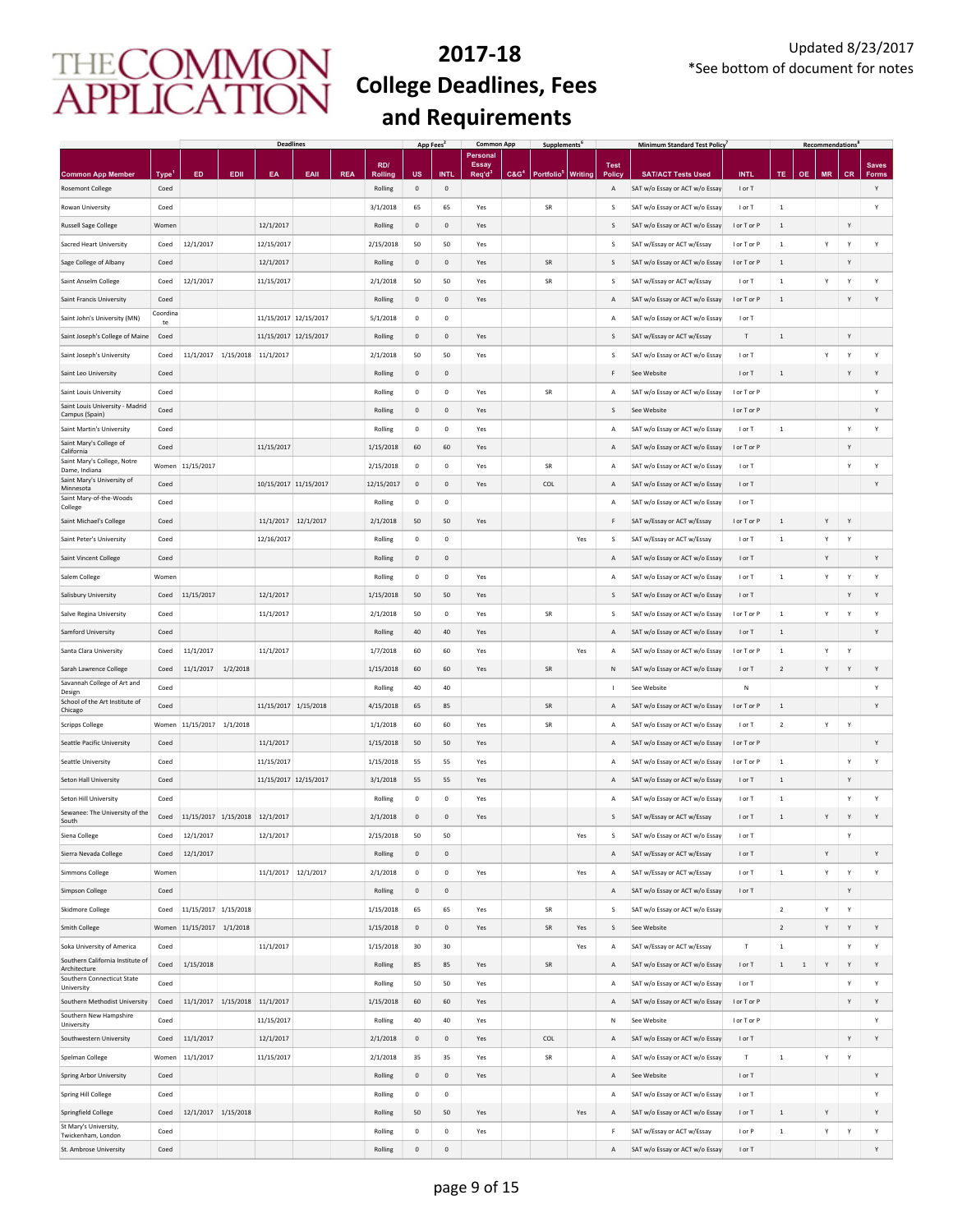|                                                                        |                           |                      |          | <b>Deadlines</b>     |      |            |                    | App Fees            |                     | <b>Common App</b>         | Supplements <sup>t</sup>                |                |                    | <b>Minimum Standard Test Policy</b>                          |                       |                |           | <b>Recommendations</b> |                |              |
|------------------------------------------------------------------------|---------------------------|----------------------|----------|----------------------|------|------------|--------------------|---------------------|---------------------|---------------------------|-----------------------------------------|----------------|--------------------|--------------------------------------------------------------|-----------------------|----------------|-----------|------------------------|----------------|--------------|
|                                                                        |                           |                      |          |                      |      |            | RD/                |                     |                     | Personal<br><b>Essay</b>  |                                         |                | <b>Test</b>        |                                                              |                       |                |           |                        |                | <b>Saves</b> |
| <b>Common App Member</b><br>St. Andrews University (NC)                | Type <sup>1</sup><br>Coed | ED.                  | EDII     | EA                   | EAII | <b>REA</b> | Rolling<br>Rolling | <b>US</b><br>35     | <b>INTL</b><br>75   | Req'd <sup>3</sup><br>Yes | C&G <sup>4</sup> Portfolio <sup>5</sup> | <b>Writing</b> | <b>Policy</b><br>Α | <b>SAT/ACT Tests Used</b><br>SAT w/o Essay or ACT w/o Essay  | <b>INTL</b><br>I or T | TE             | <b>OE</b> | <b>MR</b>              | <b>CR</b><br>Y | Forms<br>Υ   |
| St. Bonaventure University                                             | Coed                      |                      |          | 12/15/2017           |      |            | Rolling            | $\mathbf 0$         | $\mathbf 0$         | Yes                       |                                         | Yes            | A                  | SAT w/o Essay or ACT w/o Essay                               | I or T                | $\,$ 1         |           |                        | Y              | Υ            |
| St. Catherine University                                               | Women                     |                      |          |                      |      |            | Rolling            | 0                   | $\mathbf 0$         | Yes                       |                                         |                | А                  | SAT w/o Essay or ACT w/o Essay                               | T                     |                |           |                        | Y              |              |
| St. Edward's University                                                | Coed                      |                      |          | 2/1/2018             |      |            | Rolling            | $\mathsf{O}\xspace$ | $\mathbf{0}$        | Yes                       |                                         |                | A                  | SAT w/o Essay or ACT w/o Essay                               | I or T or P           |                |           |                        | $\mathsf{Y}$   | Y            |
| St. John Fisher College                                                | Coed                      | 12/1/2017            |          |                      |      |            | Rolling            | $\mathbf 0$         | $\mathsf{O}\xspace$ | Yes                       |                                         |                | А                  | SAT w/o Essay or ACT w/o Essay                               | T                     |                |           |                        | Y              |              |
| St. John's College (MD)                                                | Coed                      |                      |          | 11/15/2017           |      |            | 1/15/2018          | $\mathbf 0$         | $\mathbf{0}$        | Yes                       |                                         | Yes            | S                  | SAT w/o Essay or ACT w/o Essay                               | I or T or P           | $\mathbf{1}$   |           |                        | Y              | Y            |
| St. John's College (NM)                                                | Coed                      |                      |          | 11/15/2017           |      |            | 1/15/2018          | $^{\circ}$          | $\mathsf 0$         | Yes                       |                                         | Yes            | s                  | SAT w/o Essay or ACT w/o Essay                               | I or T or P           | $\,$ 1 $\,$    |           |                        | Y              | Y            |
| St. John's University (NY)                                             | Coed                      | 11/15/2017           |          | 12/15/2017           |      |            | Rolling            | $\mathbf{0}$        | $\mathsf{O}\xspace$ |                           | <b>SR</b>                               |                | S                  | SAT w/o Essay or ACT w/o Essay                               | I or T                |                |           | Υ                      |                | Y            |
| St. Joseph's College - Brooklyn                                        | Coed                      |                      |          |                      |      |            | Rolling            | 25                  | 25                  | Yes                       |                                         |                | $\overline{A}$     | SAT w/o Essay or ACT w/o Essay                               | I or T                |                |           |                        | Y              | Y            |
| Campus<br>St. Joseph's College - Long                                  | Coed                      |                      |          |                      |      |            | Rolling            | 25                  | 25                  | Yes                       |                                         |                | Α                  | SAT w/Essay or ACT w/Essay                                   | $\mathsf T$           | $\,$ 1 $\,$    |           |                        | Y              | Υ            |
| <b>Island Campus</b><br>St. Lawrence University                        | Coed                      | 2/1/2018             |          |                      |      |            | 2/1/2018           | 60                  | $\mathbf 0$         | Yes                       |                                         |                | s                  | See Website                                                  |                       | $\overline{2}$ |           | Y                      | Y              |              |
| St. Louis College of Pharmacy                                          | Coed                      | 12/1/2017            |          | 12/1/2017            |      |            | 3/1/2018           | 55                  | 55                  | Yes                       |                                         |                | Α                  | SAT w/o Essay or ACT w/o Essay                               | I or T                | $\overline{2}$ |           | Y                      | Y              | Y            |
| St. Mary's College of Maryland                                         | Coed                      |                      |          | 11/1/2017            |      |            | 1/15/2018          | 50                  | 50                  | Yes                       |                                         |                | А                  | SAT w/o Essay or ACT w/o Essay                               | I or T                | $\,$ 1 $\,$    |           | Y                      | Y              | Υ            |
| St. Norbert College                                                    | Coed                      |                      |          |                      |      |            | Rolling            | $\mathbf 0$         | $\mathbf 0$         |                           |                                         |                | A                  | SAT w/o Essay or ACT w/o Essay                               | I or T                |                |           |                        |                | Υ            |
| St. Olaf College                                                       | Coed                      | 11/15/2017           | 1/8/2018 |                      |      |            | 1/15/2018          | $\mathbf 0$         | $\mathsf{O}\xspace$ | Yes                       |                                         | Yes            | А                  | SAT w/o Essay or ACT w/o Essay                               | I or T                | $\,$ 1 $\,$    |           |                        |                |              |
| St. Thomas Aquinas College                                             | Coed                      |                      |          |                      |      |            | Rolling            | 25                  | 25                  | Yes                       |                                         |                | Α                  | SAT w/o Essay or ACT w/o Essay                               | I or T                | $\,$ 1 $\,$    |           |                        |                | Y            |
| St. Thomas University (FL)                                             | Coed                      |                      |          |                      |      |            | Rolling            | $40\,$              | $40\,$              |                           |                                         |                | s                  | SAT w/o Essay or ACT w/o Essay                               | I or T                |                |           |                        |                |              |
| St. Thomas University, Canada                                          | Coed                      |                      |          |                      |      |            | Rolling            | 55                  | 55                  |                           |                                         |                | N                  | See Website                                                  | I or T                |                |           | Υ                      |                | Y            |
|                                                                        |                           |                      |          |                      |      | 11/1/2017  | 1/2/2018           |                     |                     |                           |                                         |                |                    |                                                              |                       | $\sqrt{2}$     |           |                        | Y              |              |
| <b>Stanford University</b>                                             | Coed<br>Women             |                      |          |                      |      |            | Rolling            | 90<br>$\mathbf 0$   | 90<br>$\mathbb O$   | Yes                       | SR                                      |                | Α<br>A             | SAT w/Essay or ACT w/Essay                                   | $\mathsf T$           |                |           | Υ                      |                | Y            |
| <b>Stephens College</b>                                                |                           | 11/15/2017           |          |                      |      |            |                    | 35                  | 35                  |                           |                                         | Yes            |                    | SAT w/o Essay or ACT w/o Essay<br>SAT w/Essay or ACT w/Essay | I or T or P           | $\,$ 1 $\,$    | $\,1\,$   |                        |                | Y            |
| <b>Sterling College</b>                                                | Coed                      |                      |          | 12/15/2017 1/15/2018 |      |            | 4/1/2018           |                     |                     |                           |                                         |                | ${\sf N}$          |                                                              |                       |                |           |                        |                |              |
| <b>Stetson University</b>                                              | Coed                      |                      |          | 11/1/2017 1/15/2018  |      |            | 3/1/2018           | 50                  | 50                  | Yes                       |                                         | Yes            | S                  | SAT w/o Essay or ACT w/o Essay                               | I or T or P           |                |           |                        | Y              | Y            |
| Stevens Institute of Technology                                        | Coed                      | 11/15/2017 1/15/2018 |          |                      |      |            | 1/15/2018          | 70                  | 70                  | Yes                       |                                         | Yes            | s                  | SAT w/o Essay or ACT w/o Essay                               | I or T or P           | $\,$ 1 $\,$    |           | Y                      | Y              | Υ            |
| <b>Stevenson University</b>                                            | Coed                      |                      |          |                      |      |            | Rolling            | $\mathbf 0$         | $\mathsf{O}\xspace$ | Yes                       | <b>SR</b>                               | Yes            | A                  | SAT w/o Essay or ACT w/o Essay                               | I or T                |                |           |                        | Y              | Υ            |
| Stockton University                                                    | Coed                      |                      |          |                      |      |            | Rolling            | 50                  | 50                  |                           | SR                                      |                | А                  | SAT w/o Essay or ACT w/o Essay                               | I or T                | $\overline{2}$ |           |                        | Y              | Υ            |
| <b>Stonehill College</b>                                               | Coed                      | 12/1/2017            |          | 2/1/2018 11/1/2017   |      |            | 1/15/2018          | 60                  | 60                  | Yes                       |                                         |                | N                  | SAT w/o Essay or ACT w/o Essay                               | I or T                | $\,1\,$        |           | Y                      | Y              | Υ            |
| Suffolk University<br>SUNY Alfred State College of                     | Coed                      |                      |          | 11/15/2017           |      |            | 2/15/2018          | 50                  | 50                  | Yes                       | SR                                      |                | А                  | SAT w/o Essay or ACT w/o Essay                               |                       | $\,$ 1 $\,$    |           | Y                      | Y              | Υ            |
| Technology                                                             | Coed                      |                      |          |                      |      |            | Rolling            | 50                  | 50                  |                           |                                         |                | S                  | SAT w/o Essay or ACT w/o Essay                               | I or T                |                |           |                        |                | Υ            |
| <b>SUNY Binghamton University</b>                                      | Coed                      |                      |          | 11/1/2017            |      |            | 1/15/2018          | 50                  | 50                  | Yes                       |                                         |                | Α                  | See Website                                                  |                       |                |           |                        | Y              |              |
| <b>SUNY Buffalo State</b>                                              | Coed                      |                      |          |                      |      |            | Rolling            | 50                  | 50                  | Yes                       |                                         |                | A                  | SAT w/o Essay or ACT w/o Essay                               | I or T                |                |           |                        | Y              | Υ            |
| <b>SUNY Cobleskill</b>                                                 | Coed                      |                      |          |                      |      |            | Rolling            | 50                  | 50                  |                           |                                         |                | А                  | SAT w/o Essay or ACT w/o Essay                               | I or T                |                |           |                        |                | Υ            |
| <b>SUNY College at Brockport</b>                                       | Coed                      |                      |          |                      |      |            | Rolling            | 50                  | 50                  | Yes                       |                                         |                | $\overline{A}$     | SAT w/o Essay or ACT w/o Essay                               | I or T                |                |           |                        | Y              |              |
| <b>SUNY College at Geneseo</b>                                         | Coed                      | 11/15/2017           |          |                      |      |            | 1/1/2018           | 50                  | 50                  | Yes                       |                                         |                | $\overline{A}$     | SAT w/o Essay or ACT w/o Essay                               | I or T                | $\,$ 1 $\,$    |           |                        | Y              | Y            |
| SUNY College at Old Westbury                                           | Coed                      |                      |          | 11/15/2017           |      |            | Rolling            | 50                  | 50                  | Yes                       |                                         |                | $\overline{A}$     | SAT w/o Essay or ACT w/o Essay                               | I or T or P           | $\mathbf{1}$   |           | Υ                      | $\mathsf{Y}$   | Y            |
| <b>SUNY College at Oneonta</b><br><b>SUNY College of Environmental</b> | Coed                      |                      |          | 11/15/2017           |      |            | 4/1/2018           | 50                  | 50                  | Yes                       |                                         |                | Α                  | SAT w/o Essay or ACT w/o Essay                               | T                     | $1\,$          |           | Y                      | Y              | Υ            |
| Science & Forestry<br>SUNY College of Technology at                    | Coed                      | 12/1/2017            |          |                      |      |            | 2/1/2018           | 50                  | 50                  |                           |                                         |                | Α                  | SAT w/o Essay or ACT w/o Essay                               | I or T                |                |           |                        |                |              |
| Canton                                                                 | Coed                      |                      |          |                      |      |            | Rolling            | 50                  | 50                  |                           |                                         |                | s                  | SAT w/Essay or ACT w/Essay                                   | I or T or P           |                |           |                        |                | Υ            |
| <b>SUNY Cortland</b>                                                   | Coed                      |                      |          | 11/15/2017           |      |            | Rolling            | 50                  | 50                  | Yes                       |                                         |                | Α                  | See Website                                                  | I or T                |                |           |                        | Y              |              |
| <b>SUNY Delhi</b><br>SUNY Farmingdale State                            | Coed                      |                      |          |                      |      |            | Rolling            | 50                  | 50                  |                           |                                         |                | N                  | See Website                                                  | I or T                |                |           |                        |                | Y            |
| College                                                                | Coed                      |                      |          |                      |      |            | Rolling            | 50                  | 50                  |                           |                                         |                | A                  | SAT w/Essay or ACT w/Essay                                   | I or T or P           |                |           |                        |                | Υ            |
| SUNY Fredonia                                                          | Coed                      |                      |          |                      |      |            | Rolling            | 50                  | 50                  | Yes                       |                                         |                | A                  | SAT w/o Essay or ACT w/o Essay                               | I or T                |                |           |                        |                | Υ            |
| <b>SUNY Maritime College</b>                                           | Coed                      | 11/1/2017            |          |                      |      |            | 1/31/2018          | 50                  | 50                  | Yes                       |                                         |                | A                  | SAT w/Essay or ACT w/Essay                                   | I or T                | $\,$ 1 $\,$    |           |                        | Y              | Y            |
| <b>SUNY Morrisville State College</b>                                  | Coed                      |                      |          |                      |      |            | Rolling            | 50                  | 50                  | Yes                       |                                         |                | s                  | See Website                                                  | I or T or P           |                |           |                        |                | Υ            |
| <b>SUNY New Paltz</b>                                                  | Coed                      |                      |          | 11/15/2017           |      |            | Rolling            | 50                  | 50                  | Yes                       |                                         | Yes            | Α                  | SAT w/o Essay or ACT w/o Essay                               | I or T                | $\,$ 1 $\,$    |           |                        |                | Y            |
| <b>SUNY Oswego</b>                                                     | Coed                      |                      |          | 11/15/2017           |      |            | Rolling            | 50                  | 50                  | Yes                       |                                         |                | A                  | SAT w/o Essay or ACT w/o Essay                               | I or T                |                |           |                        |                | Y            |
| <b>SUNY Plattsburgh</b>                                                | Coed                      |                      |          |                      |      |            | Rolling            | 50                  | 50                  |                           |                                         |                | A                  | SAT w/o Essay or ACT w/o Essay                               | I or T or P           |                |           |                        |                | Y            |
| <b>SUNY Polytechnic Institute</b>                                      | Coed                      |                      |          | 11/15/2017           |      |            | Rolling            | 50                  | 50                  | Yes                       |                                         |                | A                  | SAT w/o Essay or ACT w/o Essay                               | I or T                | $\,$ 1 $\,$    |           |                        | Y              | Y            |
| <b>SUNY Potsdam</b>                                                    | Coed                      |                      |          |                      |      |            | Rolling            | 50                  | 50                  | Yes                       |                                         |                | S                  | See Website                                                  |                       | $\,$ 1 $\,$    |           |                        | Y              | Y            |
| <b>SUNY Purchase College</b>                                           | Coed                      |                      |          | 11/15/2017           |      |            | Rolling            | 50                  | 50                  |                           | SR                                      |                | s                  | SAT w/o Essay or ACT w/o Essay                               | I or T                | $\,$ 1 $\,$    |           |                        | Y              | Y            |
| <b>SUNY Stony Brook University</b>                                     | Coed                      |                      |          |                      |      |            | 1/15/2018          | 50                  | 50                  | Yes                       |                                         | Yes            | Α                  | SAT w/o Essay or ACT w/o Essay                               | I or T or P           |                |           |                        |                | Y            |
| <b>SUNY University at Albany</b>                                       | Coed                      |                      |          | 11/1/2017            |      |            | 2/1/2018           | 50                  | 50                  | Yes                       |                                         |                | А                  | SAT w/Essay or ACT w/Essay                                   | I or T or P           |                |           |                        | Y              |              |
| SUNY University at Buffalo                                             | Coed                      |                      |          | 11/15/2017           |      |            | 2/1/2018           | 50                  | 50                  | Yes                       |                                         |                | Α                  | SAT w/o Essay or ACT w/o Essay                               | I or T or P           |                |           |                        | Y              |              |
| Susquehanna University                                                 |                           | Coed 11/15/2017      |          | 11/1/2017 12/1/2017  |      |            | 2/1/2018           | $\mathbf 0$         | $\mathbf 0$         | Yes                       |                                         |                | S                  | See Website                                                  | I or T                |                |           | Υ                      | Y              | $\mathsf Y$  |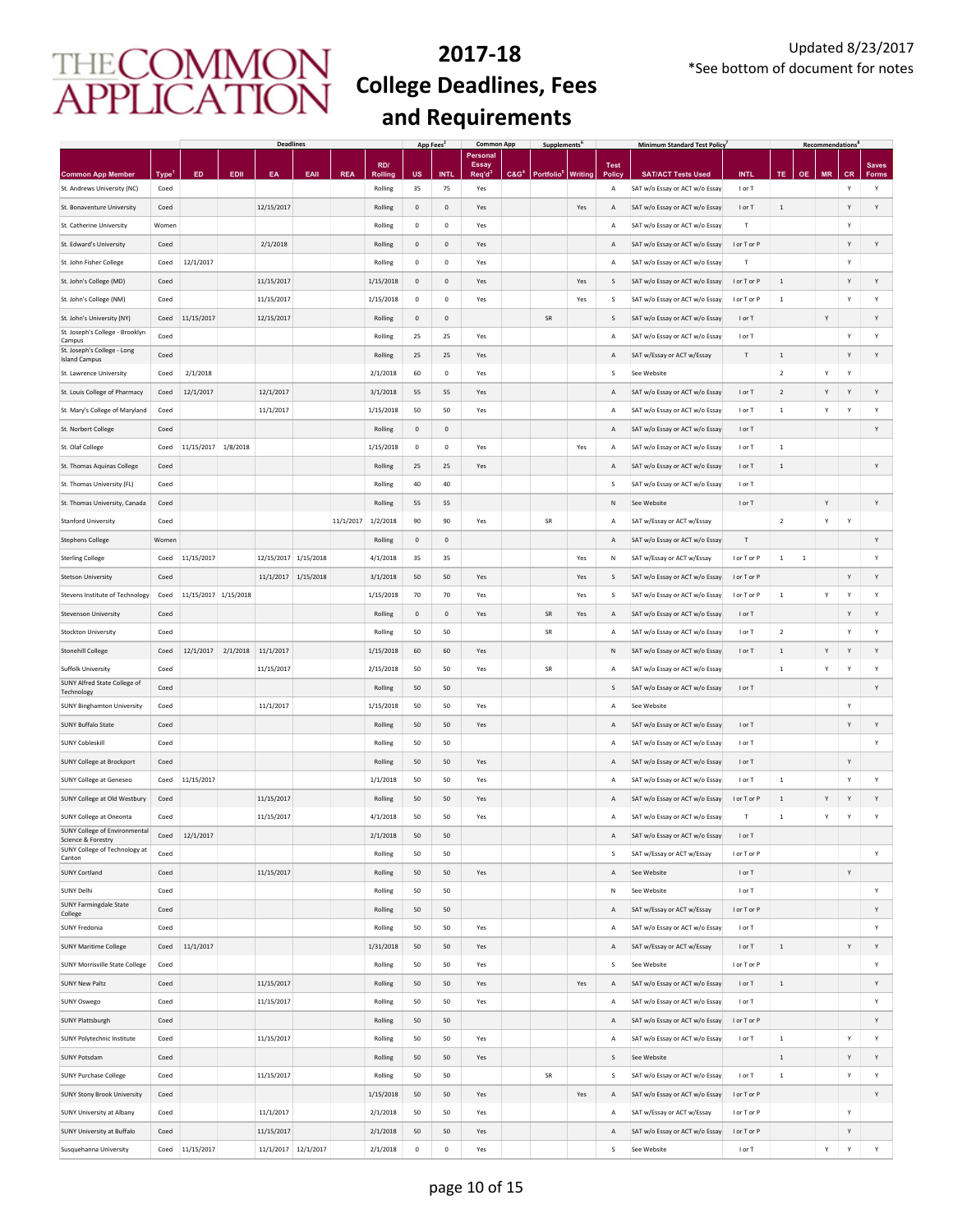|                                                             |                     |                                |                  | <b>Deadlines</b>      |          |            |                            | App Fees            |                     | <b>Common App</b>        |                  | Supplements <sup>t</sup>     |                |                         | <b>Minimum Standard Test Policy</b>                         |             |                      |           | <b>Recommendations</b> |                |              |
|-------------------------------------------------------------|---------------------|--------------------------------|------------------|-----------------------|----------|------------|----------------------------|---------------------|---------------------|--------------------------|------------------|------------------------------|----------------|-------------------------|-------------------------------------------------------------|-------------|----------------------|-----------|------------------------|----------------|--------------|
|                                                             |                     |                                |                  |                       |          |            | RD/                        |                     |                     | Personal<br><b>Essay</b> |                  |                              |                | <b>Test</b>             |                                                             |             |                      |           |                        |                | <b>Saves</b> |
| <b>Common App Member</b><br><b>Swarthmore College</b>       | <b>Type</b><br>Coed | ED<br>11/15/2017               | EDII<br>1/1/2018 | EA                    | EAII     | <b>REA</b> | <b>Rolling</b><br>1/1/2018 | US<br>60            | <b>INTL</b><br>60   | Req'd<br>Yes             | C&G <sup>4</sup> | Portfolio <sup>t</sup><br>SR | <b>Writing</b> | Polic <sub>1</sub><br>Α | <b>SAT/ACT Tests Used</b><br>SAT w/o Essay or ACT w/o Essay | <b>INTL</b> | TE<br>$\overline{2}$ | <b>OE</b> | <b>MR</b><br>Y         | <b>CR</b><br>Y | Forms<br>Y   |
| <b>Sweet Briar College</b>                                  | Women               |                                |                  |                       |          |            | Rolling                    | 0                   | $\mathbf 0$         | Yes                      |                  |                              |                | А                       | SAT w/o Essay or ACT w/o Essay                              | I or T      |                      |           | Y                      |                | Υ            |
| <b>Syracuse University</b>                                  | Coed                | 11/15/2017                     |                  |                       |          |            | 1/1/2018                   | 75                  | 75                  | Yes                      |                  | SR                           |                | Α                       | SAT w/o Essay or ACT w/o Essay                              | I or T or P | $\overline{2}$       |           | Y                      | Y              |              |
| <b>Temple University</b>                                    | Coed                |                                |                  | 11/1/2017             |          |            | Rolling                    | 55                  | 55                  | Yes                      |                  |                              |                | s                       | SAT w/o Essay or ACT w/o Essay                              | I or T or P |                      |           |                        |                | Υ            |
| <b>Texas Christian University</b>                           | Coed                | 11/1/2017                      |                  | 11/1/2017             |          |            | 2/1/2018                   | 50                  | 50                  | Yes                      |                  |                              |                | Α                       | SAT w/o Essay or ACT w/o Essay                              | I or T      | $\,$ 1               |           |                        | $\mathsf{Y}$   |              |
| Texas Lutheran University                                   | Coed                |                                |                  | 11/15/2017            |          |            | 7/27/2018                  | $\mathbf 0$         | $\mathsf{O}\xspace$ | Yes                      |                  |                              |                | Α                       | SAT w/o Essay or ACT w/o Essay                              | I or T      |                      |           |                        |                |              |
| The American University of                                  | Coed                |                                |                  | 11/15/2017            | 2/1/2018 |            | Rolling                    | 50                  | 50                  | Yes                      |                  |                              |                | F                       | See Website                                                 | I or T      | $\mathbf{1}$         |           |                        |                | Y            |
| Paris<br>The American University of                         | Coed                |                                |                  | 11/1/2017             | 2/1/2018 |            | 6/1/2018                   | 50                  | 50                  |                          |                  |                              | Yes            | N                       | None                                                        | I or T      | $\,$ 1 $\,$          |           | Υ                      | Y              | Y            |
| Rome<br>The Catholic University of                          | Coed                | 11/15/2017 1/15/2018 11/1/2017 |                  |                       |          |            | 1/15/2018                  | 55                  | 55                  | Yes                      |                  |                              |                | N                       | See Website                                                 | I or T      | $\,$ 1 $\,$          |           | Y                      | Y              | Y            |
| America<br>The College of Idaho                             | Coed                |                                |                  | 11/15/2017 1/15/2018  |          |            | 2/15/2018                  | 0                   | $\mathbf 0$         | Yes                      |                  |                              |                | F                       | SAT w/o Essay or ACT w/o Essay                              | I or T      | $\,$ 1 $\,$          |           | Y                      |                | Υ            |
| The College of New Jersey                                   | Coed                | 11/1/2017                      | 1/1/2018         |                       |          |            | 2/1/2018                   | 75                  | 75                  | Yes                      |                  | SR                           |                | s                       | SAT w/o Essay or ACT w/o Essay                              | T           |                      |           |                        |                |              |
| The College of New Rochelle                                 | Coed                |                                |                  |                       |          |            | Rolling                    | 0                   | $\mathsf{O}\xspace$ |                          |                  |                              | Yes            | Α                       | SAT w/o Essay or ACT w/o Essay                              | I or T      |                      |           |                        |                | Υ            |
| The College of Saint Rose                                   | Coed                |                                |                  | 12/1/2017             |          |            | 2/1/2018                   | $\mathbf 0$         | $\mathbf 0$         |                          |                  | COL                          |                | S                       | SAT w/o Essay or ACT w/o Essay                              | I or T      |                      |           | Υ                      | $\mathsf{Y}$   |              |
| The College of William & Mary                               | Coed                | 11/1/2017                      |                  |                       |          |            | 1/1/2018                   | 75                  | 75                  | Yes                      |                  | SR                           |                | А                       | SAT w/o Essay or ACT w/o Essay                              | I or T      |                      |           | Y                      | Y              |              |
| The Culinary Institute of                                   | Coed                |                                |                  |                       |          |            | Rolling                    | $\mathbf 0$         | $\mathbf 0$         |                          |                  |                              | Yes            | N                       | SAT w/o Essay or ACT w/o Essay                              | I or T or P |                      |           |                        | Y              | Y            |
| America (CA)<br>The Culinary Institute of                   | Coed                |                                |                  |                       |          |            | Rolling                    | 0                   | $\mathbf 0$         |                          |                  |                              | Yes            | N                       | SAT w/o Essay or ACT w/o Essay                              | I or T or P |                      |           |                        | Y              | Υ            |
| America (NY)<br>The Culinary Institute of                   | Coed                |                                |                  |                       |          |            | Rolling                    | 0                   | $\mathsf{O}\xspace$ |                          |                  |                              |                | N                       |                                                             |             |                      |           |                        | Y              | Y            |
| America (TX)<br>The George Washington                       |                     |                                | 1/5/2018         |                       |          |            |                            |                     |                     |                          |                  |                              | Yes            |                         | SAT w/o Essay or ACT w/o Essay                              | I or T or P |                      |           | Υ                      |                | Υ            |
| University                                                  | Coed                | 11/1/2017                      |                  |                       |          |            | 1/5/2018                   | 75                  | 75                  | Yes                      | Yes              | SR                           | Yes            | s                       | See Website                                                 | I or T or P | $\,$ 1               |           |                        | Y              |              |
| The New School                                              | Coed                |                                |                  | 11/1/2017             |          |            | 1/15/2018                  | 50                  | 50                  |                          |                  | SR                           | Yes            | Ν                       | SAT w/Essay or ACT w/Essay                                  | I or T or P | $\mathbf{1}$         |           |                        | Y              |              |
| The Ohio State University                                   | Coed                |                                |                  | 11/1/2017             |          |            | Rolling                    | 60                  | 70                  | Yes                      |                  |                              |                | А                       | SAT w/o Essay or ACT w/o Essay                              | I or T      |                      |           |                        |                | Υ            |
| The University of Findlay                                   | Coed                |                                |                  |                       |          |            | Rolling                    | $\mathbf 0$         | $\mathsf{O}\xspace$ |                          |                  |                              |                | Α                       | SAT w/o Essay or ACT w/o Essay                              | $\top$      |                      |           |                        |                | Y            |
| The University of Hong Kong                                 | Coed                |                                |                  |                       |          |            | 11/15/2017                 | 60                  | 60                  |                          |                  |                              | Yes            | Α                       | See Website                                                 |             |                      |           | Y                      |                | Y            |
| The University of Oklahoma                                  | Coed                |                                |                  |                       |          |            | Rolling                    | 40                  | 90                  | Yes                      |                  |                              | Yes            | Α                       | See Website                                                 | I or T      |                      |           |                        |                | Y            |
| The University of Scranton<br>The University of South       | Coed                |                                |                  | 11/15/2017            |          |            | 3/1/2018                   | $\mathbf 0$         | $\mathbf 0$         | Yes                      |                  |                              |                | S                       | SAT w/o Essay or ACT w/o Essay                              | I or T      |                      |           |                        | Y              |              |
| Alabama<br>The University of Tennessee                      | Coed                |                                |                  |                       |          |            | Rolling                    | 35                  | 35                  |                          |                  |                              |                | Α                       | SAT w/o Essay or ACT w/o Essay                              | I or T      |                      |           |                        |                |              |
| Knoxville                                                   | Coed                |                                |                  | 11/1/2017             |          |            | 12/15/2017                 | 50                  | 50                  |                          |                  |                              | Yes            | Α                       | SAT w/o Essay or ACT w/o Essay                              | I or T      |                      |           |                        |                | Y            |
| The University of Toledo                                    | Coed                |                                |                  |                       |          |            | Rolling                    | 40                  | 40                  |                          |                  |                              |                | Α                       | SAT w/o Essay or ACT w/o Essay                              | $\sf T$     |                      |           |                        |                | Y            |
| The University of Tulsa                                     | Coed                |                                |                  | 11/1/2017             |          |            | Rolling                    | 50                  | 50                  | Yes                      |                  |                              |                | А                       | SAT w/o Essay or ACT w/o Essay                              | I or T      |                      |           |                        |                |              |
| <b>Thiel College</b>                                        | Coed                |                                |                  |                       |          |            | Rolling                    | $\mathbf 0$         | $\mathbf 0$         |                          |                  |                              |                | Α                       | SAT w/o Essay or ACT w/o Essay                              | I or T      |                      |           |                        |                | Υ            |
| <b>Thomas College</b>                                       | Coed                |                                |                  |                       |          |            | Rolling                    | 0                   | $\mathbf 0$         | Yes                      |                  |                              |                | N                       | SAT w/o Essay or ACT w/o Essay                              | I or T      | $\,$ 1 $\,$          |           |                        |                | Υ            |
| <b>Tiffin University</b>                                    | Coed                |                                |                  |                       |          |            | Rolling                    | $\mathbf 0$         | $\mathbf 0$         |                          |                  |                              | Yes            | S                       | SAT w/o Essay or ACT w/o Essay                              | I or T      |                      |           |                        |                |              |
| Transylvania University                                     | Coed                |                                |                  | 10/15/2017 11/15/2017 |          |            | 2/1/2018                   | $\mathbf 0$         | $\mathsf{O}\xspace$ | Yes                      |                  |                              |                | F                       | SAT w/o Essay or ACT w/o Essay                              | I or T      |                      |           |                        | Y              | Y            |
| <b>Trine University</b>                                     | Coed                |                                |                  |                       |          |            | Rolling                    | $\mathbf{0}$        | $\mathsf{O}\xspace$ |                          |                  |                              |                | Α                       | SAT w/o Essay or ACT w/o Essay                              | ${\sf N}$   |                      |           |                        |                |              |
| <b>Trinity Christian College</b>                            | Coed                |                                |                  |                       |          |            | Rolling                    | $^{\circ}$          | $\mathbf 0$         | Yes                      |                  |                              |                | Α                       | SAT w/o Essay or ACT w/o Essay                              | I or T      |                      |           |                        |                | Y            |
| <b>Trinity College</b>                                      | Coed                | 11/15/2017                     | 1/1/2018         |                       |          |            | 1/1/2018                   | 65                  | 65                  | Yes                      |                  | SR                           |                | S                       | See Website                                                 |             | $\sqrt{2}$           |           | Υ                      | Y              |              |
| <b>Trinity University</b>                                   | Coed                | 11/1/2017                      |                  | 1/1/2018 11/1/2017    | 1/1/2018 |            | 2/1/2018                   | $\mathbf 0$         | $\mathbf 0$         | Yes                      |                  |                              |                | $\overline{A}$          | SAT w/o Essay or ACT w/o Essay                              | I or T      | $\mathbf{1}$         |           |                        | Y              |              |
| Truman State University                                     | Coed                |                                |                  |                       |          |            | Rolling                    | $\mathbf 0$         | $\mathbf 0$         | Yes                      |                  |                              |                | Α                       | SAT w/o Essay or ACT w/o Essay<br>SAT w/o Essay and 2 SAT   | I or T      |                      |           |                        |                | Y            |
| <b>Tufts University</b>                                     | Coed                | 11/1/2017                      | 1/1/2018         |                       |          |            | 1/1/2018                   | 75                  | 75                  | Yes                      |                  | SR                           | Yes            | Α                       | Subject Tests or ACT w/o Essay                              |             | $\,$ 1 $\,$          |           | Υ                      | Y              |              |
| <b>Tulane University</b>                                    | Coed                | 11/1/2017                      |                  | 11/15/2017            |          |            | 1/15/2018                  | $\mathbf 0$         | $\mathbf 0$         | Yes                      |                  | SR                           |                | Α                       | SAT w/o Essay or ACT w/o Essay<br>SAT w/o Essay and 2 SAT   | I or T      |                      |           |                        | Y              |              |
| <b>Tuskegee University</b><br>Underwood International       | Coed                |                                |                  |                       |          |            | Rolling                    | 25                  | 35                  |                          |                  |                              |                | А                       | Subject Tests or ACT w/o Essay                              | I or T      |                      |           |                        |                |              |
| College, Yonsei University                                  | Coed                |                                |                  | 11/16/2017            |          |            | 3/22/2018                  | 75                  | 75                  | Yes                      |                  |                              |                | F                       | SAT w/Essay or ACT w/Essay                                  | N           | $\overline{2}$       |           | Y                      | Y              | Υ            |
| <b>Union College</b>                                        | Coed                | 11/15/2017 1/15/2018           |                  |                       |          |            | 1/15/2018                  | $\mathbf 0$         | $\mathbf 0$         | Yes                      |                  | SR                           |                | s                       | See Website                                                 | I or T or P | $\,$ 1 $\,$          |           | Y                      | Y              | Υ            |
| <b>Unity College</b>                                        | Coed                |                                |                  | 12/15/2017            |          |            | 2/15/2018                  | $\mathbf 0$         | $\mathbf 0$         | Yes                      |                  |                              |                | Ν                       | See Website                                                 | T           | $\mathbf{1}$         |           |                        | Y              | Υ            |
| Universidad Carlos III de Madrid<br>Universidad del Sagrado | Coed                |                                |                  |                       |          |            | Rolling                    | 100                 | 100                 |                          |                  |                              |                | F                       | SAT w/o Essay or ACT w/o Essay                              | N           |                      |           |                        |                |              |
| Corazon                                                     | Coed                | 1/15/2018                      |                  |                       |          |            | Rolling                    | $\mathsf{O}\xspace$ | $\mathsf{O}\xspace$ |                          |                  |                              |                | Α                       | SAT w/o Essay or ACT w/o Essay                              | ${\sf N}$   |                      |           | Y                      | Y              | Υ            |
| University of Aberdeen                                      | Coed                |                                |                  |                       |          |            | Rolling                    | 75                  | 75                  | Yes                      |                  |                              |                | А                       | See Website                                                 | I or T or P | $\,$ 1 $\,$          |           | Y                      | Y              | Y            |
| University of Akron<br>University of Alabama at             | Coed                |                                |                  | 11/1/2017             |          |            | Rolling                    | 50                  | 50                  |                          |                  |                              |                | Α                       | SAT w/o Essay or ACT w/o Essay                              | I or T      |                      |           |                        |                | Y            |
| Birmingham                                                  | Coed                |                                |                  |                       |          |            | Rolling                    | 30                  | 30                  |                          |                  |                              |                | А                       | SAT w/o Essay or ACT w/o Essay                              | I or T or P |                      |           |                        |                |              |
| University of Arizona                                       | Coed                |                                |                  |                       |          |            | Rolling                    | $80\,$              | 85                  |                          |                  |                              | Yes            | S                       | SAT w/o Essay or ACT w/o Essay                              |             |                      |           |                        |                |              |
| University of Bridgeport                                    | Coed                |                                |                  | 11/15/2017 1/1/2018   |          |            | Rolling                    | 0                   | $\mathbf 0$         | Yes                      |                  |                              |                | А                       | SAT w/o Essay or ACT w/o Essay                              | I or T      | $\,$ 1 $\,$          |           |                        |                | Υ            |
| University of Bristol                                       | Coed                |                                |                  |                       |          |            | Rolling                    | 75                  | 75                  |                          |                  |                              |                | Α                       | See Website                                                 |             | $\,1\,$              |           | Y                      | Y              | Y            |
| University of Central Florida                               | Coed                |                                |                  |                       |          |            | Rolling                    | 30                  | 30                  |                          |                  |                              |                | А                       | SAT w/o Essay or ACT w/o Essay                              | I or T      |                      |           |                        |                | Y            |
| University of Chicago                                       | Coed                | 11/1/2017                      |                  | $1/2/2018$ 11/1/2017  |          |            | 1/2/2018                   | 75                  | 75                  | Yes                      |                  |                              | Yes            | Α                       | SAT w/o Essay or ACT w/o Essay                              | I or T or P | $\overline{2}$       |           | Y                      | Y              | Υ            |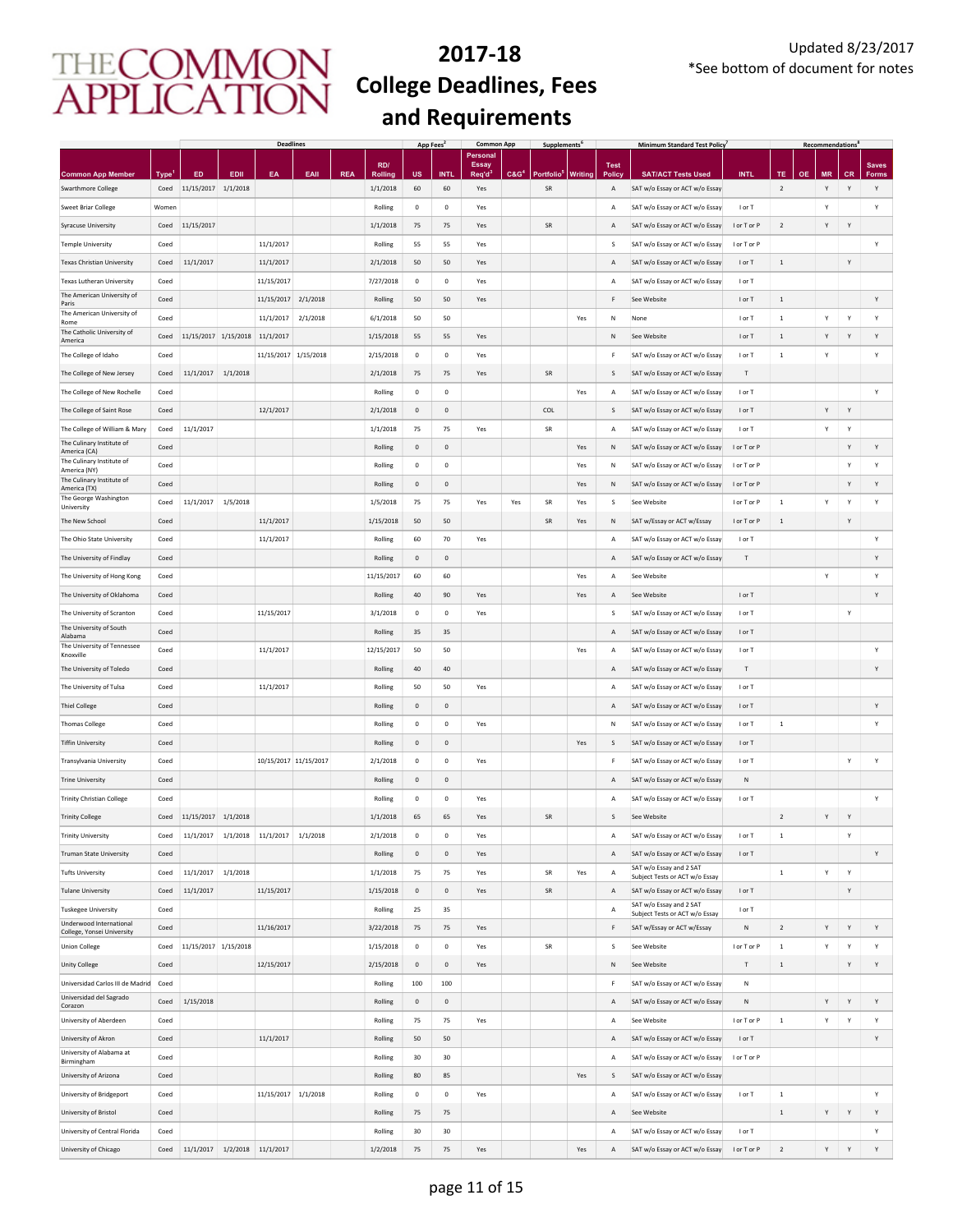|                                                                  |                           |           |                     | <b>Deadlines</b>       |      |            |                           | App Fees <sup>2</sup> |                     | <b>Common App</b>        |                    | Supplements <sup>t</sup>             |         |                     | <b>Minimum Standard Test Policy</b>                              |                            |                |           | <b>Recommendations</b> |              |              |
|------------------------------------------------------------------|---------------------------|-----------|---------------------|------------------------|------|------------|---------------------------|-----------------------|---------------------|--------------------------|--------------------|--------------------------------------|---------|---------------------|------------------------------------------------------------------|----------------------------|----------------|-----------|------------------------|--------------|--------------|
|                                                                  |                           |           |                     |                        |      |            | RD/                       |                       |                     | Personal<br><b>Essay</b> |                    |                                      |         | <b>Test</b>         |                                                                  |                            |                |           |                        |              | <b>Saves</b> |
| <b>Common App Member</b><br>University of Cincinnati             | Type <sup>1</sup><br>Coed | ED        | EDII                | EA<br>12/1/2017        | EAII | <b>REA</b> | <b>Rolling</b><br>Rolling | <b>US</b><br>50       | <b>INTL</b><br>100  | Req'd<br>Yes             | C & G <sup>4</sup> | <b>Portfolio</b> <sup>5</sup><br>COL | Writing | Policy<br>А         | <b>SAT/ACT Tests Used</b><br>SAT w/o Essay or ACT w/o Essay      | <b>INTL</b><br>I or T or P | TE.            | <b>OE</b> | <b>MR</b>              | <b>CR</b>    | Forms<br>Y   |
| University of Colorado Boulder                                   | Coed                      |           |                     | 11/15/2017             |      |            | 1/15/2018                 | 50                    | 70                  | Yes                      |                    |                                      | Yes     | Α                   | SAT w/o Essay or ACT w/o Essay                                   | I or T                     | $\,$ 1         |           |                        |              |              |
| University of Connecticut                                        | Coed                      |           |                     |                        |      |            | 1/15/2018                 | 80                    | 80                  | Yes                      |                    | SR                                   |         | Α                   | SAT w/o Essay or ACT w/o Essay                                   | I or T                     |                |           |                        |              | Υ            |
| University of Dallas                                             | Coed                      |           |                     | 11/1/2017 12/1/2017    |      |            | 3/1/2018                  | 50                    | 50                  | Yes                      |                    |                                      |         | Α                   | SAT w/o Essay or ACT w/o Essay                                   | I or T                     |                |           |                        | Υ            | Υ            |
| University of Dayton                                             | Coed                      |           |                     | 11/1/2017              |      |            | 2/1/2018                  | $\mathbf 0$           | $\mathbf 0$         | Yes                      |                    |                                      |         | Α                   | SAT w/o Essay or ACT w/o Essay                                   | I or T                     |                |           |                        |              | Y            |
| University of Delaware                                           | Coed                      |           |                     |                        |      |            | 1/15/2018                 | 75                    | 75                  | Yes                      |                    | <b>SR</b>                            | Yes     | F                   | SAT w/o Essay or ACT w/o Essay                                   | I or T                     | $\,$ 1 $\,$    |           | Υ                      | $\mathsf Y$  | Υ            |
| University of Denver                                             | Coed                      | 11/1/2017 | 1/15/2018 11/1/2017 |                        |      |            | 1/15/2018                 | 65                    | 65                  | Yes                      |                    |                                      |         | А                   | SAT w/o Essay or ACT w/o Essay                                   | N                          |                |           |                        | Y            |              |
| University of Derby                                              | Coed                      |           |                     |                        |      |            | Rolling                   | $\mathbf{0}$          | $\mathsf 0$         | Yes                      |                    | COL                                  |         | $\mathsf S$         |                                                                  | $\overline{1}$             | $\,$ 1 $\,$    | $\,$ 1    |                        |              | Y            |
| University of Detroit Mercy                                      | Coed                      | 11/1/2017 | 1/1/2018            |                        |      |            | Rolling                   | $\mathbf 0$           | $\mathbf 0$         |                          |                    |                                      |         | $\overline{A}$      | SAT w/o Essay or ACT w/o Essay                                   | I or T                     |                |           |                        | Y            |              |
| University of Dubuque                                            | Coed                      |           |                     |                        |      |            | Rolling                   | 25                    | 25                  |                          |                    |                                      |         | Α                   | SAT w/o Essay or ACT w/o Essay                                   | I or T                     | $\overline{2}$ |           |                        | Υ            |              |
| University of East Anglia                                        | Coed                      |           |                     |                        |      |            | Rolling                   | 30                    | 30                  | Yes                      |                    |                                      |         | s                   | See Website                                                      |                            |                |           | Y                      | Y            |              |
| University of East London                                        | Coed                      |           |                     |                        |      |            | Rolling                   | $\mathbf 0$           | $\mathsf{O}\xspace$ |                          |                    |                                      |         | A                   | SAT w/Essay and 2 SAT Subject                                    | I or T or P                | $\,$ 1 $\,$    |           |                        |              | Y            |
| University of Evansville                                         | Coed                      |           |                     | 12/1/2017              |      |            | Rolling                   | $\mathbf 0$           | $\mathbf 0$         |                          |                    |                                      | Yes     | s                   | Tests or ACT w/Essay<br>SAT w/Essay or ACT w/Essay               | I or T                     |                |           |                        |              | Υ            |
| University of Glasgow                                            | Coed                      |           |                     |                        |      |            | Rolling                   | $\mathbf 0$           | $\mathsf{O}\xspace$ |                          |                    |                                      |         | А                   | See Website                                                      | I or T or P                | $\,$ 1         |           |                        |              | Υ            |
| University of Hartford                                           | Coed                      |           |                     | 11/15/2017 12/15/2017  |      |            | Rolling                   | $\mathbf 0$           | $\mathbf 0$         | Yes                      |                    | SR                                   |         | s                   | SAT w/o Essay or ACT w/o Essay                                   | I or T or P                | $\,$ 1 $\,$    |           |                        |              | Y            |
| University of Houston                                            | Coed                      |           |                     |                        |      |            | 6/15/2018                 | 75                    | 90                  |                          |                    |                                      |         | Α                   | SAT w/o Essay or ACT w/o Essay                                   | I or T                     |                |           |                        |              | Υ            |
| University of Huddersfield                                       | Coed                      |           |                     |                        |      |            | Rolling                   | $\mathbf 0$           | $\,0\,$             |                          |                    | ${\sf SR}$                           |         | Α                   | See Website                                                      | I or T or P                |                |           | Υ                      | Υ            | Y            |
| University of Idaho                                              | Coed                      |           |                     |                        |      |            | Rolling                   | 60                    | 70                  |                          |                    |                                      |         | Α                   | SAT w/o Essay or ACT w/o Essay                                   | I or T or P                |                |           |                        |              |              |
| University of Illinois at Chicago                                | Coed                      |           |                     | 11/1/2017              |      |            | 1/15/2018                 | 60                    | 60                  | Yes                      |                    |                                      |         | A                   | SAT w/o Essay or ACT w/o Essay                                   | I or T or P                |                |           | Υ                      |              | Υ            |
| University of Indianapolis                                       | Coed                      |           |                     |                        |      |            | Rolling                   | $\mathbf 0$           | $\mathsf 0$         |                          |                    |                                      |         | s                   | SAT w/o Essay or ACT w/o Essay                                   | I or T                     |                |           |                        |              | Y            |
| University of Kentucky                                           | Coed                      |           |                     | 12/1/2017              |      |            | Rolling                   | 50                    | 60                  | Yes                      |                    |                                      |         | $\mathsf{A}$        | SAT w/o Essay or ACT w/o Essay                                   | I or T                     |                |           | Y                      |              | Y            |
| University of La Verne                                           | Coed                      |           |                     |                        |      |            | Rolling                   | 50                    | 50                  | Yes                      |                    |                                      |         | A                   | SAT w/o Essay or ACT w/o Essay                                   | I or T or P                |                |           | Υ                      | Υ            |              |
| University of Limerick                                           | Coed                      |           |                     |                        |      |            | Rolling                   | 20                    | 20                  | Yes                      |                    |                                      |         | A                   | SAT w/Essay or ACT w/Essay                                       | I or T or P                |                |           |                        |              |              |
| University of Lincoln                                            | Coed                      |           |                     |                        |      |            | Rolling                   | $\mathbf 0$           | $\mathsf{O}\xspace$ |                          |                    |                                      |         | s                   | See Website                                                      |                            | $\overline{2}$ |           |                        |              | Υ            |
| University of Maine                                              | Coed                      |           |                     | 12/1/2017              |      |            | Rolling                   | 40                    | 40                  | Yes                      |                    |                                      |         | Α                   | SAT w/o Essay or ACT w/o Essay                                   | I or T                     |                |           | Y                      | Y            |              |
| University of Maine at                                           | Coed                      |           |                     | 11/15/2017             |      |            | Rolling                   | 0                     | $\mathsf{O}\xspace$ | Yes                      |                    |                                      |         | Ν                   | SAT w/o Essay or ACT w/o Essay                                   | I or T                     |                |           |                        | Υ            | Υ            |
| Farmington                                                       | Coed                      |           |                     |                        |      |            | Rolling                   | 40                    | 40                  | Yes                      |                    |                                      |         | J.                  |                                                                  | I or T                     |                |           |                        | Υ            |              |
| University of Maine at Fort Kent                                 | Coed                      |           |                     |                        |      |            | Rolling                   | 40                    | 40                  | Yes                      |                    |                                      |         | F                   | SAT w/o Essay or ACT w/o Essay                                   | I or T                     |                |           |                        | Υ            | Υ            |
| University of Maine at Machias<br>University of Maine at Presque | Coed                      |           |                     |                        |      |            | Rolling                   | $\mathbf 0$           | $\mathbf 0$         |                          |                    |                                      |         | N                   | SAT w/o Essay or ACT w/o Essay<br>SAT w/o Essay or ACT w/o Essay | I or T                     |                |           |                        | Y            |              |
| Isle                                                             |                           | 11/1/2017 |                     | 11/15/2017             |      |            |                           | 50                    |                     |                          |                    |                                      |         |                     |                                                                  |                            |                |           |                        | Υ            |              |
| University of Mary Washington<br>University of Maryland,         | Coed                      |           |                     |                        |      |            | 2/1/2018                  |                       | 50                  | Yes                      |                    |                                      |         | S                   | SAT w/o Essay or ACT w/o Essay                                   | I or T                     |                |           | Y                      |              |              |
| <b>Baltimore County</b><br>University of Massachusetts           | Coed<br>Coed              |           |                     | 11/1/2017<br>11/1/2017 |      |            | 2/1/2018<br>1/15/2018     | 50<br>80              | 50<br>80            | Yes<br>Yes               |                    | SR<br>SR                             | Yes     | А<br>$\overline{A}$ | SAT w/o Essay or ACT w/o Essay<br>SAT w/o Essay or ACT w/o Essay | I or T<br>I or T           |                |           | Y                      | Υ            | Y<br>Y       |
| Amherst<br>University of Massachusetts                           |                           |           |                     |                        |      |            |                           |                       |                     |                          |                    |                                      |         |                     |                                                                  |                            |                |           |                        |              |              |
| Boston<br>University of Massachusetts                            | Coed                      |           |                     | 11/1/2017              |      |            | 3/1/2018                  | 60                    | 100                 | Yes                      |                    |                                      |         | s                   | SAT w/o Essay or ACT w/o Essay                                   | I or T                     |                |           |                        | Υ            | Y            |
| Dartmouth<br>University of Massachusetts                         | Coed                      |           |                     | 11/15/2017             |      |            | Rolling                   | 60                    | 60                  | Yes                      |                    | SR                                   |         | $\overline{A}$      | SAT w/o Essay or ACT w/o Essay                                   | I or T                     | $\,1\,$        |           | Υ                      | $\mathsf{Y}$ | Y            |
| Lowell                                                           | Coed                      |           |                     | 11/1/2017              |      |            | 2/1/2018                  | 60                    | 60                  | Yes                      |                    | SR                                   |         | s                   | SAT w/o Essay or ACT w/o Essay                                   | I or T                     | $\,$ 1 $\,$    |           | Υ                      |              | Υ            |
| University of Miami                                              | Coed                      | 11/1/2017 |                     | 1/1/2018 11/1/2017     |      |            | 1/1/2018                  | 70                    | 70                  | Yes                      |                    | SR                                   |         | Α                   | SAT w/Essay or ACT w/Essay                                       | I or T                     | $\mathbf{1}$   |           | Y                      | Y            | Υ            |
| University of Michigan<br>University or ivilenigari's            | Coed                      |           |                     | 11/1/2017              |      |            | 2/1/2018                  | 75                    | 75                  | Yes                      |                    | SR                                   |         | А                   | SAT w/Essay or ACT w/Essay                                       | I or T                     | $\,$ 1 $\,$    |           |                        | Υ            | Y            |
| Shanghai Jiao Tong University<br>Inint Inctitud                  | Coed                      |           |                     | 11/15/2017             |      |            | Rolling                   | 75                    | 75                  | Yes                      |                    |                                      |         | F                   | SAT w/Essay or ACT w/Essay                                       | I or T                     | $\,$ 1 $\,$    |           | Υ                      | Υ            | Y            |
| University of Michigan-Flint                                     | Coed                      |           |                     |                        |      |            | Rolling                   | $\mathbf 0$           | $\mathbf 0$         |                          |                    |                                      |         | Α                   | SAT w/o Essay or ACT w/o Essay                                   | I or T or P                |                |           |                        |              | Y            |
| University of Minnesota Duluth<br>University of Minnesota        | Coed                      |           |                     |                        |      |            | Rolling                   | 40                    | 50                  |                          |                    |                                      |         | Α                   | SAT w/o Essay or ACT w/o Essay                                   | I or T                     |                |           |                        |              |              |
| Rochester<br>University of Minnesota Twin                        | Coed                      |           |                     |                        |      |            | Rolling                   | 30                    | 30                  |                          |                    |                                      |         | A                   | SAT w/o Essay or ACT w/o Essay                                   | I or T                     |                |           |                        |              |              |
| Cities                                                           | Coed                      |           |                     |                        |      |            | 11/1/2017                 | 55                    | 55                  |                          |                    |                                      |         | Α                   | SAT w/Essay or ACT w/Essay                                       | I or T                     |                |           |                        |              | Y            |
| University of Missouri<br>University of Missouri-Kansas          | Coed                      |           |                     |                        |      |            | Rolling                   | 55                    | 65                  |                          |                    |                                      |         | Α                   | SAT w/o Essay or ACT w/o Essay                                   | I or T                     |                |           |                        |              | Υ            |
| City                                                             | Coed                      |           |                     |                        |      |            | Rolling                   | 45                    | 75                  |                          |                    |                                      |         | Α                   | SAT w/o Essay or ACT w/o Essay                                   | I or T                     |                |           |                        |              | Y            |
| University of Missouri-St Louis                                  | Coed                      |           |                     |                        |      |            | Rolling                   | 35                    | 40                  |                          |                    |                                      |         | A                   | SAT w/o Essay or ACT w/o Essay                                   | I or T or P                |                |           |                        |              | Y            |
| University of Nevada, Las Vegas<br>(UNLV)                        | Coed                      |           |                     |                        |      |            | Rolling                   | 60                    | 95                  |                          |                    |                                      |         | A                   | SAT w/o Essay or ACT w/o Essay                                   |                            |                |           |                        |              |              |
| University of New England                                        | Coed                      |           |                     | 12/1/2017              |      |            | 2/15/2018                 | 40                    | 40                  | Yes                      |                    |                                      |         | А                   | SAT w/Essay or ACT w/Essay                                       | $\mathsf T$                |                |           | Υ                      | Υ            |              |
| University of New Hampshire                                      | Coed                      |           |                     | 11/15/2017             |      |            | 2/1/2018                  | 50                    | 65                  | Yes                      |                    |                                      |         | Α                   | SAT w/o Essay or ACT w/o Essay                                   | I or T or P                |                |           | Y                      | Y            | Y            |
| University of New Haven                                          | Coed                      | 12/1/2017 |                     | 12/15/2017 2/15/2018   |      |            | 7/26/2018                 | 50                    | 50                  | Yes                      |                    | SR                                   |         | А                   | SAT w/Essay or ACT w/Essay                                       | I or T or P                | $\,$ 1 $\,$    |           | Υ                      | Υ            | Y            |
| University of North Carolina<br>Asheville                        | Coed                      |           |                     | 11/15/2017             |      |            | Rolling                   | 75                    | 75                  | Yes                      |                    |                                      |         | А                   | SAT w/o Essay or ACT w/o Essay                                   | I or T                     |                |           |                        | Y            | Y            |
| University of North Carolina at<br>Chapel Hill                   | Coed                      |           |                     | 10/15/2017             |      |            | 1/15/2018                 | 85                    | 85                  | Yes                      |                    |                                      |         | Α                   | SAT w/o Essay or ACT w/o Essay                                   | I or T or P                | $\,$ 1 $\,$    |           |                        |              | Υ            |
| University of North Carolina<br>Wilmington                       | Coed                      |           |                     | 11/1/2017              |      |            | 2/1/2018                  | 80                    | 80                  | Yes                      |                    |                                      |         | Α                   | SAT w/o Essay or ACT w/o Essay                                   | I or T                     |                |           | Y                      |              |              |
| University of North Texas                                        | Coed                      |           |                     |                        |      |            | Rolling                   | 75                    | 85                  |                          |                    |                                      |         | А                   | SAT w/o Essay or ACT w/o Essay                                   | I or T                     |                |           |                        |              | Y            |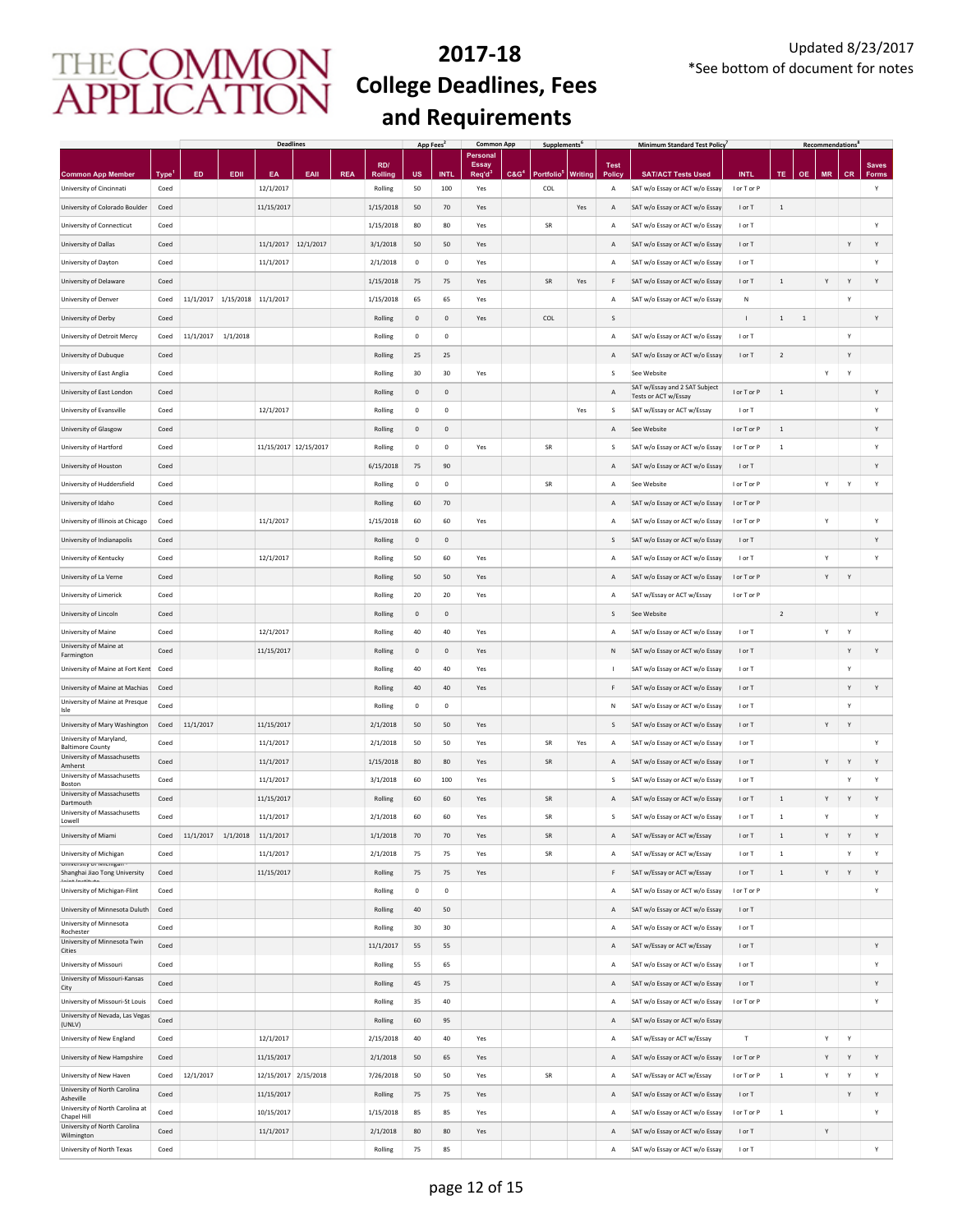|                                                    |                   | <b>Deadlines</b> |          |                      |                     | App Fees<br><b>Common App</b> |            |                     |             |                          | Supplements <sup>t</sup><br><b>Minimum Standard Test Policy</b> |                        |         |                |                                |             | Recommendations <sup>1</sup> |           |   |           |              |
|----------------------------------------------------|-------------------|------------------|----------|----------------------|---------------------|-------------------------------|------------|---------------------|-------------|--------------------------|-----------------------------------------------------------------|------------------------|---------|----------------|--------------------------------|-------------|------------------------------|-----------|---|-----------|--------------|
|                                                    |                   |                  |          |                      |                     |                               | RD/        |                     |             | Personal<br><b>Essay</b> |                                                                 |                        |         | <b>Test</b>    |                                |             |                              |           |   |           | <b>Saves</b> |
| <b>Common App Member</b><br>University of Northern | Type <sup>1</sup> | ED               | EDII     | EA                   | EAII                | <b>REA</b>                    | Rolling    | <b>US</b>           | INTI        | Req'd <sup>3</sup>       | C&G <sup>4</sup>                                                | Portfolio <sup>5</sup> | Writing | <b>Policy</b>  | <b>SAT/ACT Tests Used</b>      | <b>INTL</b> | TE                           | <b>OE</b> |   | <b>CR</b> | Forms        |
| Colorado                                           | Coed              |                  |          |                      |                     |                               | Rolling    | 45                  | 45          |                          |                                                                 |                        |         | A              | SAT w/o Essay or ACT w/o Essay |             |                              |           |   |           | Υ            |
| University of Northern Iowa                        | Coed              |                  |          |                      |                     |                               | Rolling    | 40                  | 50          |                          |                                                                 |                        |         | A              | SAT w/o Essay or ACT w/o Essay | I or T      |                              |           |   |           |              |
| University of Notre Dame                           | Coed              |                  |          |                      |                     | 11/1/2017                     | 1/1/2018   | 75                  | 75          | Yes                      |                                                                 | SR                     | Yes     | $\overline{A}$ | SAT w/o Essay or ACT w/o Essay | I or T or P | $\,$ 1                       |           |   | Y         | Υ            |
| University of Oregon                               | Coed              |                  |          | 11/1/2017            |                     |                               | 1/15/2018  | 65                  | 75          | Yes                      |                                                                 | SR                     | Yes     | Α              | See Website                    |             |                              |           |   |           | Y            |
| University of Pennsylvania                         | Coed              | 11/1/2017        |          |                      |                     |                               | 1/5/2018   | 75                  | 75          | Yes                      |                                                                 | COL                    | Yes     | $\overline{A}$ | See Website                    | I or T      | $\overline{2}$               |           | Y | Y         | Y            |
| University of Portland                             | Coed              |                  |          |                      |                     |                               | Rolling    | 50                  | 50          | Yes                      |                                                                 |                        |         | Α              | SAT w/o Essay or ACT w/o Essay | I or T      | 1                            |           |   | Y         |              |
| University of Providence                           | Coed              |                  |          |                      |                     |                               | Rolling    | $\mathsf 0$         | $\mathsf 0$ |                          |                                                                 |                        |         | S              | SAT w/o Essay or ACT w/o Essay | T           |                              |           | Y |           | Y            |
|                                                    |                   | 11/15/2017       |          | 11/15/2017           |                     |                               | 1/15/2018  | 60                  | 60          |                          |                                                                 |                        |         |                |                                | I or T      |                              |           | Υ | Y         |              |
| University of Puget Sound                          | Coed              |                  |          |                      |                     |                               |            |                     |             | Yes                      |                                                                 |                        | Yes     | s              | SAT w/o Essay or ACT w/o Essay |             | $\mathbf{1}$                 |           |   |           |              |
| University of Redlands                             | Coed              | 11/15/2017       |          | 11/15/2017           |                     |                               | 1/15/2018  | 50                  | 50          | Yes                      |                                                                 | SR                     |         | $\mathsf A$    | SAT w/o Essay or ACT w/o Essay | I or T      | 1                            |           |   |           | Y            |
| University of Rhode Island                         | Coed              |                  |          | 12/1/2017            |                     |                               | 2/1/2018   | 65                  | 65          | Yes                      |                                                                 |                        | Yes     | А              | SAT w/o Essay or ACT w/o Essay | I or T or P |                              |           |   | Υ         | Y            |
| University of Richmond                             | Coed              | 11/1/2017        |          | 1/15/2018 11/1/2017  |                     |                               | 1/15/2018  | 50                  | 50          | Yes                      |                                                                 | COL                    | Yes     | А              | SAT w/o Essay or ACT w/o Essay | т           |                              |           | Υ | Y         | Y            |
| University of Rochester                            | Coed              | 11/1/2017        |          |                      |                     |                               | 1/5/2018   | 50                  | 50          | Yes                      |                                                                 |                        | Yes     | F              | See Website                    | I or T or P | $\,$ 1                       |           | Υ | Y         | Y            |
| University of Saint Francis-Fort<br>Wayne Indiana  | Coed              |                  |          |                      |                     |                               | Rolling    | $\mathsf{O}\xspace$ | $\mathbf 0$ |                          |                                                                 |                        |         | А              | SAT w/o Essay or ACT w/o Essay |             |                              |           |   |           | Y            |
| University of Saint Joseph                         | Coed              |                  |          |                      |                     |                               | Rolling    | 0                   | $\,0\,$     | Yes                      |                                                                 |                        |         | S              | SAT w/o Essay or ACT w/o Essay | I or T      |                              |           |   | Y         | Υ            |
| University of San Diego                            | Coed              |                  |          |                      |                     |                               | 12/15/2017 | 55                  | 55          | Yes                      |                                                                 |                        |         | $\overline{A}$ | SAT w/Essay or ACT w/Essay     | I or T      |                              |           | Υ | Y         | Y            |
| University of San Francisco                        | Coed              | 11/1/2017        |          | 11/1/2017            |                     |                               | 1/15/2018  | 65                  | 65          | Yes                      |                                                                 |                        |         | $\overline{A}$ | SAT w/o Essay or ACT w/o Essay | I or T or P |                              |           | Υ | Y         | Υ            |
| University of Sheffield                            | Coed              |                  |          |                      |                     |                               | Rolling    | $\mathbf 0$         | $\mathbf 0$ |                          |                                                                 |                        |         | F              | See Website                    | I or T or P | $\mathbf{1}$                 |           | Υ | Y         | Y            |
| University of Southern                             |                   |                  |          |                      |                     |                               |            |                     |             |                          |                                                                 |                        |         |                |                                |             |                              |           |   |           |              |
| California                                         | Coed              |                  |          |                      |                     |                               | 1/15/2018  | 85                  | 85          | Yes                      | Yes                                                             | SR                     | Yes     | Α              | SAT w/o Essay or ACT w/o Essay | I or T or P |                              |           | Υ | Y         | Υ            |
| University of Southern Maine                       | Coed              |                  |          |                      |                     |                               | Rolling    | $40\,$              | 40          |                          |                                                                 |                        |         | Α              | See Website                    | I or T      |                              |           |   |           | Y            |
| University of Southern<br>Mississippi              | Coed              |                  |          |                      |                     |                               | Rolling    | 40                  | 40          |                          |                                                                 |                        |         | A              | SAT w/o Essay or ACT w/o Essay | I or T      |                              |           | Υ |           |              |
| University of St Andrews                           | Coed              |                  |          |                      |                     |                               | Rolling    | 75                  | 75          | Yes                      |                                                                 |                        |         | F              | See Website                    | I or T or P | $\,$ 1                       |           |   | Y         | Υ            |
| University of St. Francis (IL)                     | Coed              |                  |          |                      |                     |                               | Rolling    | 20                  | 50          |                          |                                                                 |                        |         | A              | SAT w/o Essay or ACT w/o Essay | I or T or P |                              |           |   |           |              |
| University of St. Thomas (MN)                      | Coed              |                  |          | 11/1/2017            |                     |                               | 1/15/2018  | $\mathbf 0$         | $\mathbf 0$ |                          |                                                                 |                        |         | A              | See Website                    | I or T or P |                              |           |   |           |              |
| University of Stirling                             | Coed              |                  |          |                      |                     |                               | Rolling    | $\mathbf 0$         | $\mathbf 0$ | Yes                      |                                                                 |                        | Yes     | s              | See Website                    | I or T or P | $\,$ 1                       |           | Υ | Υ         | Y            |
| University of Tampa                                | Coed              |                  |          | 11/15/2017 1/15/2018 |                     |                               | Rolling    | $40\,$              | 40          |                          |                                                                 |                        |         | А              | SAT w/o Essay or ACT w/o Essay | I or T or P |                              |           |   |           | Y            |
| University of the Pacific                          | Coed              |                  |          | 11/15/2017           |                     |                               | Rolling    | 35                  | 35          | Yes                      |                                                                 |                        |         | A              | SAT w/o Essay or ACT w/o Essay | I or T      |                              |           |   |           | Y            |
|                                                    |                   |                  |          |                      |                     |                               |            |                     |             |                          |                                                                 |                        |         |                |                                |             |                              |           |   |           |              |
| University of the Sciences                         | Coed              |                  |          |                      |                     |                               | Rolling    | $\mathsf{O}\xspace$ | $\mathbf 0$ | Yes                      |                                                                 |                        |         | $\overline{A}$ | SAT w/Essay or ACT w/Essay     | I or T      | $\,$ 1                       |           |   |           |              |
| University of the West                             | Coed              |                  |          |                      |                     |                               | Rolling    | 0                   | $\,0\,$     |                          |                                                                 |                        | Yes     | N              | None                           | I or T      | $\,$ 1                       |           | Υ | Y         | Υ            |
| University of Vermont                              | Coed              |                  |          | 11/1/2017            |                     |                               | 1/15/2018  | 55                  | 55          | Yes                      |                                                                 |                        |         | A              | SAT w/o Essay or ACT w/o Essay | I or T      |                              |           | Y | Y         | Y            |
| University of Virginia                             | Coed              |                  |          | 11/1/2017            |                     |                               | 1/1/2018   | 70                  | 70          | Yes                      |                                                                 | SR                     |         | A              | SAT w/o Essay or ACT w/o Essay | I or T      | $\,$ 1 $\,$                  |           | Υ | Υ         |              |
| University of Warwick                              | Coed              |                  |          |                      |                     |                               | Rolling    | $\mathsf 0$         | $\mathbf 0$ | Yes                      |                                                                 |                        |         | F              | See Website                    | I or T or P | $1\,$                        |           |   |           | Υ            |
| University of West London                          | Coed              |                  |          |                      |                     |                               | Rolling    | $\mathsf 0$         | $\mathsf 0$ | Yes                      |                                                                 |                        |         | $\overline{A}$ | See Website                    | I or T or P |                              |           |   | Y         |              |
| University of Wisconsin -<br><b>Stevens Point</b>  | Coed              |                  |          |                      |                     |                               | Rolling    | 50                  | 100         |                          |                                                                 |                        |         | S              | SAT w/o Essay or ACT w/o Essay | I or T      |                              |           |   |           | Υ            |
| University of Wisconsin-<br>Madison                | Coed              |                  |          | 11/1/2017            |                     |                               | 2/1/2018   | 60                  | 60          | Yes                      |                                                                 |                        |         | $\overline{A}$ | SAT w/o Essay or ACT w/o Essay | I or T      | $\mathbf{1}$                 |           |   |           | Y            |
| University of Worcester (UK)                       | Coed              |                  |          |                      |                     |                               | Rolling    | $\mathbf 0$         | $\mathbf 0$ | Yes                      |                                                                 |                        |         | А              | See Website                    |             |                              |           | Y | Y         | Y            |
| University of Wyoming                              | Coed              |                  |          |                      |                     |                               | Rolling    | 40                  | 40          |                          |                                                                 |                        |         | $\overline{A}$ | SAT w/o Essay or ACT w/o Essay | I or T      |                              |           |   |           | Y            |
| <b>Upper Iowa University</b>                       | Coed              |                  |          |                      |                     |                               | Rolling    | $\mathbf 0$         | $\mathbf 0$ |                          |                                                                 |                        |         | S              | SAT w/o Essay or ACT w/o Essay | I or T      |                              |           |   |           |              |
|                                                    |                   |                  |          |                      |                     |                               |            |                     |             |                          |                                                                 |                        |         |                |                                |             |                              |           |   |           |              |
| <b>Ursinus College</b>                             | Coed              | 12/1/2017        | 2/1/2018 | 11/1/2017            |                     |                               | 2/1/2018   | $\mathbf 0$         | 100         | Yes                      |                                                                 |                        |         | <sub>S</sub>   | SAT w/Essay or ACT w/Essay     | I or T      |                              |           | Υ | Υ         | Υ            |
| <b>Ursuline College</b>                            | Women             |                  |          |                      |                     |                               | Rolling    | $\mathbf 0$         | $\mathsf 0$ | Yes                      |                                                                 |                        |         | A              | SAT w/o Essay or ACT w/o Essay | I or T      |                              |           |   |           | Υ            |
| <b>Utica College</b>                               | Coed              | 11/1/2017        |          | 11/15/2017           |                     |                               | Rolling    | 40                  | 40          | Yes                      |                                                                 |                        |         | S              | SAT w/o Essay or ACT w/o Essay | I or T      |                              |           |   | Υ         | Υ            |
| Valparaiso University                              | Coed              |                  |          | 12/1/2017            |                     |                               | Rolling    | $\mathbf 0$         | $\mathsf 0$ |                          |                                                                 |                        |         | A              | SAT w/o Essay or ACT w/o Essay | I or T      |                              |           |   |           | Υ            |
| Vanderbilt University                              | Coed              | 11/1/2017        | 1/1/2018 |                      |                     |                               | 1/1/2018   | 50                  | 50          | Yes                      |                                                                 |                        |         | Α              | SAT w/o Essay or ACT w/o Essay |             | $\overline{2}$               |           | Υ | Υ         |              |
| Vassar College                                     | Coed              | 11/15/2017       | 1/1/2018 |                      |                     |                               | 1/1/2018   | 70                  | 70          | Yes                      |                                                                 | SR                     |         | Α              | SAT w/o Essay or ACT w/o Essay | I or T      | $1\,$                        |           | Υ | Y         |              |
| Vermont Technical College                          | Coed              |                  |          |                      |                     |                               | Rolling    | 47                  | 47          |                          |                                                                 |                        | Yes     | F              | See Website                    | I or T or P |                              |           | Υ |           | Υ            |
| <b>Vesalius College</b>                            | Coed              |                  |          |                      |                     |                               | Rolling    | 60                  | 60          | Yes                      |                                                                 |                        |         | S              | SAT w/Essay or ACT w/Essay     | I or T      |                              |           | Y |           | Υ            |
| Villanova University                               | Coed              | 11/1/2017        |          | 11/1/2017            |                     |                               | 1/15/2018  | 80                  | 80          | Yes                      |                                                                 |                        | Yes     | Α              | SAT w/o Essay or ACT w/o Essay | I or T      | $\,$ 1 $\,$                  |           | Υ | Υ         | Υ            |
| Virginia Commonwealth                              | Coed              |                  |          |                      |                     |                               | Rolling    | 65                  | 65          | Yes                      |                                                                 | COL                    |         | S              | SAT w/o Essay or ACT w/o Essay | I or T      |                              |           |   | Y         | Υ            |
| University                                         |                   |                  |          |                      |                     |                               |            |                     |             |                          |                                                                 |                        |         |                |                                |             |                              |           |   |           |              |
| Wabash College                                     | Men               | 10/15/2017       |          |                      | 11/1/2017 12/1/2017 |                               | 1/15/2018  | 50                  | $\mathbf 0$ |                          |                                                                 |                        | Yes     | Α              | SAT w/o Essay or ACT w/o Essay | I or T      |                              |           |   | Υ         | Υ            |
| <b>Wagner College</b>                              | Coed              |                  |          | 12/1/2017            |                     |                               | 2/15/2018  | 60                  | 60          | Yes                      |                                                                 |                        |         | $\mathsf S$    | SAT w/o Essay or ACT w/o Essay | I or T      | $\sqrt{2}$                   |           |   | Y         | Υ            |
| <b>Wake Forest University</b>                      | Coed              | 11/15/2017       | 1/1/2018 |                      |                     |                               | 1/1/2018   | 65                  | 65          | Yes                      |                                                                 |                        | Yes     | N              | SAT w/o Essay or ACT w/o Essay | I or T      | $\,$ 1                       |           | Υ | Y         |              |
| Warren Wilson College                              | Coed              | 11/1/2017        |          | 11/15/2017           |                     |                               | 7/26/2018  | 50                  | 50          | Yes                      |                                                                 |                        |         | ${\sf N}$      | SAT w/o Essay or ACT w/o Essay | I or T      |                              |           |   | Y         | Υ            |
| <b>Wartburg College</b>                            | Coed              |                  |          |                      |                     |                               | Rolling    | 0                   | $\,0\,$     |                          |                                                                 |                        |         | A              | SAT w/o Essay or ACT w/o Essay | I or T or P |                              |           |   |           | Υ            |
| Washington & Jefferson College Coed                |                   | 12/1/2017        |          | 1/15/2018            |                     |                               | 3/1/2018   | $\mathbf 0$         | $\mathbf 0$ | Yes                      |                                                                 |                        |         | F              | SAT w/o Essay or ACT w/o Essay | I or T      | $\,1\,$                      |           |   | Y         | Υ            |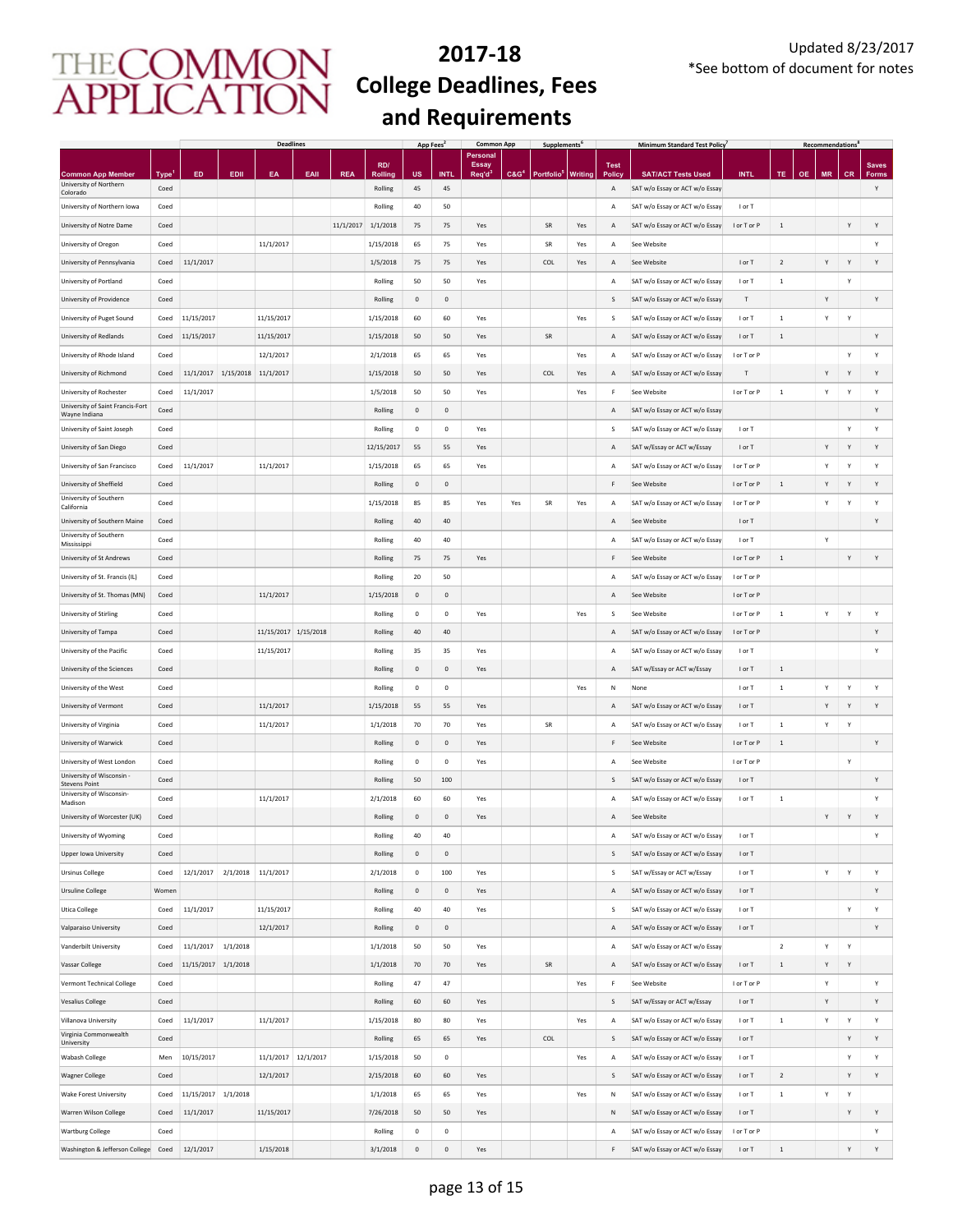|                                           |             |            |          | <b>Deadlines</b>      |          |            |                | App Fees     |                     | <b>Common App</b>               |                  | Supplements <sup>t</sup> |         |                | <b>Minimum Standard Test Policy</b> |             |                         |    | <b>Recommendations</b> |           |              |
|-------------------------------------------|-------------|------------|----------|-----------------------|----------|------------|----------------|--------------|---------------------|---------------------------------|------------------|--------------------------|---------|----------------|-------------------------------------|-------------|-------------------------|----|------------------------|-----------|--------------|
|                                           |             |            |          |                       |          |            | RD/            |              |                     | <b>Personal</b><br><b>Essay</b> |                  |                          |         | <b>Test</b>    |                                     |             |                         |    |                        |           | <b>Saves</b> |
| <b>Common App Member</b>                  | <b>Type</b> | ED         | EDII     | EA                    | EAII     | <b>REA</b> | <b>Rolling</b> | <b>US</b>    | <b>INTI</b>         | Req'd                           | C&G <sup>4</sup> | <b>Portfolio</b>         | Writing | <b>Policy</b>  | <b>SAT/ACT Tests Used</b>           | <b>INTL</b> | <b>TE</b>               | OЕ | <b>MR</b>              | <b>CR</b> | <b>Forms</b> |
| Washington and Lee University             | Coed        | 11/1/2017  | 1/1/2018 |                       |          |            | 1/1/2018       | 60           | 0                   | Yes                             |                  | COL                      | Yes     | Α              | SAT w/o Essay or ACT w/o Essay      |             | $\overline{2}$          |    | Υ                      | Y         | Υ            |
| <b>Washington College</b>                 | Coed        | 11/15/2017 |          | 12/1/2017             |          |            | 2/15/2018      | 50           | 50                  | Yes                             |                  |                          |         | S              | See Website                         | I or T or P | $\overline{1}$          |    | Υ                      | Y         |              |
| Washington University in St.              | Coed        | 11/1/2017  |          |                       |          |            | 1/2/2018       | 75           | 75                  | Yes                             |                  | SR                       |         | A              | SAT w/o Essay or ACT w/o Essay      |             | $\,$ 1                  |    | Υ                      | Υ         | Υ            |
| Louis<br>Watkins College of Art Design &  | Coed        |            |          | 2/1/2018              |          |            | Rolling        | 50           | 50                  | Yes                             |                  | SR                       |         | $\overline{A}$ | SAT w/o Essay or ACT w/o Essay      | T           |                         |    |                        |           | Y            |
| Film                                      |             |            |          |                       |          |            |                |              |                     |                                 |                  |                          |         |                |                                     |             |                         |    |                        |           |              |
| Wayne State University                    | Coed        |            |          |                       |          |            | Rolling        | 25           | 25                  |                                 |                  |                          |         | A              | SAT w/o Essay or ACT w/o Essay      | I or T or P |                         |    |                        |           | Y            |
| <b>Webster University</b>                 | Coed        |            |          |                       |          |            | Rolling        | 35           | 35                  |                                 |                  |                          |         | $\overline{A}$ | SAT w/o Essay or ACT w/o Essay      | I or T or P |                         |    |                        |           | Y            |
| <b>Wellesley College</b>                  | Women       | 11/1/2017  | 1/1/2018 |                       |          |            | 1/15/2018      | $^{\circ}$   | 0                   | Yes                             |                  | <b>SR</b>                | Yes     | A              | See Website                         |             | $\overline{2}$          |    | Y                      | Υ         |              |
| <b>Wells College</b>                      | Coed        | 12/15/2017 |          | 12/15/2017            |          |            | 3/1/2018       | $\mathbf{0}$ | $\mathbf{0}$        | Yes                             |                  |                          |         | ${\sf N}$      | SAT w/o Essay or ACT w/o Essay      | I or T or P | 1                       |    |                        | Υ         |              |
| Wentworth Institute of                    | Coed        |            |          |                       |          |            | Rolling        | 50           | 50                  | Yes                             |                  |                          |         | $\overline{A}$ | SAT w/o Essay or ACT w/o Essay      | I or T or P |                         |    |                        | Υ         |              |
| Technology                                |             |            |          |                       |          |            |                |              |                     |                                 |                  |                          |         |                |                                     |             |                         |    |                        |           |              |
| Wesleyan University                       | Coed        | 11/15/2017 | 1/1/2018 |                       |          |            | 1/1/2018       | 55           | 55                  | Yes                             |                  | ${\sf SR}$               |         | S              | SAT w/o Essay or ACT w/o Essay      | I or T      | $\overline{2}$          |    | Υ                      | Y         | Υ            |
| West Virginia University                  | Coed        |            |          |                       |          |            | Rolling        | 45           | 60                  |                                 | Yes              |                          |         | А              | See Website                         | I or T      |                         |    |                        |           | Υ            |
| West Virginia Wesleyan College            | Coed        |            |          |                       |          |            | Rolling        | $\mathbf 0$  | 0                   |                                 |                  |                          |         | A              | SAT w/o Essay or ACT w/o Essay      |             |                         |    |                        |           | Υ            |
| <b>Western Connecticut State</b>          | Coed        |            |          |                       |          |            | Rolling        | 50           | 50                  | Yes                             |                  |                          |         | s              | SAT w/o Essay or ACT w/o Essay      | I or T      |                         |    |                        | Y         | Y            |
| University<br>Western Illinois University | Coed        |            |          |                       |          |            | Rolling        | 30           | 30                  |                                 |                  |                          |         | S              | SAT w/o Essay and 2 SAT             | I or T      |                         |    |                        |           | Υ            |
|                                           |             |            |          |                       |          |            |                |              |                     |                                 |                  |                          |         |                | Subject Tests or ACT w/o Essay      |             |                         |    |                        |           |              |
| Western Michigan University               | Coed        |            |          |                       |          |            | Rolling        | 40           | 100                 |                                 |                  |                          |         | A              | SAT w/o Essay or ACT w/o Essay      | т           |                         |    |                        |           |              |
| Western New England<br>University         | Coed        |            |          |                       |          |            | Rolling        | 40           | 40                  | Yes                             |                  |                          |         | S              | SAT w/o Essay or ACT w/o Essay      | I or T or P |                         |    |                        |           |              |
| Western State Colorado<br>University      | Coed        |            |          | 11/1/2017             |          |            | Rolling        | 30           | 50                  |                                 |                  |                          |         | А              | SAT w/o Essay or ACT w/o Essay      | т           |                         |    |                        |           | Υ            |
| Westminster College (Missouri)            | Coed        |            |          |                       |          |            | Rolling        | $\mathbf 0$  | $\mathbb O$         |                                 |                  | COL                      |         | Α              | SAT w/o Essay or ACT w/o Essay      | I or T      |                         |    |                        |           | Υ            |
| <b>Westminster College</b>                | Coed        |            |          | 11/15/2017            |          |            | Rolling        | $\mathbf 0$  | $\mathsf 0$         |                                 |                  |                          |         | А              | SAT w/o Essay or ACT w/o Essay      | I or T or P | $\,$ 1                  |    |                        |           |              |
| (Pennsylvania)                            |             |            |          |                       |          |            |                |              |                     |                                 |                  |                          |         |                |                                     |             |                         |    |                        |           |              |
| Westminster College (Utah)                | Coed        |            |          |                       |          |            | Rolling        | 50           | 50                  | Yes                             |                  |                          |         | $\overline{A}$ | SAT w/o Essay or ACT w/o Essay      | I or T      |                         |    |                        |           | Υ            |
| <b>Westmont College</b>                   | Coed        |            |          | 10/15/2017 11/15/2017 |          |            | 2/15/2018      | $\mathbf 0$  | $\mathbb O$         | Yes                             |                  |                          |         | $\overline{A}$ | SAT w/Essay or ACT w/Essay          | I or T      | $\,$ 1                  |    | Υ                      |           | Υ            |
| Wheaton College (IL)                      | Coed        |            |          | 11/1/2017             |          |            | 1/10/2018      | 50           | 50                  | Yes                             |                  | SR                       |         | A              | SAT w/o Essay or ACT w/o Essay      | I or T      | $\,$ 1 $\,$             |    |                        |           | Υ            |
| Wheaton College,<br>Massachusetts         | Coed        | 11/1/2017  | 1/1/2018 | 11/1/2017             |          |            | 1/1/2018       | 60           | 60                  | Yes                             |                  | SR                       |         | N              | See Website                         | I or T or P | $\,$ 1 $\,$             |    | Υ                      | Υ         |              |
| Wheeling Jesuit University                | Coed        |            |          |                       |          |            | Rolling        | $\mathbf 0$  | $\mathbf 0$         |                                 |                  |                          | Yes     | A              | SAT w/o Essay or ACT w/o Essay      | Т           |                         |    |                        |           | Υ            |
| <b>Wheelock College</b>                   | Coed        |            |          | 12/1/2017             |          |            | Rolling        | $\mathbf 0$  | $\mathbf 0$         | Yes                             |                  |                          |         | N              | None                                | I or T      |                         |    | Υ                      | Υ         |              |
|                                           |             |            |          |                       |          |            |                |              |                     |                                 |                  |                          |         |                |                                     |             |                         |    |                        |           |              |
| Whitman College                           | Coed        | 11/15/2017 | 1/1/2018 |                       |          |            | 1/15/2018      | 50           | 50                  | Yes                             |                  |                          | Yes     | N              | SAT w/o Essay or ACT w/o Essay      | I or T      | $\,1\,$                 |    | Υ                      | Y         | Υ            |
| <b>Whittier College</b>                   | Coed        |            |          | 11/15/2017            |          |            | 2/1/2018       | 50           | 50                  | Yes                             |                  |                          | Yes     | s              | SAT w/o Essay or ACT w/o Essay      | I or T      | $\,$ 1                  |    |                        | Υ         | Υ            |
| Whitworth University                      | Coed        |            |          | 11/15/2017 1/15/2018  |          |            | 3/1/2018       | $\mathbf 0$  | 0                   | Yes                             |                  |                          |         | S              | SAT w/o Essay or ACT w/o Essay      | I or T      | $\,1\,$                 |    |                        |           | Υ            |
| <b>Widener University</b>                 | Coed        |            |          |                       |          |            | Rolling        | 0            | $\mathbf 0$         |                                 |                  |                          |         | A              | SAT w/o Essay or ACT w/o Essay      | I or T      |                         |    |                        |           | Y            |
| <b>Wilberforce University</b>             | Coed        |            |          | 4/1/2018              |          |            | Rolling        | 25           | 50                  |                                 |                  |                          |         | $\overline{A}$ | SAT w/o Essay or ACT w/o Essay      | т           |                         |    |                        |           | Y            |
|                                           |             |            |          |                       |          |            |                |              |                     |                                 |                  |                          |         |                |                                     |             |                         |    |                        |           |              |
| <b>Wilkes University</b>                  | Coed        |            |          |                       |          |            | Rolling        | 30           | 40                  |                                 |                  |                          |         | А              | SAT w/Essay or ACT w/Essay          | I or T      |                         |    |                        |           | Y            |
| Willamette University                     | Coed        | 11/15/2017 |          | 11/15/2017            |          |            | 1/15/2018      | $\mathbf{0}$ | $\mathsf{O}\xspace$ | Yes                             |                  |                          |         | s              | SAT w/o Essay or ACT w/o Essay      | I or T or P |                         |    | Υ                      | Υ         | Y            |
| William Jewell College                    | Coed        |            |          |                       |          |            | Rolling        | $^{\circ}$   | 0                   |                                 |                  |                          |         | s              | SAT w/Essay or ACT w/Essay          | I or T      |                         |    |                        |           | Y            |
| William Paterson University of<br>NJ      | Coed        |            |          |                       |          |            | Rolling        | 50           | 50                  |                                 |                  | SR                       |         | $\overline{A}$ | SAT w/o Essay or ACT w/o Essay      | I or T      |                         |    |                        |           |              |
| <b>Williams College</b>                   | Coed        | 11/15/2017 |          |                       |          |            | 1/1/2018       | 65           | 65                  | Yes                             |                  | SR                       | Yes     | А              | SAT w/o Essay or ACT w/o Essay      | Ν           | $\overline{2}$          |    | Υ                      | Υ         | Y            |
| <b>Wilson College</b>                     | Coed        |            |          |                       |          |            | Rolling        | $\mathbf 0$  | $\mathbf 0$         |                                 |                  |                          |         | S              | SAT w/o Essay or ACT w/o Essay      | I or T      |                         |    |                        |           | Y            |
|                                           |             |            |          |                       |          |            |                |              |                     |                                 |                  |                          |         |                |                                     |             |                         |    |                        |           |              |
| Wittenberg University                     | Coed        | 11/15/2017 |          | 12/1/2017 1/15/2018   |          |            | 3/15/2018      | $\mathbf 0$  | $\mathbf 0$         |                                 |                  |                          |         | F              | SAT w/o Essay or ACT w/o Essay      | I or T      |                         |    |                        |           | Υ            |
| <b>Wofford College</b>                    | Coed        | 11/1/2017  |          | 11/15/2017            |          |            | 1/15/2018      | 35           | 35                  | Yes                             |                  |                          |         | N              | SAT w/o Essay or ACT w/o Essay      | I or T      |                         |    |                        | Υ         |              |
| Woodbury University                       | Coed        |            |          | 1/1/2018              |          |            | Rolling        | 75           | 75                  |                                 |                  | SR                       |         | F              | SAT w/o Essay or ACT w/o Essay      | I or T      |                         |    |                        |           |              |
| Worcester Polytechnic Institute           | Coed        |            |          | 11/1/2017             | 1/1/2018 |            | 2/1/2018       | 65           | 65                  | Yes                             |                  |                          |         | ${\sf N}$      | SAT w/o Essay or ACT w/o Essay      | I or T or P | $\,$ 1 $\,$             |    | Υ                      | Υ         | Υ            |
| Xavier University                         | Coed        |            |          |                       |          |            | Rolling        | 0            | 0                   | Yes                             |                  |                          |         | А              | See Website                         | I or T or P |                         |    |                        | Υ         | Y            |
|                                           |             |            |          |                       |          |            |                |              |                     |                                 |                  |                          |         |                |                                     |             |                         |    |                        |           |              |
| Xavier University of Louisiana            | Coed        |            |          |                       |          |            | Rolling        | $\mathbf 0$  | $\mathbf 0$         |                                 |                  |                          |         | Α              | SAT w/o Essay or ACT w/o Essay      | I or T      |                         |    |                        | Υ         | Υ            |
| Yale University                           | Coed        |            |          |                       |          | 11/1/2017  | 1/2/2018       | 80           | 80                  | Yes                             |                  | SR                       |         | Α              | SAT w/Essay or ACT w/Essay          | I or T or P | $\overline{2}$          |    | $\mathsf{Y}$           | Υ         | Υ            |
| Yale-NUS College                          | Coed        |            |          |                       |          |            | 1/15/2018      | 10           | 10                  | Yes                             |                  |                          |         | S              | SAT w/o Essay or ACT w/o Essay      | N           | $\overline{2}$          |    | Υ                      | Υ         | Υ            |
| York College of Pennsylvania              | Coed        | 11/1/2017  |          |                       |          |            | Rolling        | $\mathsf{o}$ | $\mathbf 0$         |                                 |                  |                          | Yes     | А              | SAT w/o Essay or ACT w/o Essay      | I or T      |                         |    |                        |           | Υ            |
| Zaytuna College                           | Coed        | 1/30/2018  |          |                       |          |            | 3/15/2018      | 50           | $\mathsf{O}\xspace$ | Yes                             |                  |                          |         | $\mathsf{A}$   | SAT w/Essay or ACT w/Essay          | ${\sf N}$   | $\overline{\mathbf{3}}$ |    | Υ                      | Υ         | Υ            |
|                                           |             |            |          |                       |          |            |                |              |                     |                                 |                  |                          |         |                |                                     |             |                         |    |                        |           |              |
|                                           |             |            |          |                       |          |            |                |              |                     |                                 |                  |                          |         |                |                                     |             |                         |    |                        |           |              |
|                                           |             |            |          |                       |          |            |                |              |                     |                                 |                  |                          |         |                |                                     |             |                         |    |                        |           |              |
|                                           |             |            |          |                       |          |            |                |              |                     |                                 |                  |                          |         |                |                                     |             |                         |    |                        |           |              |
|                                           |             |            |          |                       |          |            |                |              |                     |                                 |                  |                          |         |                |                                     |             |                         |    |                        |           |              |
|                                           |             |            |          |                       |          |            |                |              |                     |                                 |                  |                          |         |                |                                     |             |                         |    |                        |           |              |
|                                           |             |            |          |                       |          |            |                |              |                     |                                 |                  |                          |         |                |                                     |             |                         |    |                        |           |              |
|                                           |             |            |          |                       |          |            |                |              |                     |                                 |                  |                          |         |                |                                     |             |                         |    |                        |           |              |
|                                           |             |            |          |                       |          |            |                |              |                     |                                 |                  |                          |         |                |                                     |             |                         |    |                        |           |              |